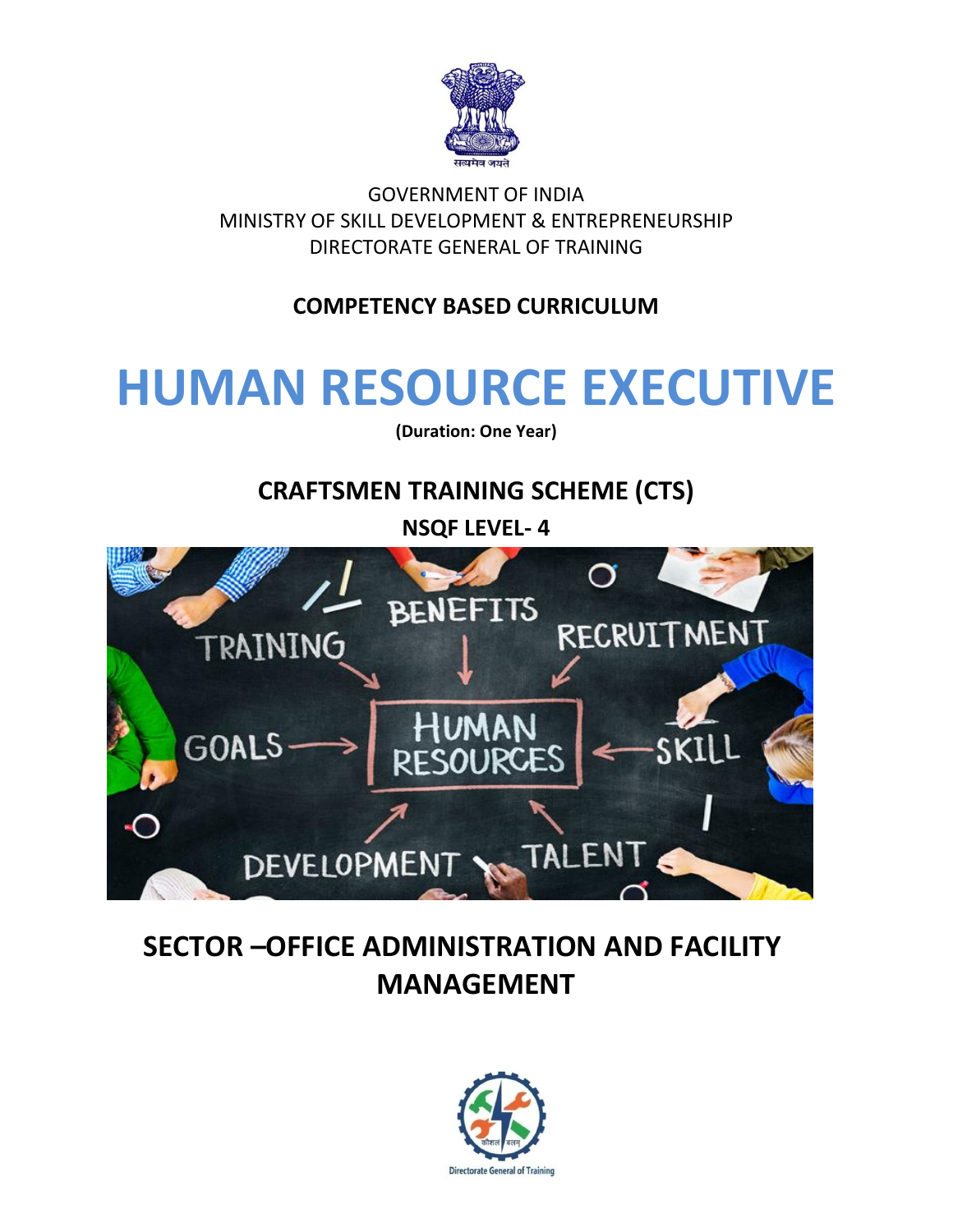# **HUMAN RESOURCE EXECUTIVE**

**(Non-Engineering Trade)**

**(Revised in 2019)**

**Version: 1.2**

# **CRAFTSMEN TRAINING SCHEME (CTS)**

**NSQF LEVEL - 4**

Developed By

Ministry of Skill Development and Entrepreneurship

Directorate General of Training **CENTRAL STAFF TRAINING AND RESEARCH INSTITUTE** EN-81, Sector-V, Salt Lake City, Kolkata – 700 091 www.cstaricalcutta.gov.in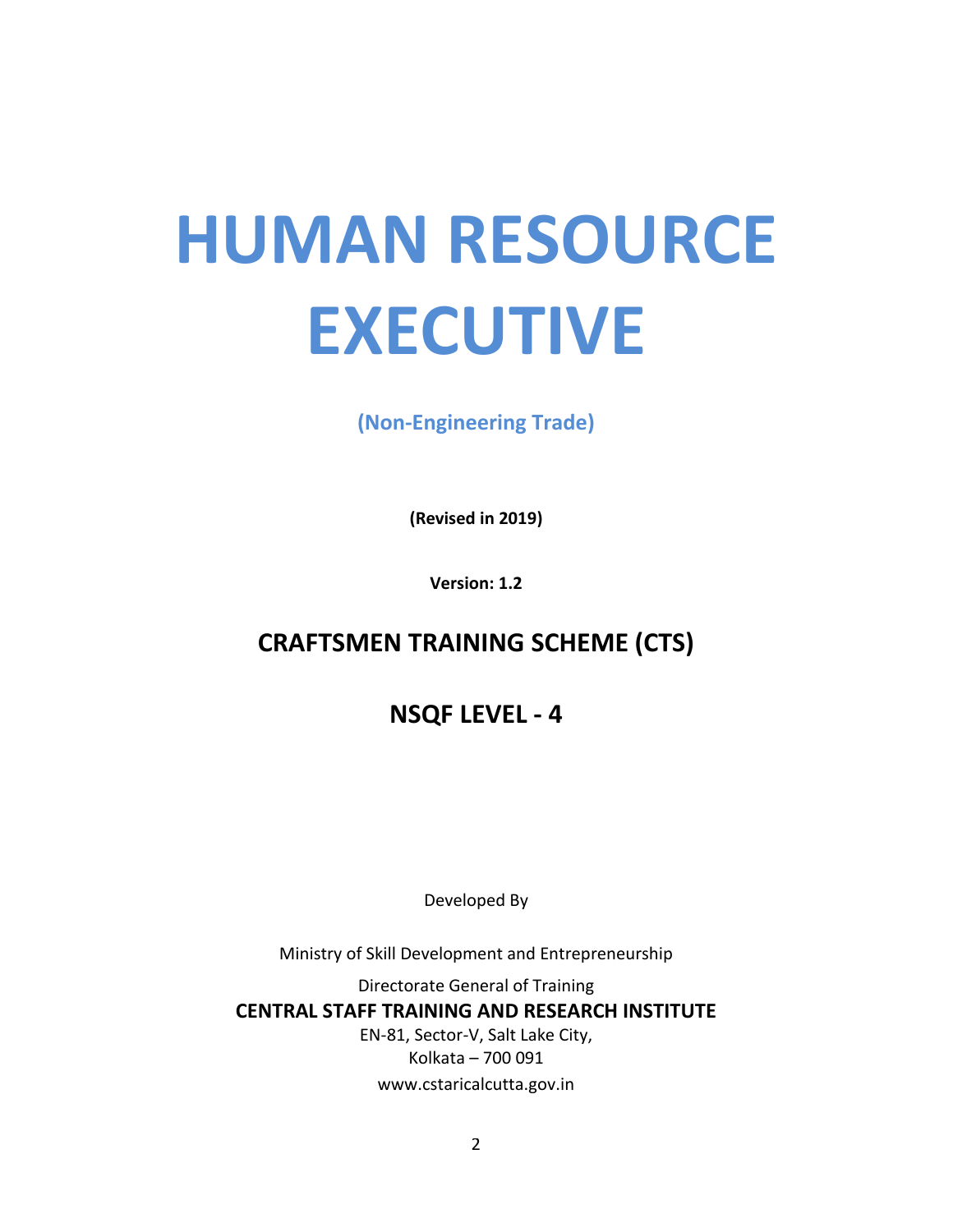| S No. | <b>Topics</b>                                | Page No.       |
|-------|----------------------------------------------|----------------|
| 1.    | <b>Course Information</b>                    | 1              |
| 2.    | <b>Training System</b>                       | $\overline{2}$ |
| 3.    | Job Role                                     | 6              |
| 4.    | <b>General Information</b>                   | $\overline{7}$ |
| 5.    | <b>Learning Outcome</b>                      | 9              |
| 6.    | <b>Assessment Criteria</b>                   | 10             |
| 7.    | <b>Trade Syllabus</b>                        | 15             |
|       | Annexure I (List of Trade Tools & Equipment) | 34             |
|       | Annexure II (List of Trade experts)          | 36             |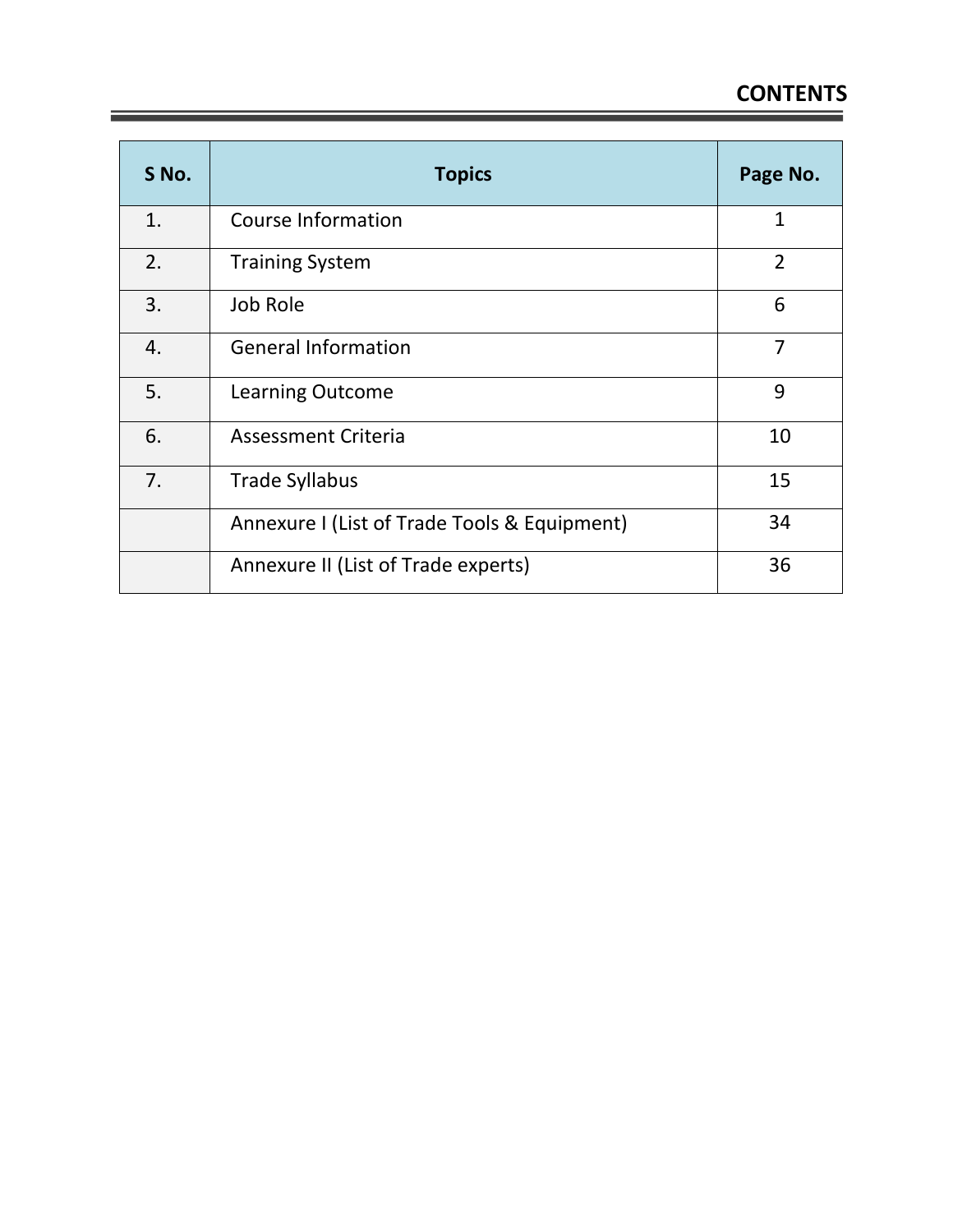

#### **1. COURSE INFORMATION**

During the one-year duration of "Human Resource Executive" trade, a candidate is trained on professional skill, professional knowledge and Employability skillrelated to job role. In addition to this, a candidate is entrusted to undertake project work and extracurricular activities to build up confidence. The broad components covered under Professional Skill subject are as below:-

The trainee learns about basic computer, internet skills, Elementary first aid. The trainee gets the idea of Communication skills, functional grammar Entrepreneurship, Quality concepts, advanced internet applications, Occupational safety & health, and basic concepts of economics. The trainee will practice about functional grammar to develop written skills required to work in any sector as well as the complete knowledge of MS- word, Excel, PowerPoint along with basic and advanced internet application. Trainee will also be able to prepare reports, role-playing, delivering presentations and they undergo training also. The trainee learns to use modern technology for collection of data and input recommendations.

The trainee practices on designing different kinds of formats, modules, review and feedback charts. The trainee is also made aware about the career opportunities available for them at entry level and what different job positions they can hold after joining the particular concern. The trainees are thoroughly acknowledged with the ideas of how to manage the database in the organization, designing wage and salary compensation, designing and implementing training programs, effective appraisal and evaluative manpower system, managing personnel issues and handling negotiations and how to inculcate workers participation for proper corporate governance. At the end of the semester, every trainee has to submit a project work done by him or her during his or her training time at the end of the year.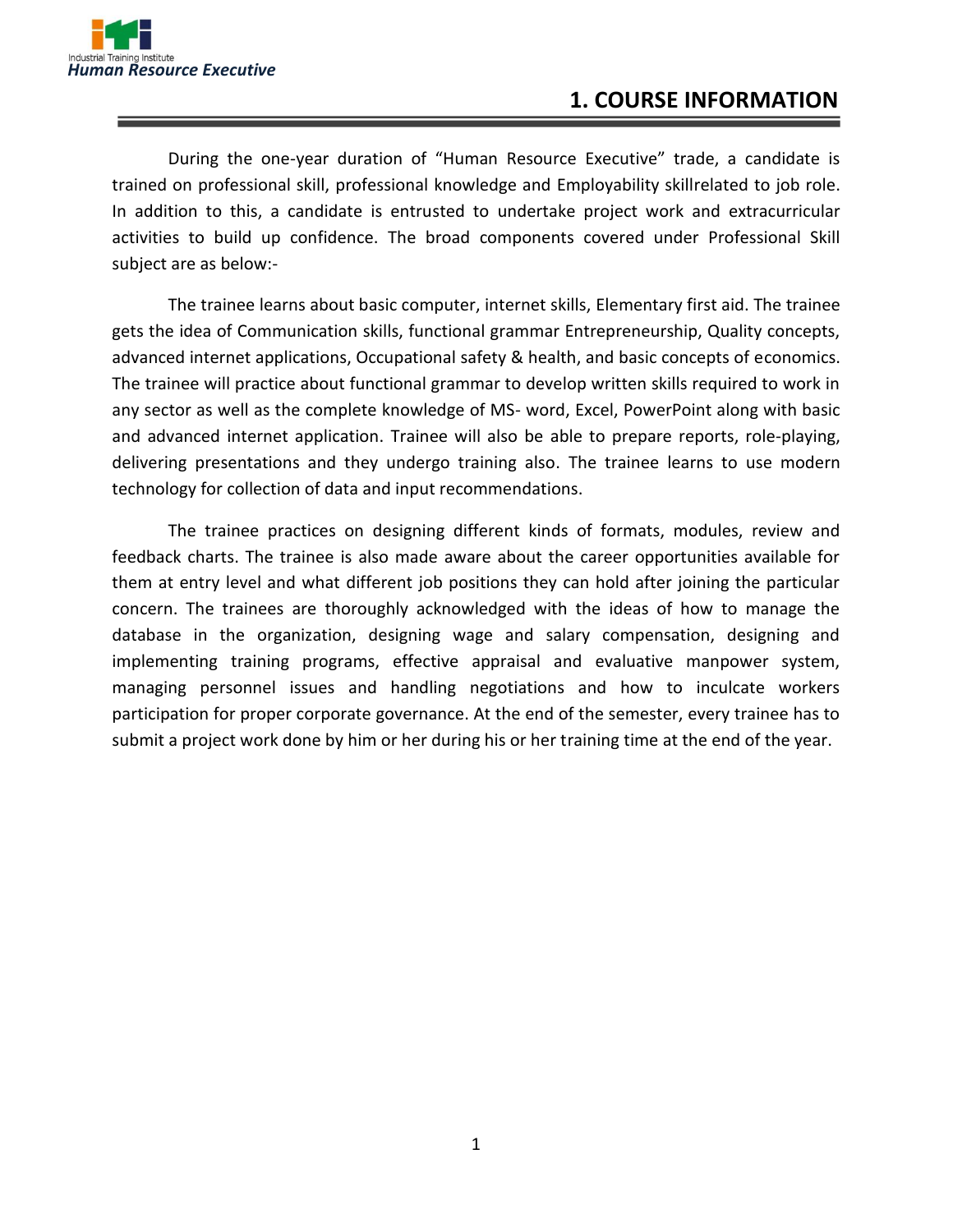

#### **2.1 GENERAL**

The Directorate General of Training (DGT) under Ministry of Skill Development & Entrepreneurship offers a range of vocational training courses catering to the need of different sectors of economy/ Labour market. The vocational training programmes are delivered under the aegis of Directorate General of Training (DGT). Craftsman Training Scheme (CTS) with variants and Apprenticeship Training Scheme (ATS) are two pioneer schemes of DGT for strengthening vocational training.

'Human Resource Executive' trade under CTS is one of the popular courses delivered nationwide through a network of ITIs. The course is of one year duration. It mainly consists of Domain area and Core area. The Domain area (Trade Theory & Practical) imparts professional skills and knowledge. While the core area(Employability Skill) imparts requisite core skills, knowledge and life skills. After passing out the training program, the trainee is awarded National Trade Certificate (NTC) by DGT which is recognized worldwide.

#### **Candidates broadly need to demonstrate that they are able to:**

- Read and interpret technical parameters/documents, plan and organize work processes, identify necessary materials and tools;
- Perform tasks with due consideration to safety rules, accident prevention regulations and environmental protection stipulations;
- Apply professional skill, knowledge & employability skills while performing jobs.
- Document the technical parameters related to the task undertaken.

#### **2.2 PROGRESSION PATHWAYS**

- Can join industry as Craftsman and will progress further as Senior Craftsman, Supervisor and can rise up to the level of Manager.
- Can become Entrepreneur in the related field.
- Can join Apprenticeship programs in different types of industries leading to a National Apprenticeship certificate (NAC).
- Can join Crafts Instructor Training Scheme (CITS) in the trade for becoming an instructor in ITIs.
- Can join Advanced Diploma (Vocational) courses under DGT as applicable.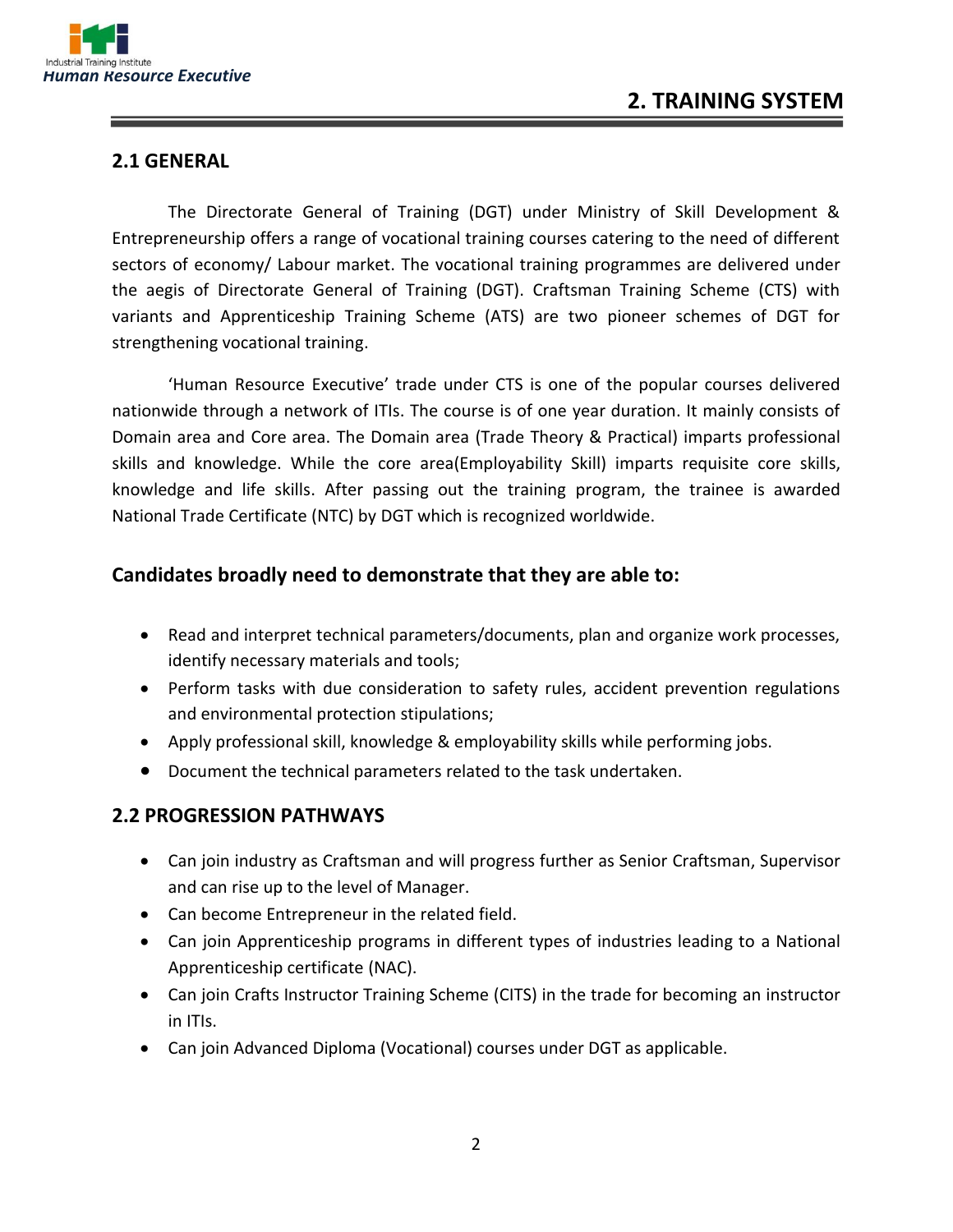

#### **2.3 COURSE STRUCTURE**

Table below depicts the distribution of training hours across various course elements during a period of one year: -

| S No.         | <b>Course Element</b>                 | <b>Notional Training</b><br><b>Hours</b> |
|---------------|---------------------------------------|------------------------------------------|
|               | Professional Skill (Trade Practical)  | 1200                                     |
| $\mathcal{P}$ | Professional Knowledge (Trade Theory) | 240                                      |
| 3             | <b>Employability Skills</b>           | 160                                      |
|               | <b>Total</b>                          | 1600                                     |

#### **2.4 ASSESSMENT & CERTIFICATION**

The trainee will be tested for his skill, knowledge and attitude during the period of course through formative assessment and at the end of the training programme through summative assessment as notified by the DGT from time to time.

a) The **Continuous Assessment** (Internal) during the period of training will be done by **Formative Assessment Method** by testing for assessment criteria listed against learning outcomes. The training institute has to maintain an individual trainee portfolio as detailed in assessment guideline. The marks of internal assessment will be as per the formative assessment template provided on www.bharatskills.gov.in

b) The final assessment will be in the form of summative assessment method. The All India Trade Test for awarding NTC will be conducted by **Controller of examinations, DGT** as per the guidelines. The pattern and marking structure is being notified by DGT from time to time. **The learning outcome and assessment criteria will be the basis for setting question papers for final assessment. The examiner during final examination will also check** the individual trainee's profile as detailed in assessment guideline before giving marks for practical examination.

#### **2.4.1 PASS REGULATION**

For the purposes of determining the overall result, weightage of 100% is applied for six months and one year duration courses and 50% weightage is applied to each examination for two years courses. The minimum pass percent for Trade Practical and Formative assessment is 60% & for all other subjects is 33%. There will be no Grace marks.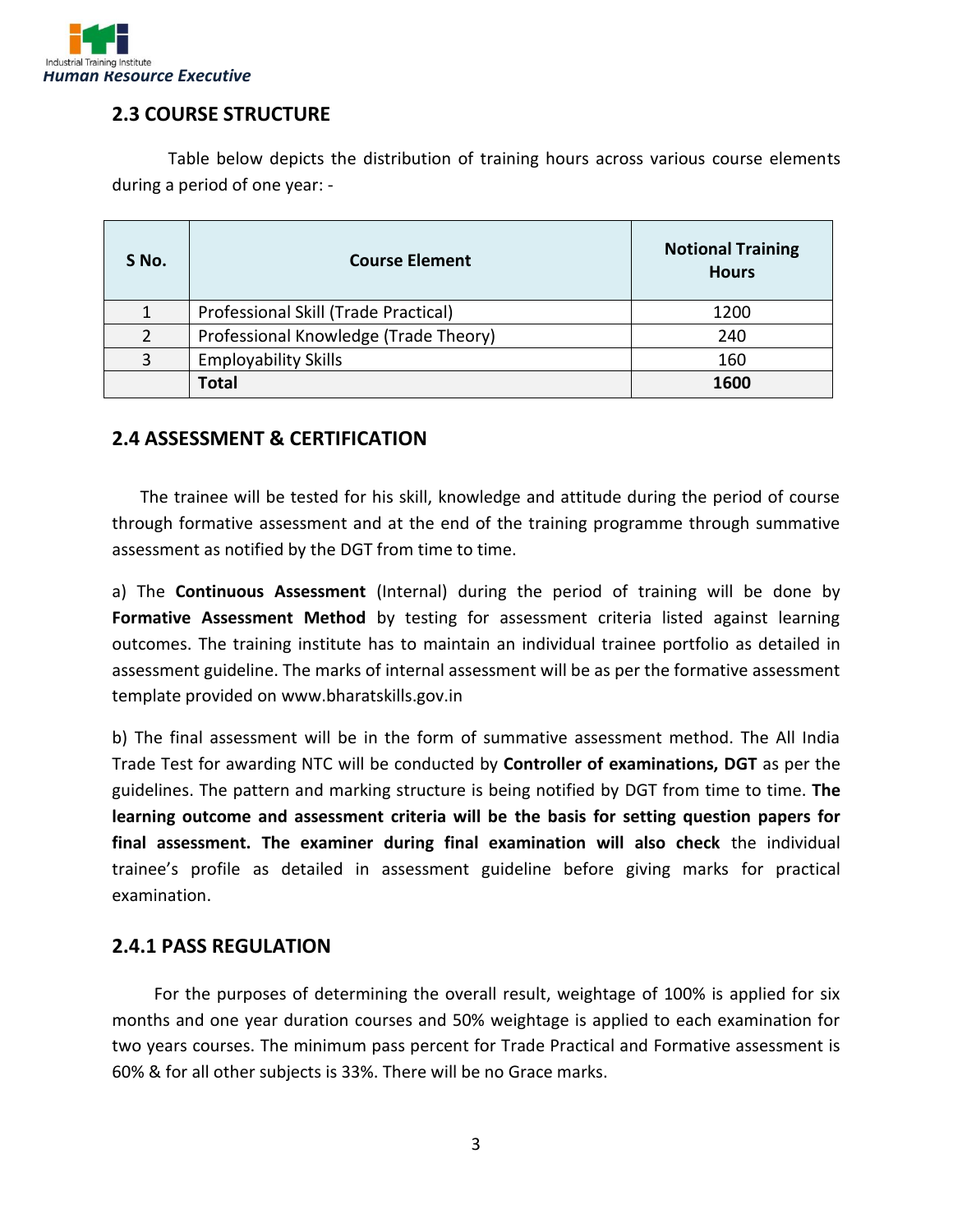

#### **2.4.2 ASSESSMENT GUIDELINE**

Appropriate arrangements should be made to ensure that there will be no artificial barriers to assessment. The nature of special needs should be taken into account while undertaking the assessment. Due consideration should be given while assessing for teamwork, avoidance/reduction of scrap/wastage and disposal of scrap/waste as per procedure, behavioral attitude, sensitivity to the environment and regularity in training. The sensitivity towards OSHE and self-learning attitude are to be considered while assessing competency.

Assessment will be evidence based comprising the following:

- Job carried out in labs/workshop
- Record book/ daily diary
- Answer sheet of assessment
- Viva-voce
- Progress chart
- Attendance and punctuality
- Assignment
- Project work

Evidences and records of internal (Formative) assessments are to be preserved until forthcoming examination for audit and verification by examining body. The following marking pattern to be adopted while assessing:

| <b>Performance Level</b>                                                                                                                                                                                                              | <b>Evidence</b>                                                                                                                                                                                                                 |  |
|---------------------------------------------------------------------------------------------------------------------------------------------------------------------------------------------------------------------------------------|---------------------------------------------------------------------------------------------------------------------------------------------------------------------------------------------------------------------------------|--|
| (a) Weightage in the range of 60%-75% to be allotted during assessment                                                                                                                                                                |                                                                                                                                                                                                                                 |  |
| For performance in this grade, the candidate<br>should produce work which demonstrates<br>attainment of an acceptable standard of<br>craftsmanship with occasional guidance, and<br>due regard for safety procedures and<br>practices | • Demonstration of good skills and accuracy<br>in the field of work/ assignments.<br>• A fairly good level of neatness and<br>consistency to accomplish job activities.<br>• Occasional support in completing the task/<br>job. |  |
| (b) Weightage in the range of 75%-90% to be allotted during assessment                                                                                                                                                                |                                                                                                                                                                                                                                 |  |
| For this grade, a candidate should produce<br>work which demonstrates attainment of a<br>reasonable standard of craftsmanship, with<br>little guidance, and regard for safety                                                         | • Good skill levels and accuracy in the field<br>of work/assignments.<br>A good level of neatness and consistency<br>$\bullet$<br>to accomplish job activities.                                                                 |  |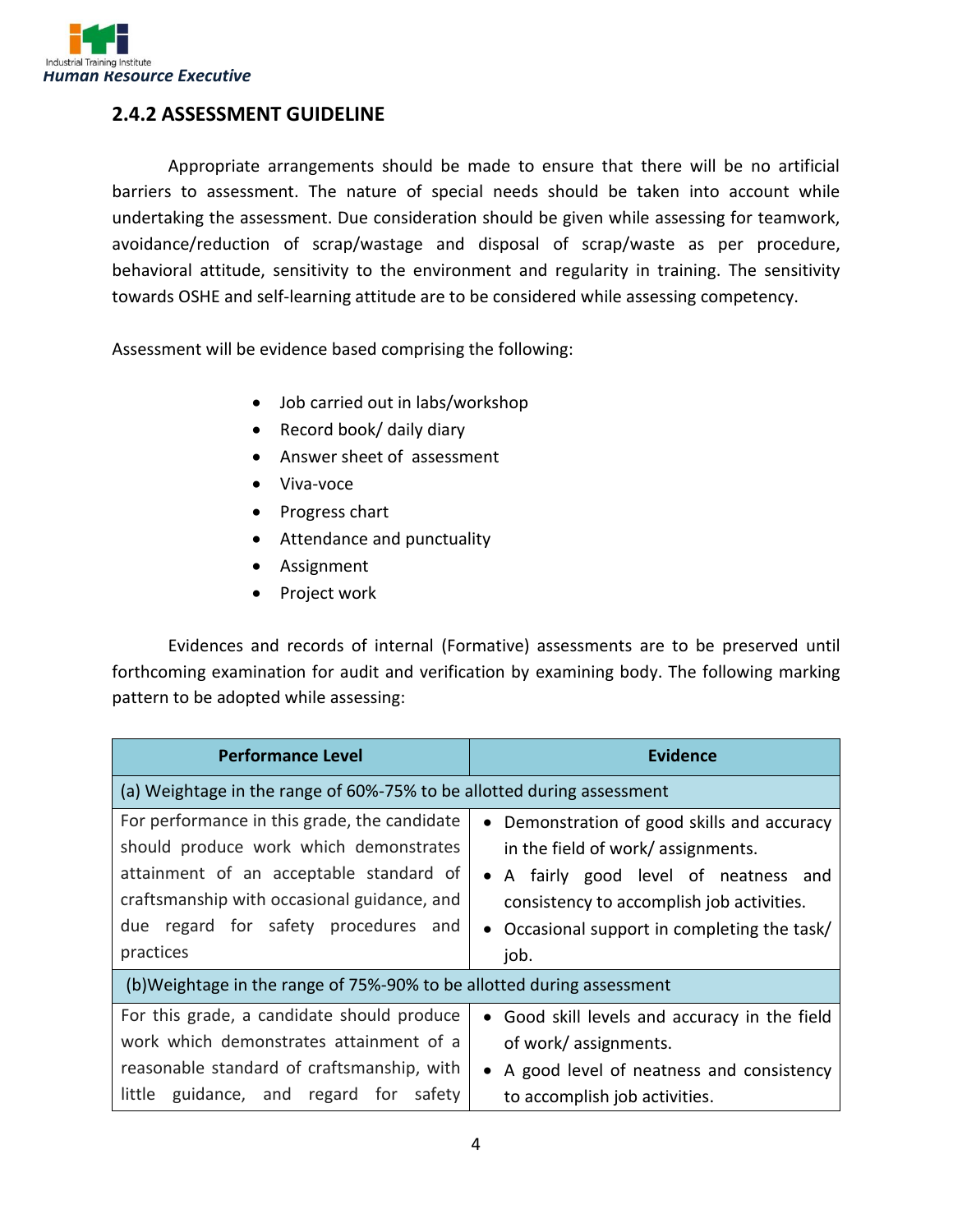

| procedures and practices                                                                                                                                                                                                                                                           | • Little support in completing the task/job.                                                                                                                                                                   |  |
|------------------------------------------------------------------------------------------------------------------------------------------------------------------------------------------------------------------------------------------------------------------------------------|----------------------------------------------------------------------------------------------------------------------------------------------------------------------------------------------------------------|--|
| (c) Weightage in the range of more than 90% to be allotted during assessment                                                                                                                                                                                                       |                                                                                                                                                                                                                |  |
| performance in this grade, the<br>For<br>candidate, with minimal or no support in<br>organization and execution and with due<br>regard for safety procedures and practices,<br>has produced work which demonstrates<br>attainment of a<br>high<br>standard<br>of<br>craftsmanship. | • High skill levels and accuracy in the field of<br>work/assignments.<br>• A high level of neatness and consistency to<br>accomplish job activities.<br>• Minimal or no support in completing the<br>task/job. |  |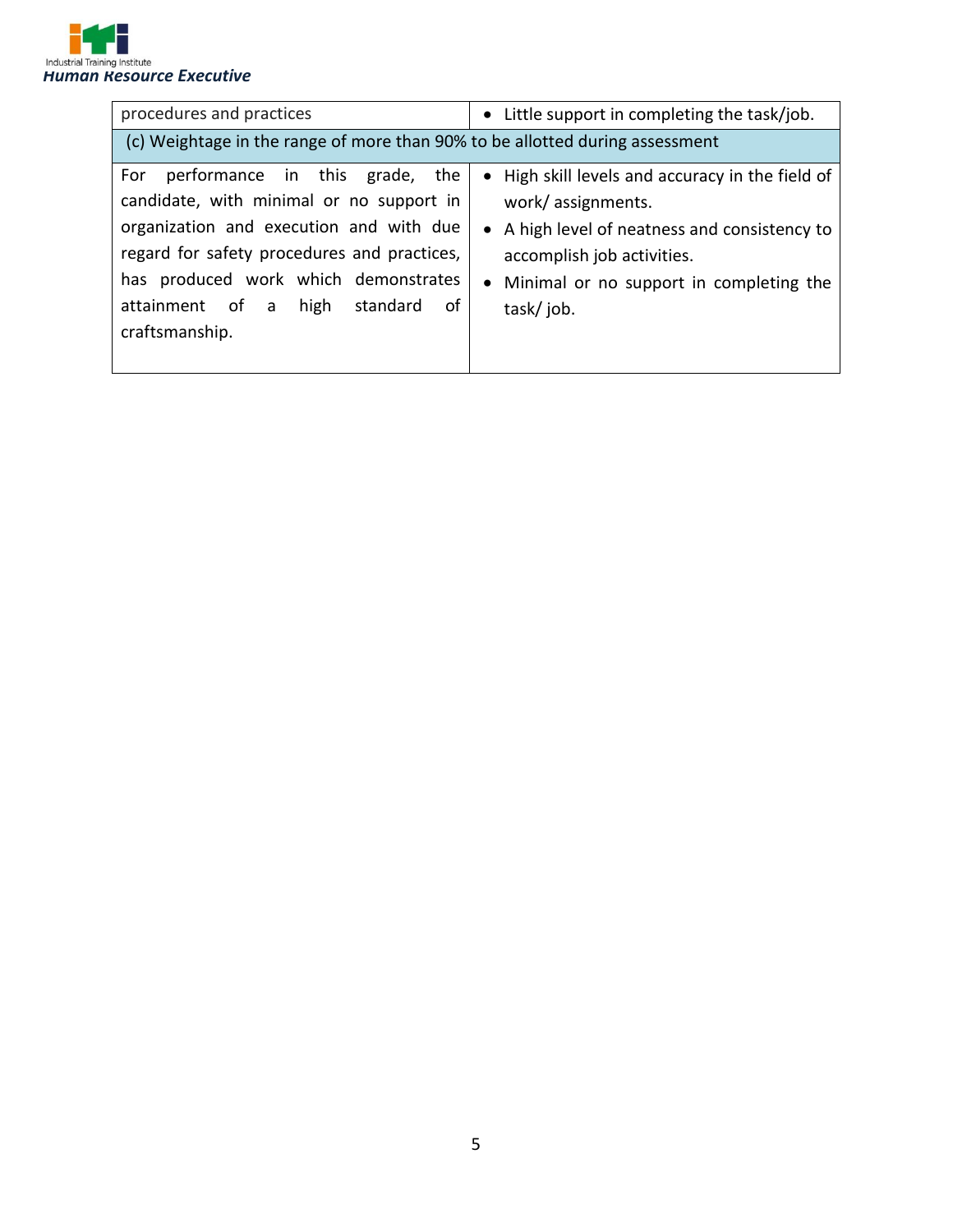

**Manpower Officer/Area Manager, Human Resource;** assesses manpower supply and requirements, prepares schemes for meeting shortages, conducts enquiry into employment market trends and other man power problems and makes plans for efficient utilization of human resources and achievement of nations major objectives. Plans, organizes and conducts surveys for collection of data regarding manpower availability and utilization in different spheres of economic activity, and analyses data from all available sources like census reports and special studies for preparation of reports on selected aspects of manpower problems. Identifies fields to which flow of manpower is not adequate and takes appropriate steps to accelerate flow. Studies problem; of manpower training, labour mobility, labour force participation, relationship of educational and training programmes to demand for special skills, and labour utilization in different fields of economic activity. May specialize in any field of study like problems relating to availability and utilization of scientific manpower, managerial personnel, technical and low-skilled personnel, or white-collar workers. May also examine recruitment and employment matters, service conditions etc., and advise on formulation of manpower policies.

**Human Resource Manager;** plans, directs, and co-ordinates human resource management activities of an organization to maximize the strategic use of human resources and maintain functions such as employee compensation, recruitment, personnel policies, and regulatory compliance. Administer compensation, benefits and performance management systems, and safety and recreation programmes. Advise managers on organizational policy matters such as equal employment opportunity and sexual harassment, and recommend needed changes. Allocate human resources, ensuring appropriate matches between personnel. Analyse statistical data and reports to identify and determine causes of personnel problems and develop recommendations for improvement of organization's personnel policies and practices. Analyze training needs to design employee development, language training and health and safety programmes. Conduct exit interviews to identify reasons for employee termination. Develop, administer and evaluate applicant tests. Identify staff vacancies and recruit, interview and select applicants. Maintain records and compile statistical reports concerning personnel related data such as hires, transfers, performance appraisals, and absenteeism rates. Negotiate bargaining agreements and help interpret labour contracts.

#### **Reference NCO-2015:**

- (i) 2424.0100 Manpower Officer/Area Manager, Human Resource
- (ii) 2424.0300 Human Resource Manager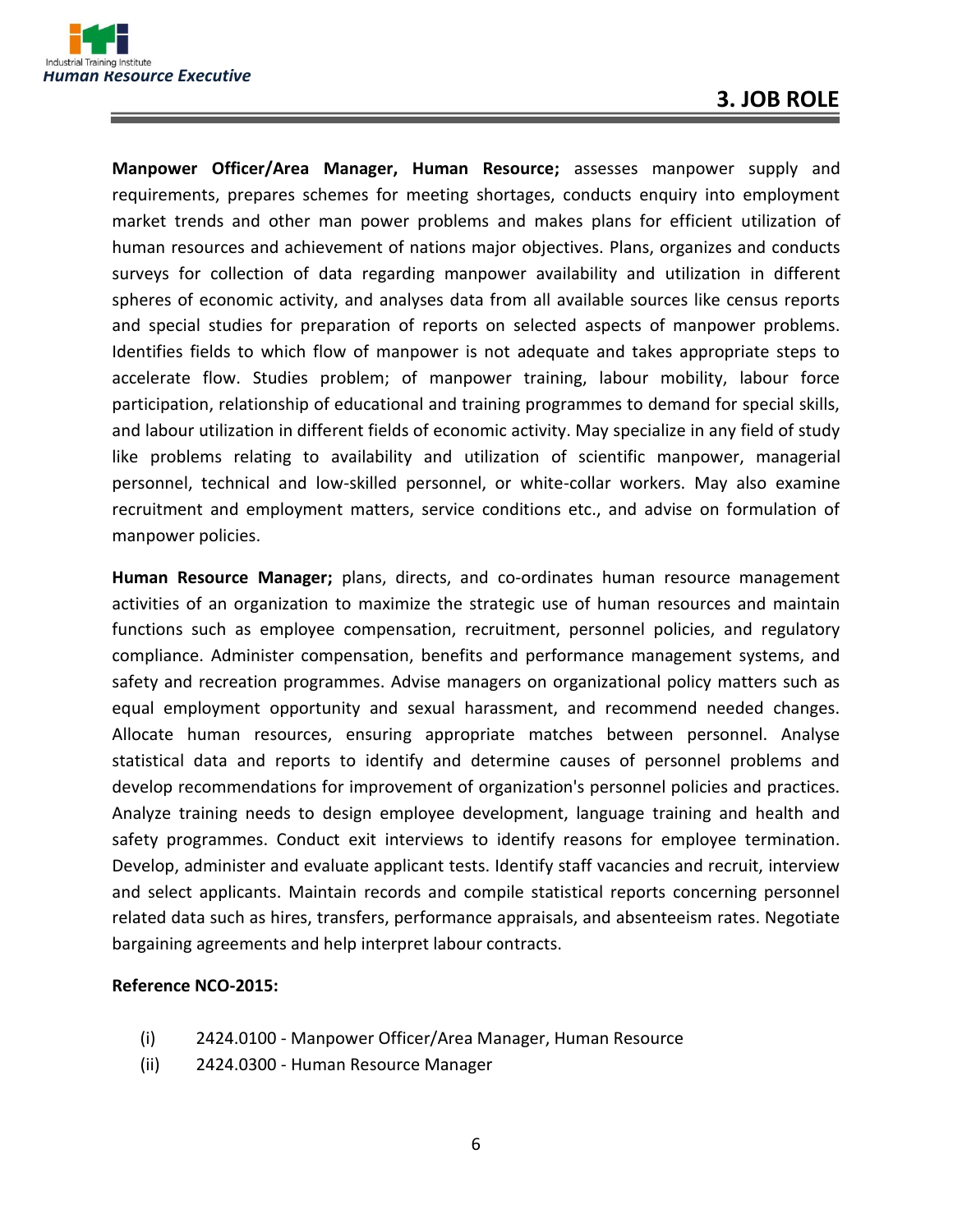

 $\equiv$ 

<u> Tanzania de la contenentación de la contenentación de la contenentación de la contenentación de la contenenta</u>

## **4. GENERAL INFORMATION**

| <b>Name of the Trade</b>                        | <b>HUMAN RESOURCE EXECUTIVE</b>                                                                                                        |  |  |
|-------------------------------------------------|----------------------------------------------------------------------------------------------------------------------------------------|--|--|
| <b>Trade Code</b>                               | DGT/1087                                                                                                                               |  |  |
| <b>NCO - 2015</b>                               | 2424.0100, 2424.0300                                                                                                                   |  |  |
| <b>NSQF Level</b>                               | Level-4                                                                                                                                |  |  |
| <b>Duration of Craftsmen</b><br><b>Training</b> | One Year (1600 Hours)                                                                                                                  |  |  |
| <b>Entry Qualification</b>                      | Passed 10 <sup>th</sup> class examination                                                                                              |  |  |
| <b>Minimum Age</b>                              | 14 years as on first day of academic session.                                                                                          |  |  |
| <b>Eligibility for PwD</b>                      | LD,CP,LC,DW,AA,LV,AUTISM                                                                                                               |  |  |
| Unit Strength (No. of<br>Student)               | 24 (There is no separate provision of supernumerary seats)                                                                             |  |  |
| <b>Space Norms</b>                              | 50 Sq. m                                                                                                                               |  |  |
| <b>Power Norms</b>                              | 4 KW                                                                                                                                   |  |  |
| <b>Instructors Qualification for:</b>           |                                                                                                                                        |  |  |
| (i) Human Resource<br><b>Executive Trade</b>    | B.Voc/Degree in Human Resource Management from recognized<br>UGC university/College with one year experience in the relevant<br>field. |  |  |
|                                                 | <b>OR</b>                                                                                                                              |  |  |
|                                                 | Diploma (Minimum 2 years) in Human Resource Management from<br>recognized board of education or relevant Advanced Diploma              |  |  |
|                                                 | (Vocational) from DGT with two years experience in the relevant<br>field.                                                              |  |  |
|                                                 | <b>OR</b>                                                                                                                              |  |  |
|                                                 | NTC/ NAC passed in the trade of "Human Resource Executive" with<br>three years experience in the relevant field.                       |  |  |
|                                                 | <b>Essential Qualification:</b><br>Relevant National Craft Instructor Certificate (NCIC) in any of the<br>variants under DGT.          |  |  |
|                                                 | Note: - Out of two Instructors required for the unit of $2(1+1)$ , one                                                                 |  |  |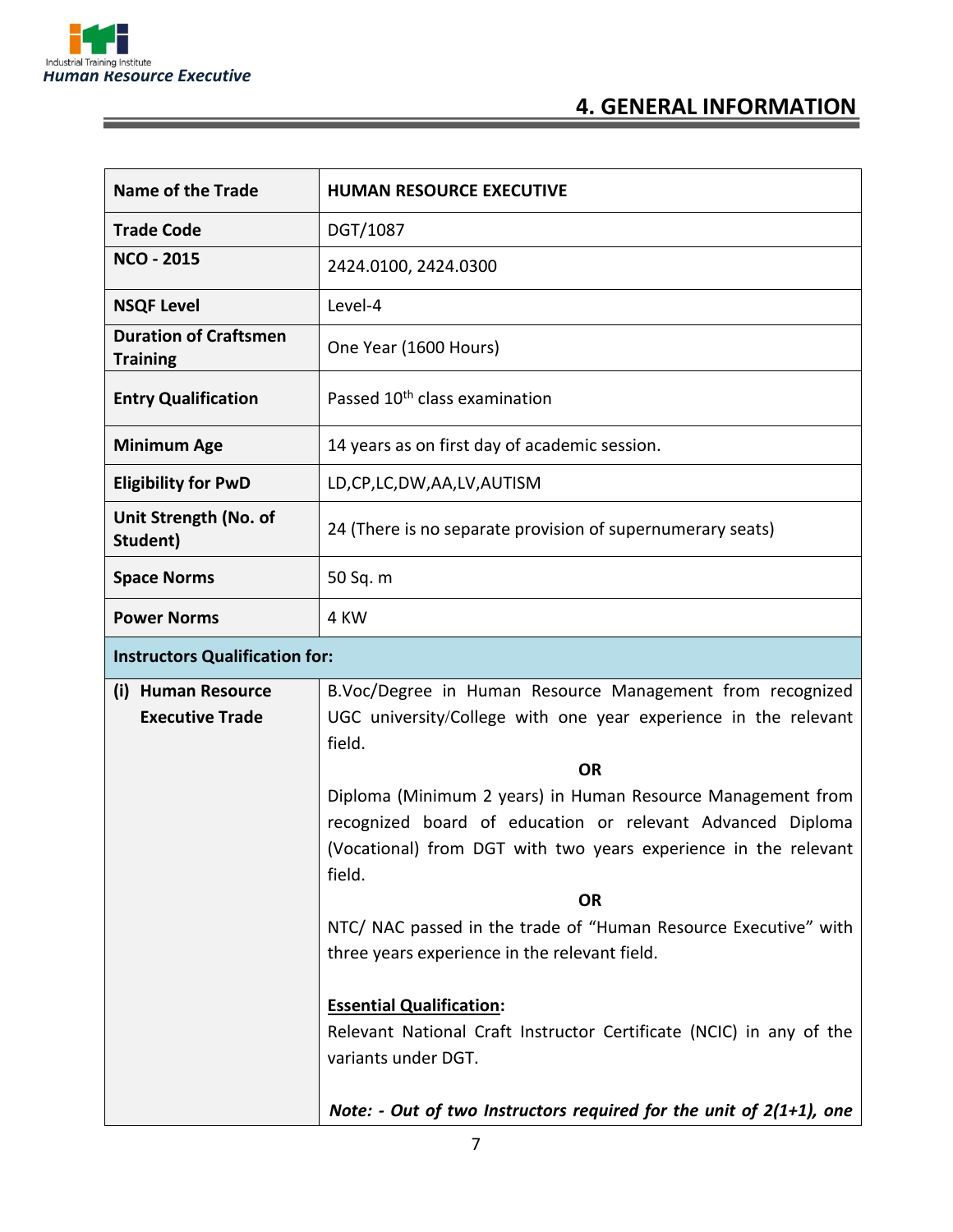

|                                            |                        | must have Degree/Diploma and other must have NTC/NAC                                       |         |  |  |
|--------------------------------------------|------------------------|--------------------------------------------------------------------------------------------|---------|--|--|
|                                            |                        | qualifications. However both of them must possess NCIC in any of                           |         |  |  |
|                                            | its variants.          |                                                                                            |         |  |  |
| (ii) Employability Skill                   |                        | MBA/BBA/Any Graduate/Diploma in any discipline with Two years'                             |         |  |  |
|                                            |                        | experience with short term ToT Course in Employability Skills from                         |         |  |  |
|                                            | DGT institutes.        |                                                                                            |         |  |  |
|                                            |                        | (Must have studied English/ Communication Skills and Basic                                 |         |  |  |
|                                            |                        | Computer at 12th / Diploma level and above)                                                |         |  |  |
|                                            |                        | OR                                                                                         |         |  |  |
|                                            |                        | Existing Social Studies Instructors in ITIs with short term ToT Course                     |         |  |  |
|                                            |                        | in Employability Skills from DGT institutes.                                               |         |  |  |
| (iii) Minimum Age for                      |                        |                                                                                            |         |  |  |
| <b>Instructor</b>                          | 21 Years               |                                                                                            |         |  |  |
|                                            |                        |                                                                                            |         |  |  |
| <b>List of Tools and</b>                   | As per Annexure - I    |                                                                                            |         |  |  |
|                                            |                        |                                                                                            |         |  |  |
|                                            |                        |                                                                                            |         |  |  |
|                                            |                        |                                                                                            |         |  |  |
|                                            |                        | <b>Trade Theory</b>                                                                        |         |  |  |
| 40 Hours                                   | 30 Hours               | 6 Hours                                                                                    | 4 Hours |  |  |
| <b>Equipment</b><br><b>Total Hrs /week</b> | <b>Trade Practical</b> | Distribution of training on hourly basis: (Indicative only)<br><b>Employability Skills</b> |         |  |  |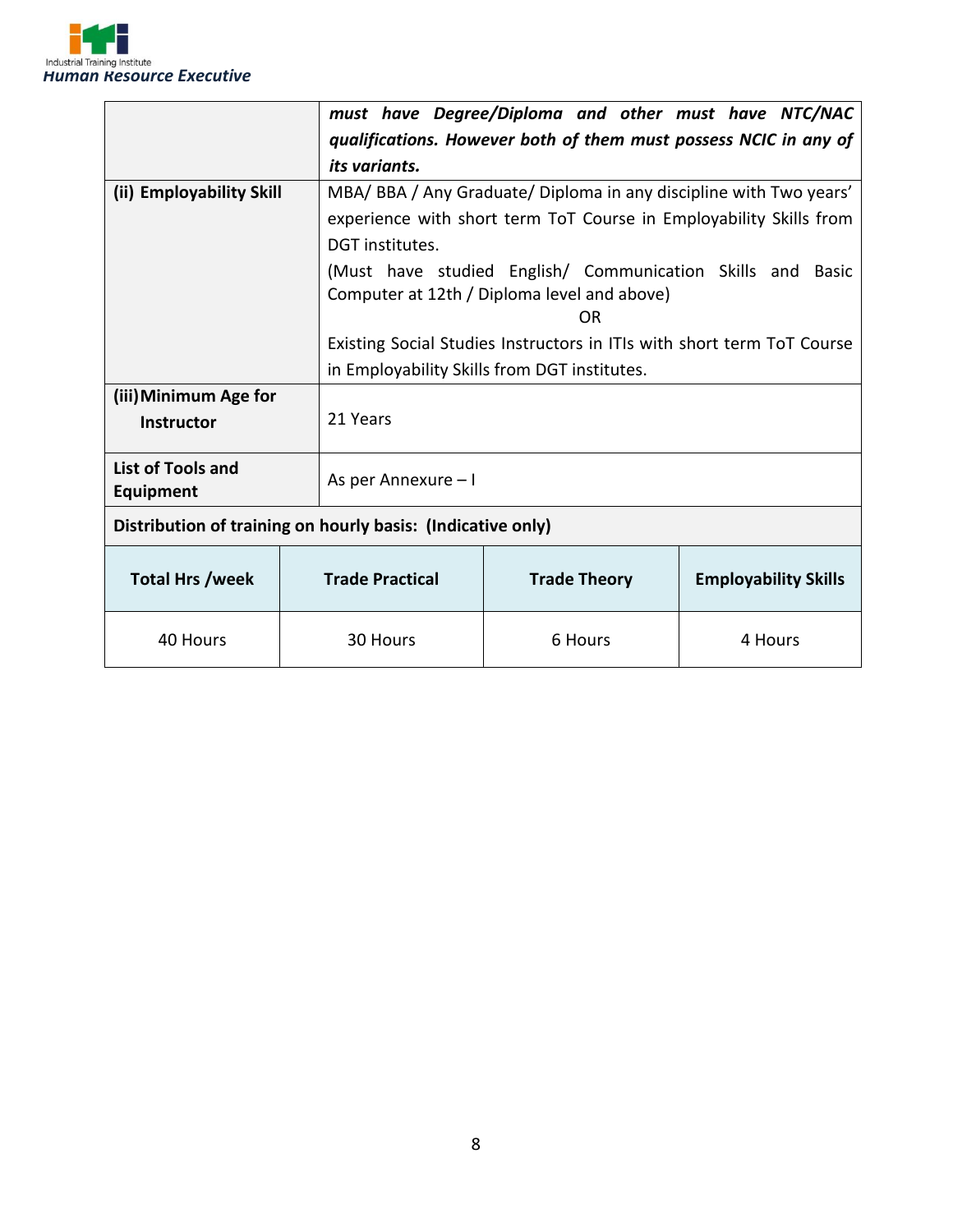

*Learning outcomes are a reflection of total competencies of a trainee and assessment will be carried out as per the assessment criteria.*

#### **5.1LEARNING OUTCOMES (TRADE SPECIFIC)**

- 1. Develop communication skill on English language.
- 2. Identify and select various official English languages for official works.
- 3. Generate a personalized informal official letter of appropriate structure complying with MS office applications.
- 4. Display competence in oral, written, and visual communication.
- 5. Apply safe working practices with OSH legislations in India.
- 6. Select the appropriate search engines for creation of document and data record with proper internet skill.
- 7. Apply the proper corporate guidelines for women at work place
- 8. Identify the conceptual skills andquantitative skills in an economic context as per Indian scenario.
- 9. Performa range of recognised time management techniques.
- 10. Identify and select key terms, theories/concepts and practices within the field of HRM.
- 11. Analyze the demand and need of the market for the trained / skilled personnel.
- 12. Recognize different ways of converting job evaluation point scores to wages.
- 13. Compare and contrast the different techniques involved in the performance appraisal process.
- 14. Develop, analyze and apply training strategies and specifications for the delivery of training programs.
- 15. Develop best practice of mediation and negotiation processes and bargaining.
- 16. Develop role of HR planning in functions such as training and development, health and safety at work.
- 17. Identify the Human Resource Management effective in workers participation in corporate governance.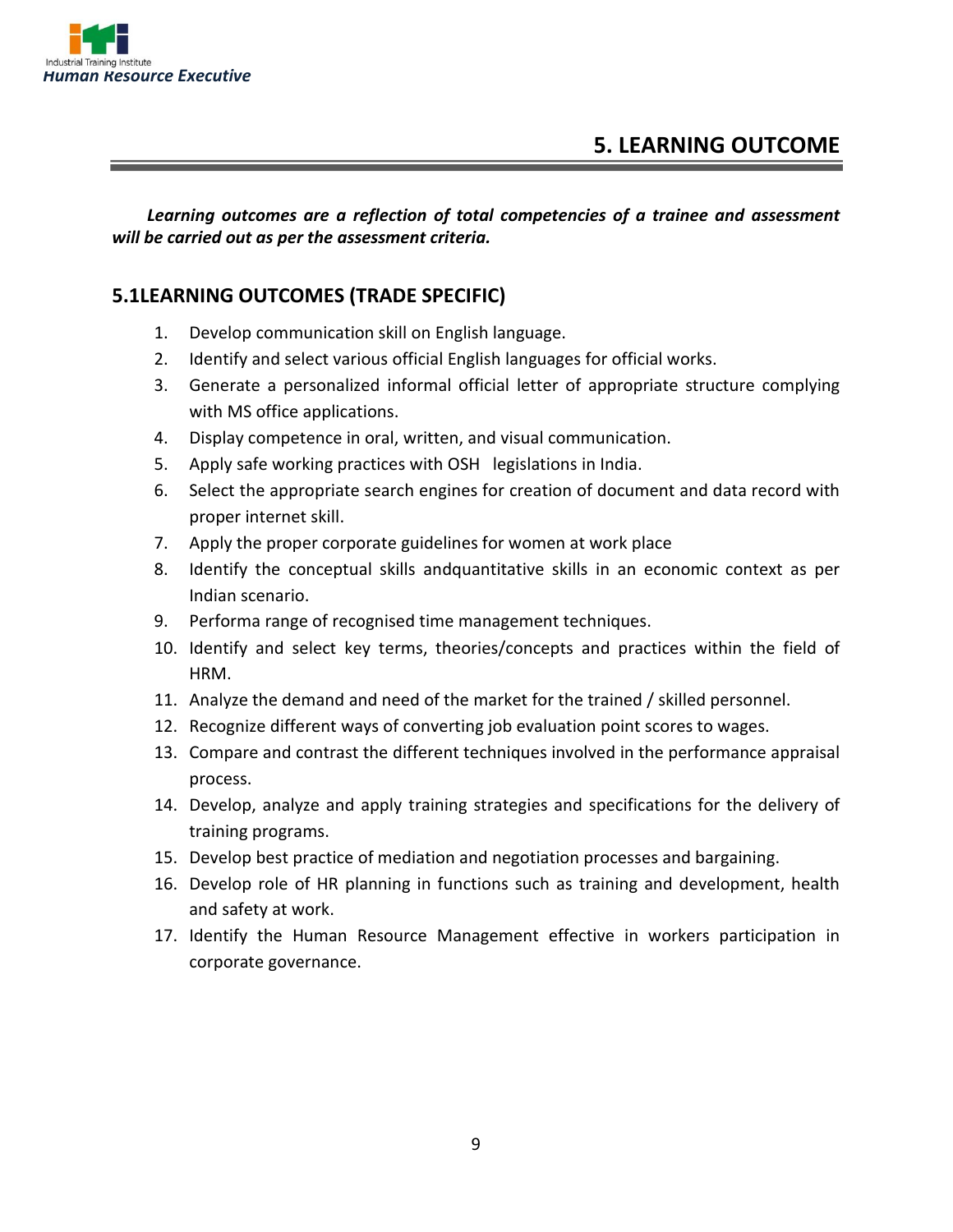

# **6. ASSESSMENT CRITERIA**

|                                                        | <b>LEARNING OUTCOMES</b>       | <b>ASSESSMENT CRITERIA</b>                                                                                                                                                                                                                                                                                                                   |  |  |
|--------------------------------------------------------|--------------------------------|----------------------------------------------------------------------------------------------------------------------------------------------------------------------------------------------------------------------------------------------------------------------------------------------------------------------------------------------|--|--|
| 1. Develop communication<br>skill on English language. |                                | Identify vowels and Consonants, word making with Pronunciation.<br>Transform the Sentences, adjectives of Comparison, Voice Change<br>and Narration.<br>Change of tenses, Spellings and Vocabulary Building by using<br>Synonym and Antonym and words often Confused.<br>Identify Reading and its types like - Skimming, Scanning, Cognates. |  |  |
|                                                        |                                | Develop text structures.<br>Read current news and giving opinions.                                                                                                                                                                                                                                                                           |  |  |
|                                                        |                                | Engage into Group Discussions.<br>Prepare of news Reports, elementary office reports, memos and<br>notices.                                                                                                                                                                                                                                  |  |  |
|                                                        |                                |                                                                                                                                                                                                                                                                                                                                              |  |  |
|                                                        | 2. Identify<br>and<br>select   | Construct of Simple sentences.                                                                                                                                                                                                                                                                                                               |  |  |
|                                                        | official<br>English<br>various | Prepare of news reports, paragraphs.                                                                                                                                                                                                                                                                                                         |  |  |
|                                                        | official<br>language<br>for    | Demonstration of form filling, addressing envelopes.                                                                                                                                                                                                                                                                                         |  |  |
|                                                        | works.                         | Demonstration of layout of letters, writing requests, answering to                                                                                                                                                                                                                                                                           |  |  |
|                                                        |                                | queries.                                                                                                                                                                                                                                                                                                                                     |  |  |
|                                                        |                                | Draft of letters of application, letters of appointments.                                                                                                                                                                                                                                                                                    |  |  |
|                                                        |                                | Draft of Office notification and job orders.                                                                                                                                                                                                                                                                                                 |  |  |
|                                                        |                                | Exercises of simple comprehension.                                                                                                                                                                                                                                                                                                           |  |  |
|                                                        |                                |                                                                                                                                                                                                                                                                                                                                              |  |  |
|                                                        | 3. Generate a personalized     | Operate operating system and start with MS Word, how to type,                                                                                                                                                                                                                                                                                |  |  |
|                                                        | informal official letter of    | edit a content, how to mail merge, how to print.                                                                                                                                                                                                                                                                                             |  |  |
|                                                        | appropriate structure          | Determining the compilation of reports and projects, password                                                                                                                                                                                                                                                                                |  |  |
|                                                        | complying with MS office       | protection of documents and how to convert it into a pdf.                                                                                                                                                                                                                                                                                    |  |  |
|                                                        | applications.                  | MS Excel- getting started excel as a database manager, excel as a                                                                                                                                                                                                                                                                            |  |  |
|                                                        |                                | calculating application, some basic calculations and formulating<br>Techniques.                                                                                                                                                                                                                                                              |  |  |
|                                                        |                                | Performing few commands like how to edit and format and                                                                                                                                                                                                                                                                                      |  |  |
|                                                        |                                | compilation of reports-targets or number driven, and password<br>protection of excel sheets.                                                                                                                                                                                                                                                 |  |  |
|                                                        |                                | MS PowerPoint- getting started, PowerPoint as a presentation                                                                                                                                                                                                                                                                                 |  |  |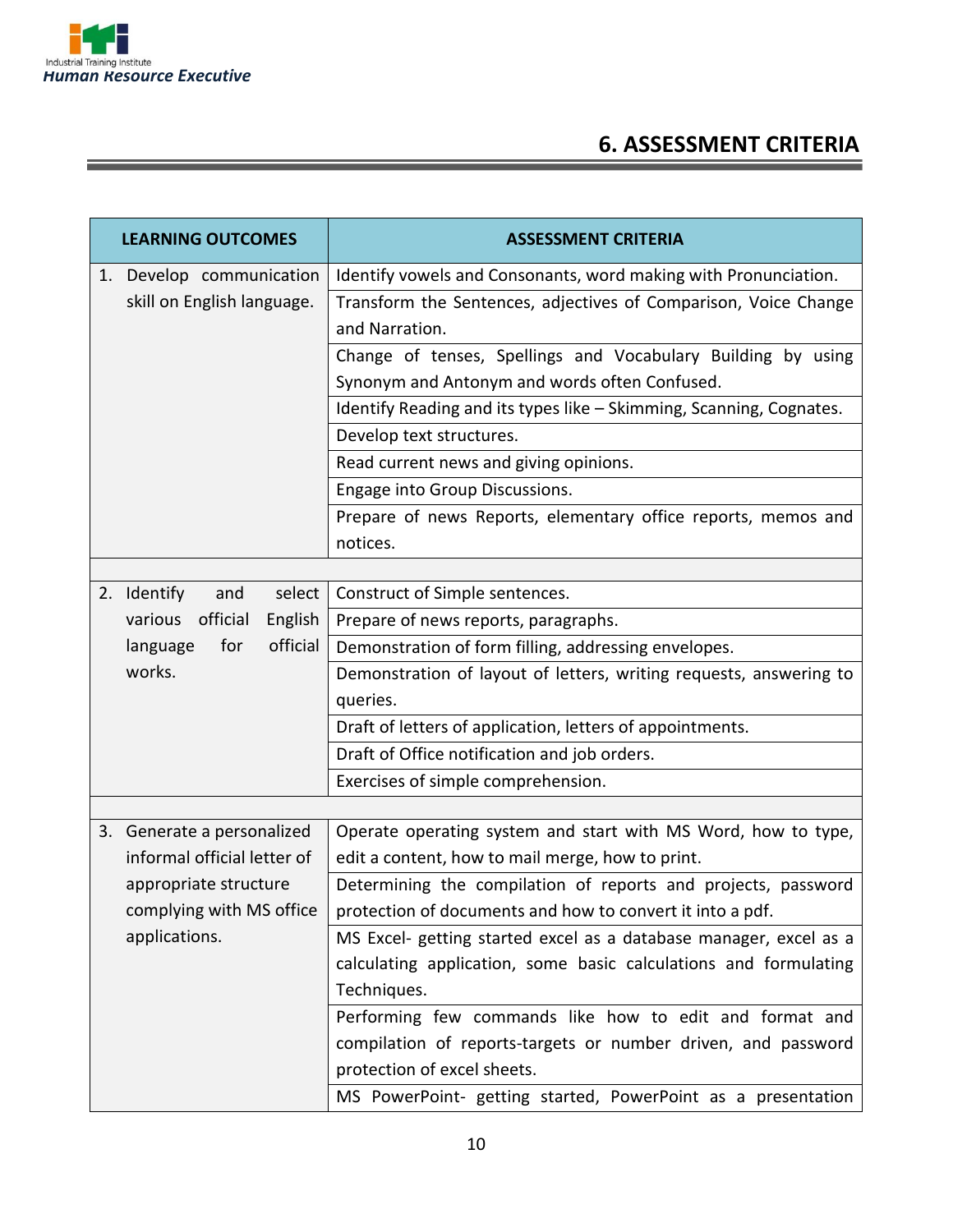

|                                 | manager, how one can present business ideas using a slide system. |
|---------------------------------|-------------------------------------------------------------------|
|                                 | Creating presentations, editing formatting a presentation and     |
|                                 | presentations on corporate business briefs.                       |
|                                 |                                                                   |
| 4. Display competence in        | Speaking on self, career aspirations, on any given topics         |
| oral, written, and visual       | Speaking on the spot -extempore, just a minute, role-play, and    |
| communication.                  | dialogue deliveries.                                              |
|                                 | Demonstration of Group discussions and role-play                  |
|                                 | How to use interjections while raising a query and answering a    |
|                                 | query.                                                            |
|                                 |                                                                   |
| 5. Apply<br>safe<br>working     | General guidelines of how to prevent an accident from happening - |
| <b>OSH</b><br>practices<br>with | depending on job types.                                           |
| legislations in India.          | Humanity and helping colleagues, how to prevent oneself in        |
|                                 | emergency.                                                        |
|                                 | Learning how and when to evacuate in case of an emergency $-$     |
|                                 | earthquake, fire, terror attack, etc.                             |
|                                 | Workmen's Compensation Act & ESI Act to be explained with         |
|                                 | examples & case studies.                                          |
|                                 | Practical aspects of Factories Act.                               |
|                                 |                                                                   |
| 6. Select the appropriate       | How to open a mail account or use Outlook Express MS Outlook.     |
| search<br>engines<br>for        | Sending mails, answering mails.                                   |
| creation<br>of document         | Security issues and passwords.                                    |
| and data record with            | Online marketing basics; ecommerce and m-commerce.                |
| proper internet skill.          | Online marketing reports, software's to convert data in different |
|                                 | forms freeware; concepts of spyware, malware and internet         |
|                                 | security.                                                         |
|                                 | Resume building, introductory notes, e-mail communication,        |
|                                 | request for meetings and written acknowledgements.                |
|                                 |                                                                   |
| 7. Apply the proper             | Demonstration organizations role in enforcing OSH of employees.   |
| corporate guidelines for        | Demonstration Workplace Ergonomics and evacuations and first aid  |
| women at work place             | in case of emergency - earthquake, fire and terror attacks. And   |
|                                 | emergency numbers.                                                |
|                                 | Case studies related to the concept of Quarantine to deal and     |
|                                 | understand the diseases and Employment Politics.                  |
|                                 | Describing the Govt. and corporate guidelines for women at        |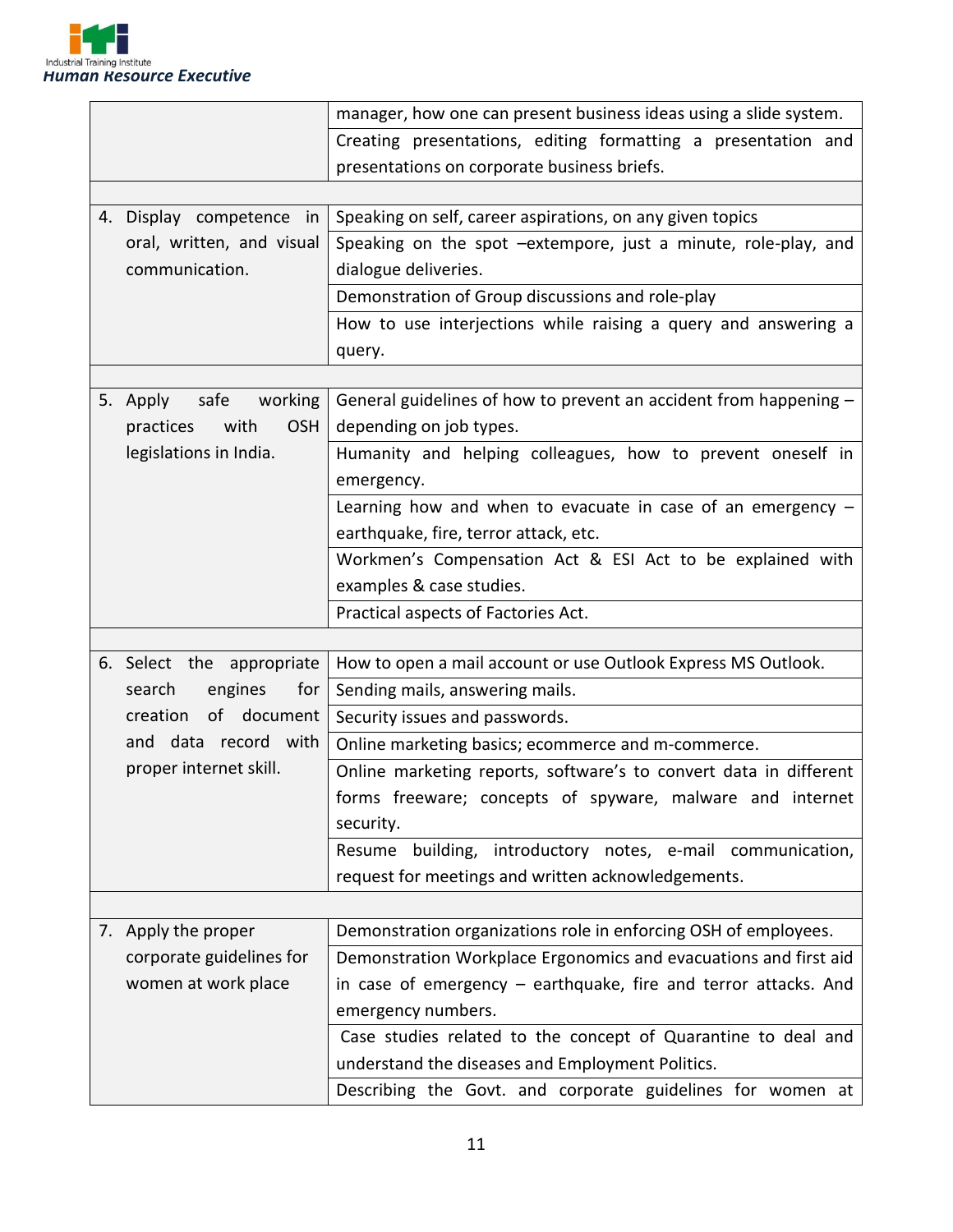

|     |                                                             | workplace, and also the legal defence sought by women in her        |  |  |
|-----|-------------------------------------------------------------|---------------------------------------------------------------------|--|--|
|     |                                                             | working environment.                                                |  |  |
|     |                                                             |                                                                     |  |  |
|     | 8. Identify the conceptual                                  | Why do we need economics - case studies from real life examples?    |  |  |
|     | skills and quantitative                                     | Demonstrating the different market structures and common            |  |  |
|     | skills in an economic                                       | problem like unemployment, inflation etc.                           |  |  |
|     | context as per Indian                                       | Meaning of planned economy and comparison of Indian and             |  |  |
|     | scenario                                                    | Chinese economy.                                                    |  |  |
|     |                                                             | how the knowledge of economic growth help you as an                 |  |  |
|     |                                                             | entrepreneur                                                        |  |  |
|     |                                                             | How can modern economic thought involving National Economic         |  |  |
|     |                                                             | Planning ensure the survival of the weakest.                        |  |  |
|     |                                                             | Review of the concepts- happy capitalism, trickle up theory, wealth |  |  |
|     |                                                             | at the bottom of the pyramid, Hindu growth rate.                    |  |  |
|     |                                                             |                                                                     |  |  |
|     | 9. Perform a range of                                       | Determining value of time for a business.                           |  |  |
|     | recognized time                                             | Demonstrate how the time management leads to punctuality and        |  |  |
|     | management techniques.                                      | regularity leads to positive attitude towards work                  |  |  |
|     |                                                             | Scheduling your day, prioritizing your work and planning of the     |  |  |
|     |                                                             | goals                                                               |  |  |
|     |                                                             | Demonstration of project planning processes and respecting others   |  |  |
|     |                                                             | time.                                                               |  |  |
|     |                                                             |                                                                     |  |  |
| 10. | Identify and select                                         | Determine the concepts of HRM.                                      |  |  |
|     | key terms,                                                  | Determining the HR jobs in India at the entry level.                |  |  |
|     | theories/concepts                                           | Demonstrating the HR models and HR wheels.                          |  |  |
|     | and practices within                                        | Demonstration the hierarchy and working of HR department.           |  |  |
|     | the field of HRM.                                           | Demonstrate operation of sprinkler irrigation system.               |  |  |
|     |                                                             | Case studies on different Organisational Hierarchies-steep-flat-    |  |  |
|     |                                                             | transparent and non-transparent.                                    |  |  |
|     |                                                             |                                                                     |  |  |
|     | 11. Analyze the demand                                      | Difference in the concepts of selection and Recruitment.            |  |  |
|     | and need of the market                                      | Describing the process of job analysis along with the need, demand  |  |  |
|     | for the trained / skilled                                   | and supply of labour.                                               |  |  |
|     | personnel.<br>How to manage the database of an organisation |                                                                     |  |  |
|     |                                                             | Segregation of CVs as per the functional areas, filing and coding.  |  |  |
|     |                                                             | Describing that how the organisation work towards meeting their     |  |  |
|     |                                                             | internal demands and how they manage the demand and supply          |  |  |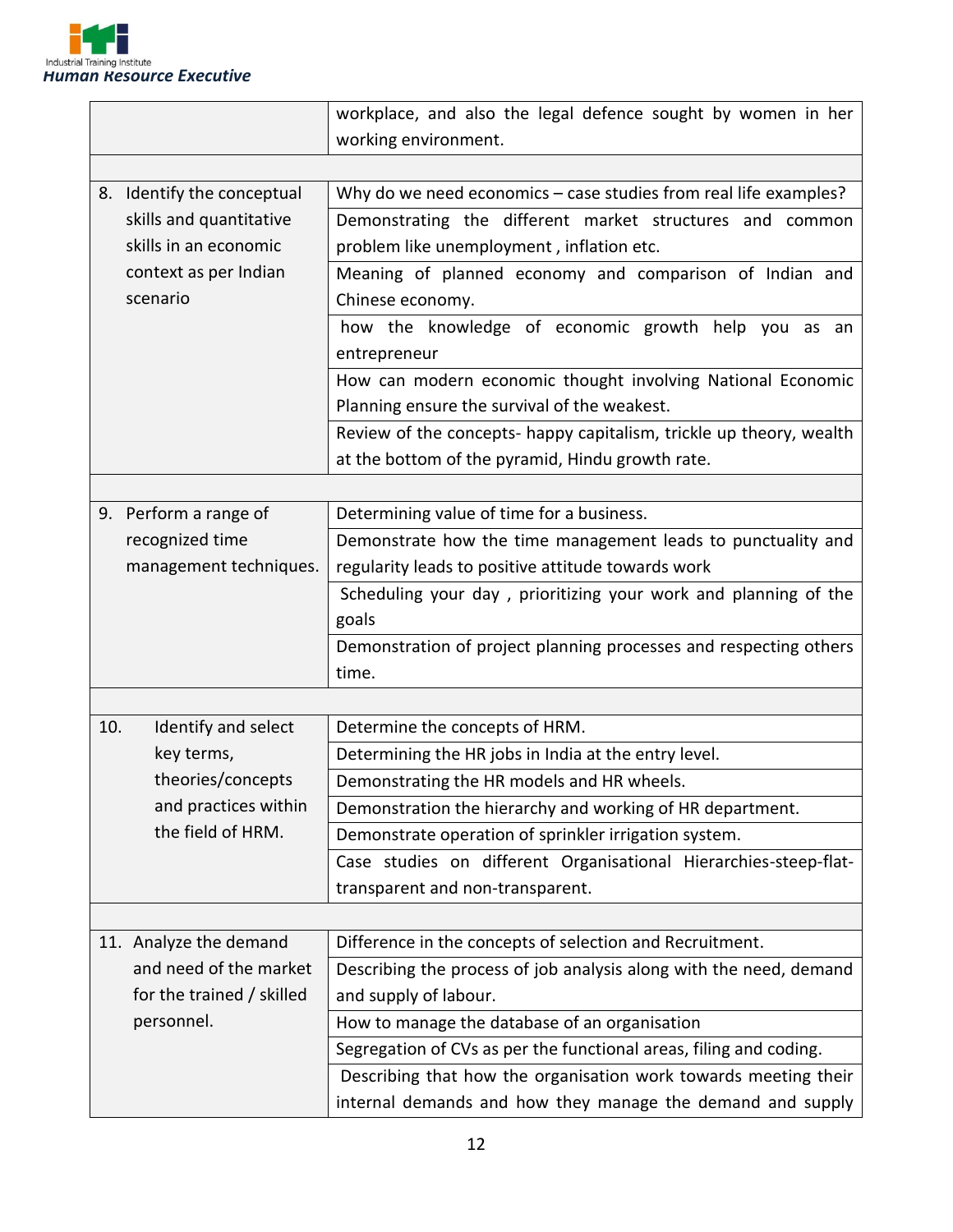

|                                                      |                              | imbalances.                                                           |  |
|------------------------------------------------------|------------------------------|-----------------------------------------------------------------------|--|
|                                                      |                              |                                                                       |  |
|                                                      | 12. Recognize different      | Designing the procedures $-$ what to pay, who to pay, what is the     |  |
|                                                      | ways of converting job       | market rate, why rates are sometime same and sometime differ.         |  |
| evaluation point scores<br>to wages.                 |                              | Describing the basic framework of calculating compensation and        |  |
|                                                      |                              | how to communicate the packages.                                      |  |
|                                                      |                              | Describing what is included in the package and what is the concept    |  |
|                                                      |                              | of cost to the company.                                               |  |
|                                                      |                              | Describing difference in salary, minimum wage and governments'        |  |
|                                                      |                              | role.                                                                 |  |
|                                                      |                              | Demonstration the formulas of components in compensation like         |  |
|                                                      |                              | benefits, allowances, bonus, incentives.                              |  |
|                                                      |                              | Scope of method of redressal in case any dispute arise on account     |  |
|                                                      |                              | of Compensation administration.                                       |  |
|                                                      |                              |                                                                       |  |
|                                                      | 13. Compare and contrast     | Designing of effective appraisal system using the different           |  |
|                                                      | the different techniques     | techniques.                                                           |  |
| involved in the<br>performance appraisal<br>process. |                              | Demonstrating the role of Jr., Hr Executive in the appraisal          |  |
|                                                      |                              | functions.                                                            |  |
|                                                      |                              | How to fill the appraisal forms, managing the database.               |  |
|                                                      |                              | Coordination of data of head office with branch offices and           |  |
|                                                      |                              | feedback mechanism with secrecy to be maintained.                     |  |
|                                                      |                              |                                                                       |  |
|                                                      | 14. Develop, analyze and     | Training need analysis- why to train, who to train, when to train and |  |
|                                                      | apply training strategies    | how to train.                                                         |  |
|                                                      | and specifications for       | Creation of training manuals.                                         |  |
|                                                      | the delivery of training     | Accumulation of data in HRIS.                                         |  |
|                                                      | programs.                    | Demonstrating the contribution of training in Career advancement.     |  |
|                                                      |                              |                                                                       |  |
|                                                      | 15. Develop best practice of | SWOT analysis of a simulated situation of negotiations and            |  |
|                                                      | mediation and                | bargaining                                                            |  |
|                                                      | negotiation processes        | How the corrective actions needs to be taken in case of disputes      |  |
|                                                      | and bargaining.              | arising at workplace.                                                 |  |
|                                                      |                              | case studies adherence to Govt. jurisdiction and how to handle        |  |
|                                                      |                              | violent situations                                                    |  |
|                                                      |                              | Describing the role of Supervisor, Plant Manager and Personnel        |  |
|                                                      |                              | Manager.                                                              |  |
|                                                      |                              |                                                                       |  |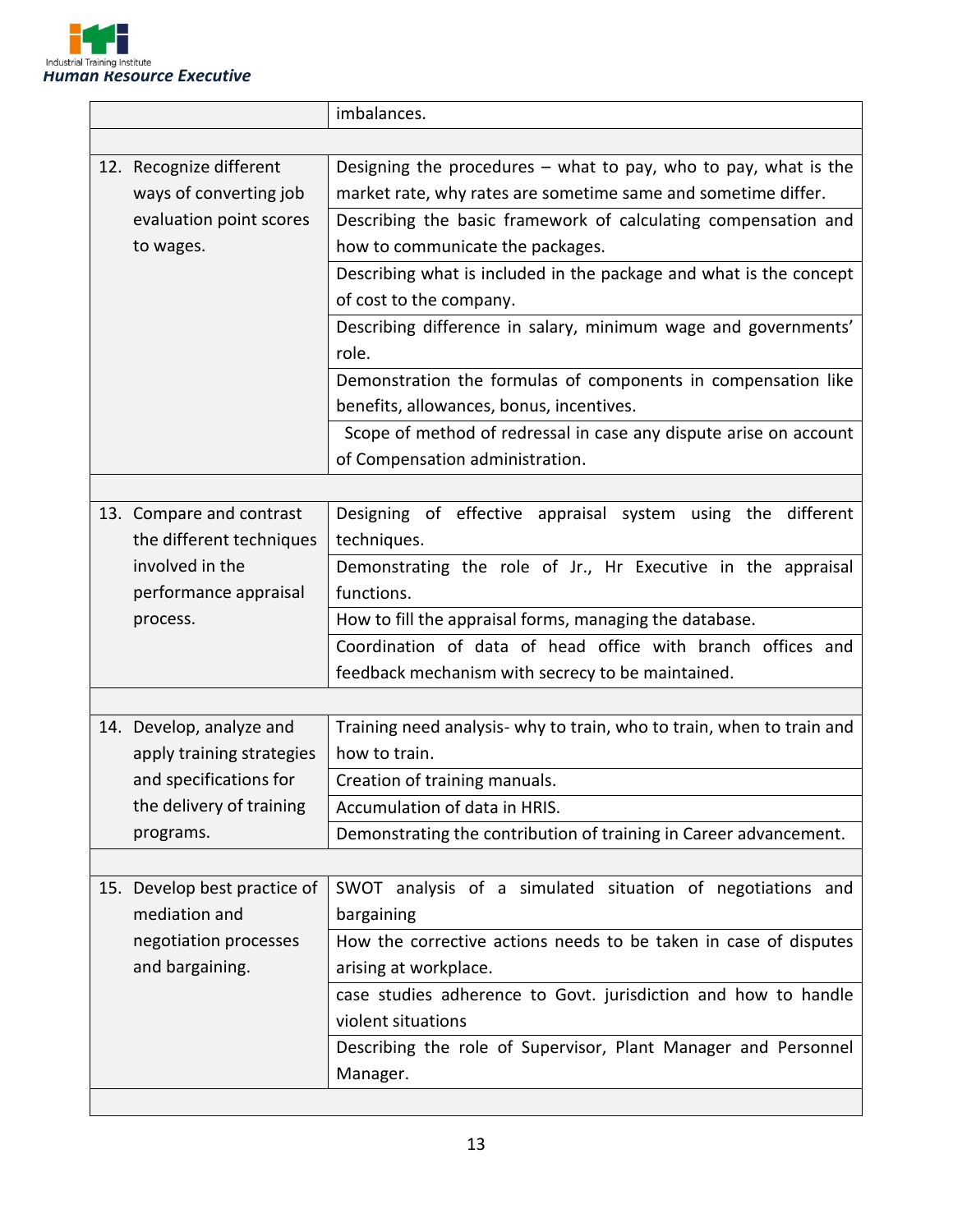

| 16. Develop role of HR     | Demonstrating the welfare amenities and accident prevention       |  |  |  |  |
|----------------------------|-------------------------------------------------------------------|--|--|--|--|
| planning in functions      | techniques.                                                       |  |  |  |  |
| such as training and       | Demonstrating the attire in work environment-helmet, gloves,      |  |  |  |  |
| development, health        | boots, eye guards, earplugs.                                      |  |  |  |  |
| and safety at work.        | Working of employee grievance and redressal mechanism in an       |  |  |  |  |
|                            | organization.                                                     |  |  |  |  |
|                            | Basic understanding of fringe benefits.                           |  |  |  |  |
|                            |                                                                   |  |  |  |  |
|                            |                                                                   |  |  |  |  |
| 17. Identify the Human     | A brief orientation of European System.                           |  |  |  |  |
| <b>Resource Management</b> | Case studies and Role plays concerning the social security.       |  |  |  |  |
| effective in workers       | Orientation to legal role of employer in workers participation in |  |  |  |  |
| participation in           | management.                                                       |  |  |  |  |
| corporate governance.      |                                                                   |  |  |  |  |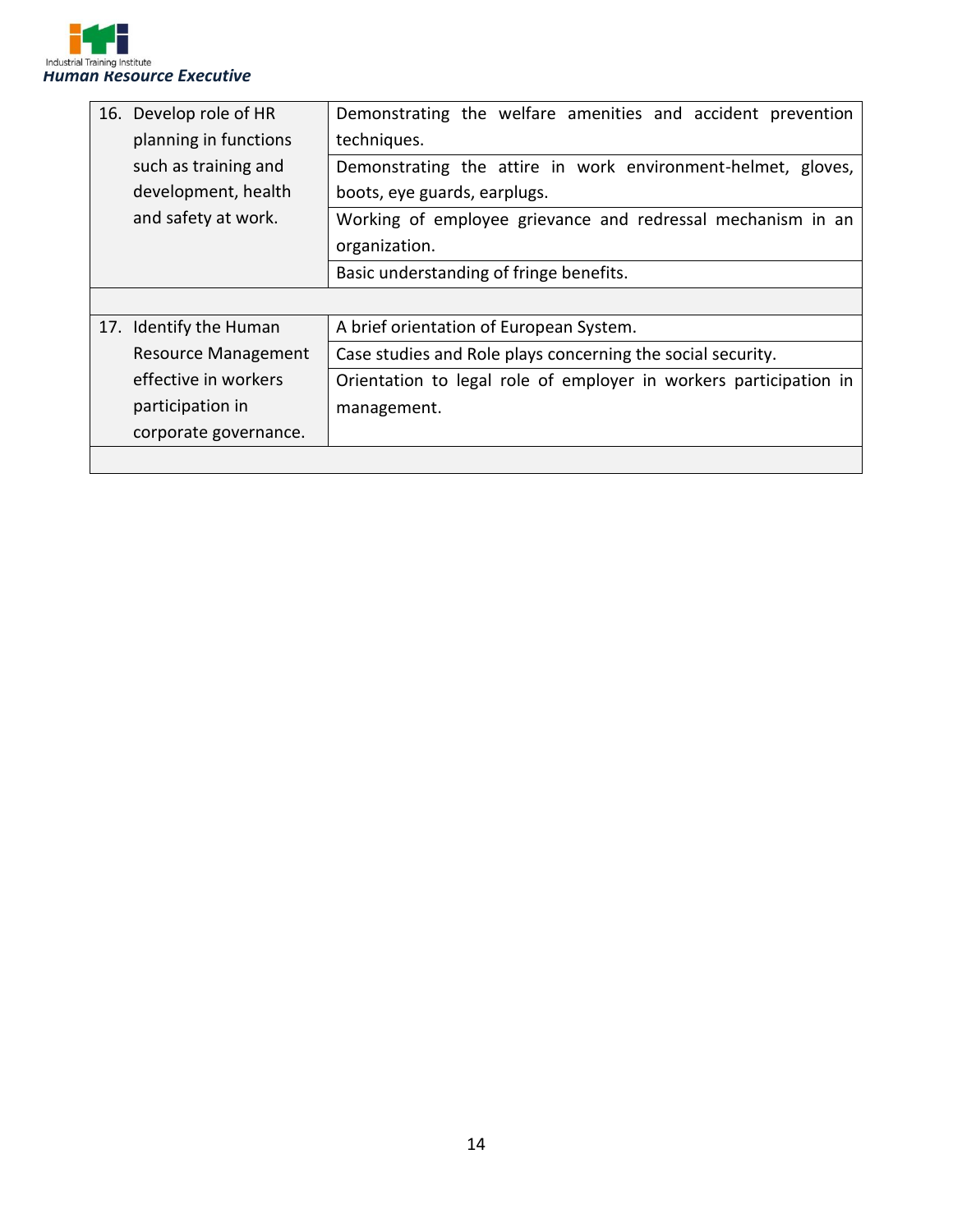

Г

Ì

| <b>SYLLABUS FORHUMAN RESOURCE EXECUTIVE TRADE</b> |                                                                                                                         |    |                                                                                                            |                                                              |  |
|---------------------------------------------------|-------------------------------------------------------------------------------------------------------------------------|----|------------------------------------------------------------------------------------------------------------|--------------------------------------------------------------|--|
| <b>DURATION: ONE YEAR</b>                         |                                                                                                                         |    |                                                                                                            |                                                              |  |
| <b>Duration</b>                                   | <b>Professional Skills</b><br>Reference<br>(Trade Practical)<br><b>Learning Outcome</b><br><b>With Indicative Hours</b> |    | <b>Professional Knowledge</b><br>(Trade Theory)                                                            |                                                              |  |
| Professional                                      | Develop                                                                                                                 | 1. | Orientation<br>to<br>the                                                                                   | General<br>Introduction<br>to                                |  |
| Skill 30Hrs;                                      | communication                                                                                                           |    | programme expectations                                                                                     | Programme.                                                   |  |
| Professional<br>Knowledge                         | skill on<br>English<br>language.                                                                                        |    | out of the student's aims<br>objectives of<br>the<br>and<br>course. (05 hrs.)                              | Orientation to vowels<br>and<br>Consonants, word making, and |  |
| 06 Hrs                                            |                                                                                                                         | 2. | Learning outcomes, the way                                                                                 | Pronunciation. (06 hrs.)                                     |  |
|                                                   |                                                                                                                         |    | the<br>forward<br>with<br>/course<br>programme<br>breakup. (05 hrs.)                                       |                                                              |  |
|                                                   |                                                                                                                         | 3. | Linking<br>the<br>job<br>the<br>opportunities<br>with<br>programme of study. (05<br>hrs.)                  |                                                              |  |
|                                                   |                                                                                                                         | 4. | <b>Stress</b><br>and<br>accents,<br>mode<br>accentuation<br>of<br>pronunciation<br>marks.<br>(05)<br>hrs.) |                                                              |  |
|                                                   |                                                                                                                         | 5. | Intonation using a particular                                                                              |                                                              |  |
|                                                   |                                                                                                                         | 6. | tone. (05 hrs.)<br>Diction use of word and                                                                 |                                                              |  |
|                                                   |                                                                                                                         |    | speech using audio-visual<br>aids. (05 hrs.)                                                               |                                                              |  |
| Professional                                      | Identify and select                                                                                                     | 7. | Transformation<br>of                                                                                       | Functional<br>Grammar                                        |  |
| Skill 90Hrs;                                      | official<br>various                                                                                                     |    | sentences. (08 hrs.)                                                                                       | developing<br>grammatically                                  |  |
| Professional                                      | English languages<br>for official works.                                                                                | 8. | Adjectives of comparison.<br>(05 hrs.)                                                                     | correct statements- written and<br>verbal                    |  |
| Knowledge                                         |                                                                                                                         | 9. | Voice change,<br>narration,                                                                                | Reading - purpose, skimming                                  |  |
| 18Hrs                                             |                                                                                                                         |    | change of tense, spellings                                                                                 | take the best part, scanning                                 |  |
|                                                   |                                                                                                                         |    | vocabulary<br>and                                                                                          | reading<br>with<br>attention,                                |  |
|                                                   |                                                                                                                         |    | development. (07 hrs.)                                                                                     | cognates relative words, text                                |  |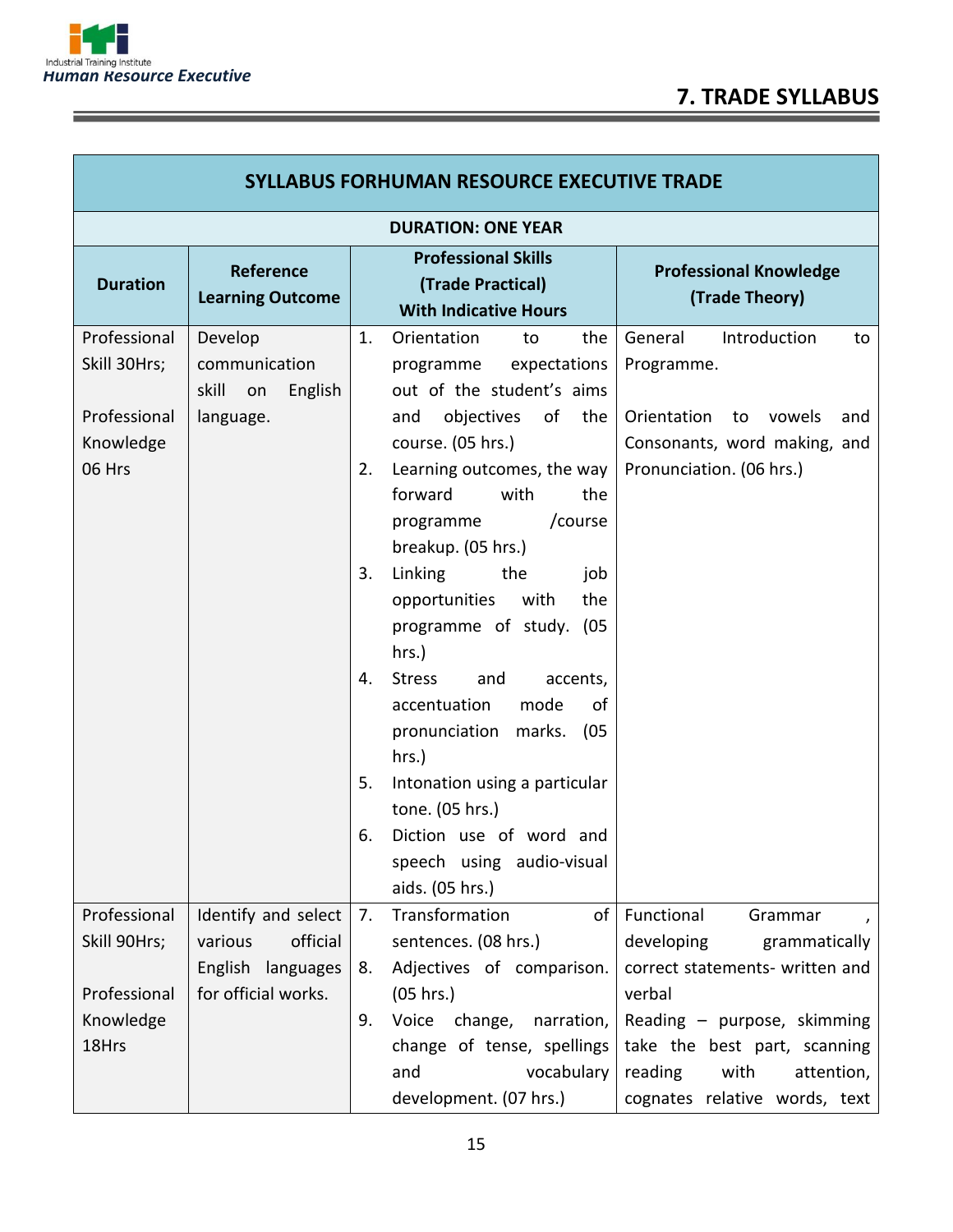

|              |                          | 10. Reading simple English with<br>structures,                   |
|--------------|--------------------------|------------------------------------------------------------------|
|              |                          | preparations, news reports,<br>Writing - how to put thoughts     |
|              |                          | elementary office reports/<br>in written texts, minimizing       |
|              |                          | memos/notices. (10hrs.)<br>errors, crosschecking for errors,     |
|              |                          | 11. Reading current news and<br>filing reports. (18 hrs.)        |
|              |                          | giving opinions or engaging                                      |
|              |                          | discussions.<br>into<br>group                                    |
|              |                          | (10 hrs.)                                                        |
|              |                          | 12. Construction<br>of<br>simple                                 |
|              |                          | sentences. (10 hrs.)                                             |
|              |                          | 13. Preparation of news reports                                  |
|              |                          | , paragraphs; form filling,                                      |
|              |                          | addressing<br>envelopes                                          |
|              |                          | layout of letters. (15hrs.)                                      |
|              |                          | 14. Writing requests. (10 hrs.)                                  |
|              |                          | 15. Answering to queries -                                       |
|              |                          | written and over email,                                          |
|              |                          | letters of application, letters                                  |
|              |                          | appointments,<br>of<br>office                                    |
|              |                          | notifications,<br>job-orders,                                    |
|              |                          | simple comprehension. (15                                        |
|              |                          | hrs.)                                                            |
| Professional | Generate<br>$\mathsf{a}$ | 16. Computer $-$ its use and<br>Computer overview                |
| Skill 90Hrs; | personalized             | application. (01 hr.)<br><b>Office Application- MS word</b>      |
|              | informal<br>official     | 17. How to put together the<br>Office Applications - MS Excel    |
| Professional | letter<br>οf             | Office Applications<br>keyboard, the mouse, the<br>MS.           |
| Knowledge    | appropriate              | monitor and the printer   PowerPoint                             |
| 18 Hrs       | structure                | ports to the CPU tower. (01<br><b>Basic Internet application</b> |
|              | with<br>complying        | (18 hrs.)<br>hr.)                                                |
|              | office<br><b>MS</b>      | 18. Use Computer as an input                                     |
|              | applications.            | and output device. (01 hr.)                                      |
|              |                          | 19. Identify Types of memory                                     |
|              |                          | viz. hard disk, CD, pen drive,                                   |
|              |                          | external hard disk. (01 hr.)                                     |
|              |                          | MS Word -                                                        |
|              |                          | 20. Getting started; (01 hr.)                                    |
|              |                          | 21. How to type, format, edit                                    |
|              |                          | content. (10 hrs.)                                               |
|              |                          | 22. How to mail merge. (01 hr.)                                  |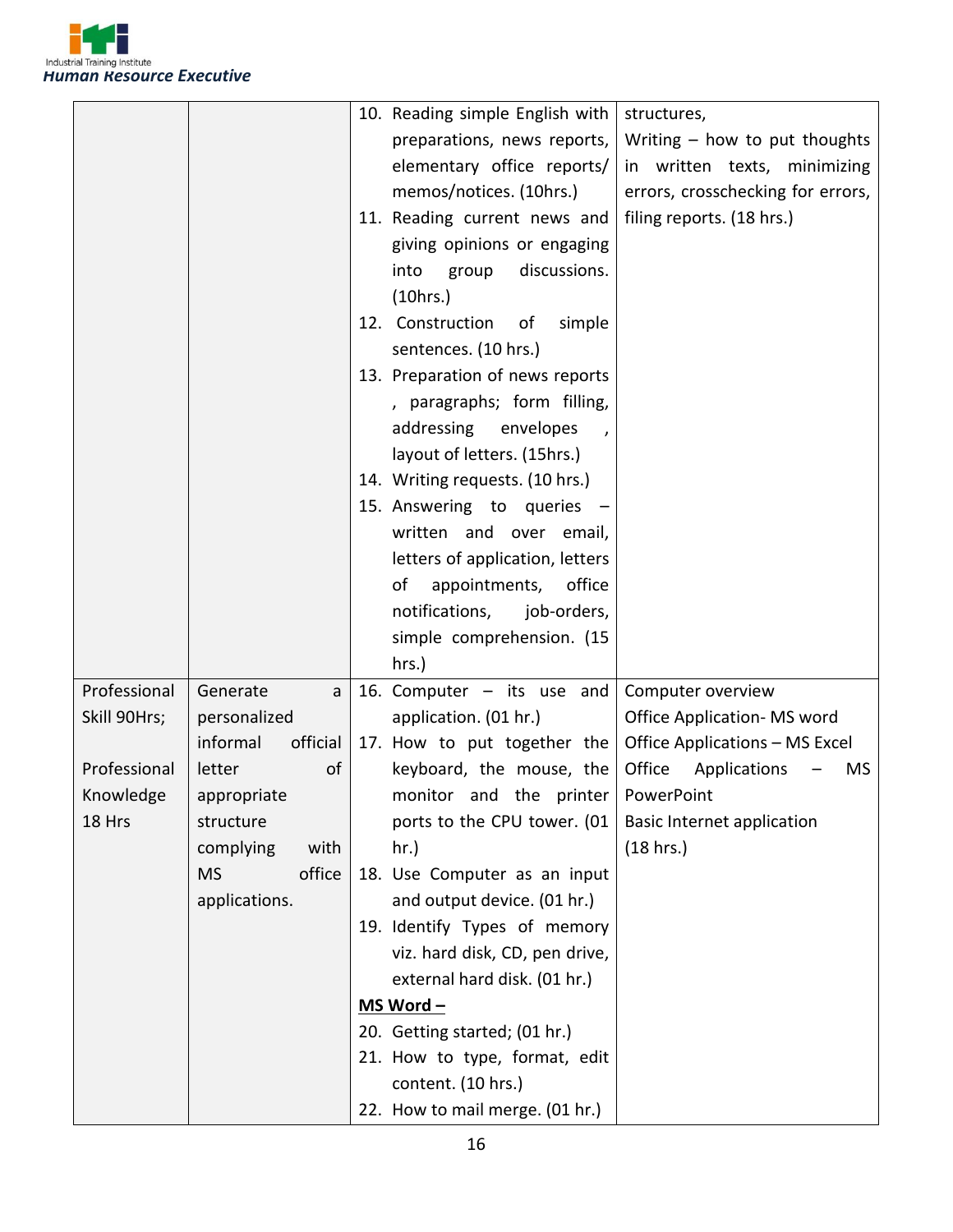

| 23. How to convert into a pdf.    |
|-----------------------------------|
| (01 hr.)                          |
| 24. How to print; compilation of  |
| project / business reports.       |
| (01 hr.)                          |
| 25. Password<br>protection<br>0f  |
| documents. (02 hrs.)              |
|                                   |
| $MS$ Excel $-$                    |
| 26. Getting started. (01 hr.)     |
| 27. Excel<br>database<br>as<br>a  |
| manager. (05 hrs.)                |
| 28. Excel as a<br>calculating     |
| application. (11hrs.)             |
| 29. Some basic calculation and    |
| formulation techniques. (10       |
| hrs.)                             |
| 30. How to edit and format. (03   |
| hrs.)                             |
| 31. Password<br>protection<br>οf  |
| excel sheets. (02 hrs.)           |
|                                   |
| <b>MS PowerPoint</b>              |
| 32. Getting started. (01 hr.)     |
| 33. PowerPoint<br>as<br>a         |
| presentation manager. (01         |
| $hr.$ )                           |
| 34. How<br>one<br>can<br>present  |
| business ideas using a slide      |
| creating<br>system,               |
| presentations, Editing and        |
| formatting a presentation;        |
| Real life presentations on        |
| corporate / business briefs.      |
| (20 hrs.)                         |
| 35. Presentation<br>styles<br>and |
| types. (05 hrs.)                  |
| 36. Book presentations, movie     |
| presentations,<br>corporate       |
|                                   |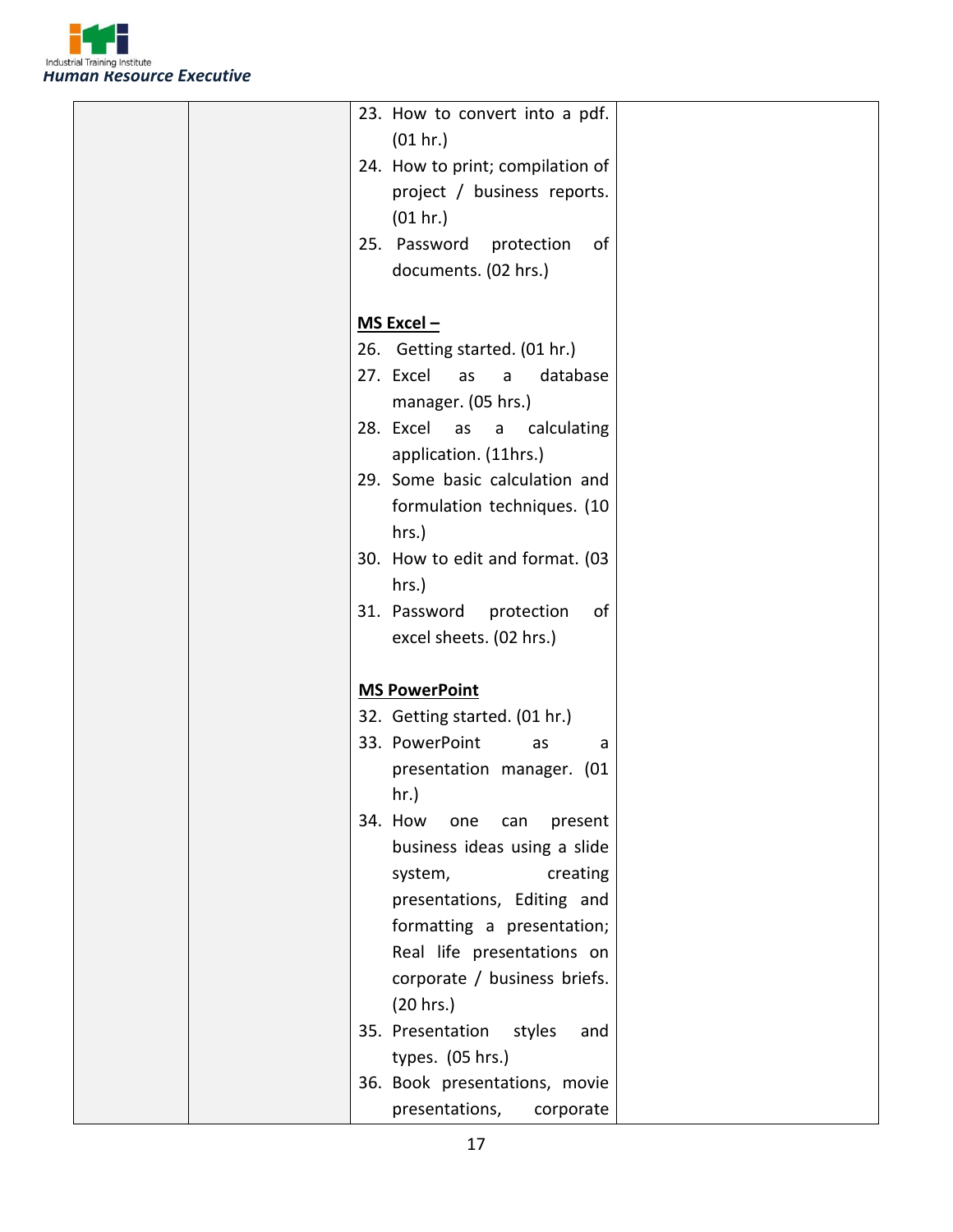

|              |                    | presentations. (05 hrs.)          |                                  |
|--------------|--------------------|-----------------------------------|----------------------------------|
|              |                    | 37. What is the internet, what    |                                  |
|              |                    | are browsers and how to           |                                  |
|              |                    | browse. (04 hr.)                  |                                  |
|              |                    | 38. How to search on search       |                                  |
|              |                    | engines. (01 hr.)                 |                                  |
|              |                    | 39. How to create a document      |                                  |
|              |                    | with data copied from the         |                                  |
|              |                    | internet. (01 hr.)                |                                  |
| Professional | Display            | 40. Speaking with preparation $-$ | Speaking - how to express        |
| Skill 60Hrs; | competence in      | self, family,<br>career<br>on     | yourself verbally, importance of |
|              | oral, written, and | aspirations, on any given         | good spoken communication in     |
| Professional | visual             | topics. (20 hrs.)                 | any field of advancement         |
| Knowledge    | communication.     | 41. Radio jockeying, introducing  | <b>Business</b><br>Communication |
| 12 Hrs       |                    | seniors, initiating business      | verbal                           |
|              |                    | conversations,<br>sales           | (12 hrs.)                        |
|              |                    | pitching, ending business         |                                  |
|              |                    | meetings, body language to        |                                  |
|              |                    | impress others, reading           |                                  |
|              |                    | other's body language. (20        |                                  |
|              |                    | hrs.)                             |                                  |
|              |                    | 42. Speaking on the<br>spot       |                                  |
|              |                    | extempore, Just a minute,         |                                  |
|              |                    |                                   |                                  |
|              |                    | flip-back; role plays             |                                  |
|              |                    | dialogues,<br>group               |                                  |
|              |                    | discussions, interjection,        |                                  |
|              |                    | raising a query, answering a      |                                  |
|              |                    | query . (20 hrs.)                 |                                  |
| Professional | Apply safe working | 43. General guidelines of how     | Accident<br>prevention           |
| Skill 30Hrs; | practices with OSH | to prevent an accident from       | techniques,                      |
|              | legislations in    | happening $-$ depending on        |                                  |
| Professional | India.             | job types.(05 hrs.)               | Occupational Safety and Health   |
| Knowledge    |                    | 44. Humanity<br>and<br>helping    | legislations in India            |
| 06 Hrs       |                    | colleagues, how to prevent        | (06 hrs.)                        |
|              |                    | oneself in emergency. (05         |                                  |
|              |                    | hrs.)                             |                                  |
|              |                    | 45. Learning how and when to      |                                  |
|              |                    | evacuate in case of an            |                                  |
|              |                    | emergency - earthquake,           |                                  |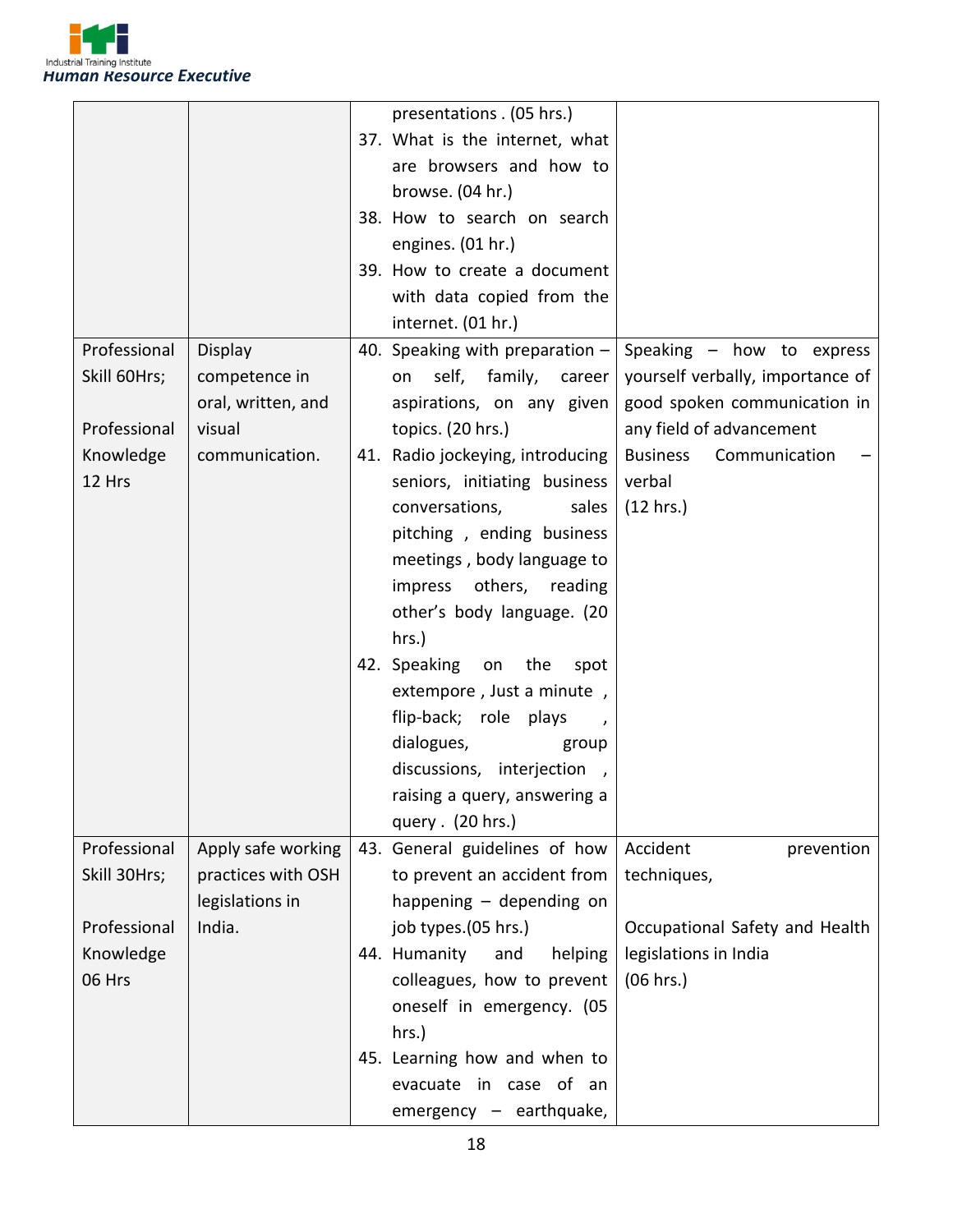

|              |                    |     | fire, terror attack, etc.; how                    |                                     |
|--------------|--------------------|-----|---------------------------------------------------|-------------------------------------|
|              |                    |     | should office spaces be                           |                                     |
|              |                    |     | designed<br>workplace<br>$\overline{\phantom{m}}$ |                                     |
|              |                    |     | ergonomics; need for first                        |                                     |
|              |                    |     | aid, fire extinguisher and                        |                                     |
|              |                    |     | numbers.(10<br>emergency                          |                                     |
|              |                    |     | hrs.)                                             |                                     |
|              |                    |     | 46. Practical<br>of<br>aspects                    |                                     |
|              |                    |     | Factories Act. (05 hrs.)                          |                                     |
|              |                    |     | 47. Workmen's Compensation                        |                                     |
|              |                    |     | Act & ESI Act to<br>be                            |                                     |
|              |                    |     | explained with examples &                         |                                     |
|              |                    |     | case studies. (05 hrs.)                           |                                     |
| Professional | Select<br>the      |     | 48. How to open a mail account                    | Advanced internet application       |
| Skill 30Hrs; | appropriate search |     | or use Outlook Express MS                         |                                     |
|              | engines<br>for     |     | Outlook. (02hrs.)                                 | <b>Business Applications and IT</b> |
| Professional | creation<br>οf     |     | 49. Sending mails, answering                      |                                     |
| Knowledge    | document<br>and    |     | mails. (02 hrs.)                                  | <b>Business</b><br>Communication-   |
| 06 Hrs       | data record with   |     | 50. Security<br>issues<br>and                     | Written                             |
|              | internet<br>proper |     | passwords. (02 hrs.)                              | (06 hrs.)                           |
|              | skill.             |     | 51. Online marketing<br>basics;                   |                                     |
|              |                    |     | and<br>ecommerce<br>$m-$                          |                                     |
|              |                    |     | commerce. (10 hrs.)                               |                                     |
|              |                    |     | 52. Introduction to<br>financial                  |                                     |
|              |                    |     | Online<br>tools.<br>marketing                     |                                     |
|              |                    |     | reports. (04 hrs.)                                |                                     |
|              |                    | 53. | Software's to convert data                        |                                     |
|              |                    |     | in different forms freeware;                      |                                     |
|              |                    |     | of<br>concepts<br>spyware,                        |                                     |
|              |                    |     | malaware<br>internet<br>and                       |                                     |
|              |                    |     | security. (03 hrs.)                               |                                     |
|              |                    |     | 54. Resume<br>building,                           |                                     |
|              |                    |     | introductory notes, e-mail                        |                                     |
|              |                    |     | communication, request for                        |                                     |
|              |                    |     | meetings<br>and<br>written                        |                                     |
|              |                    |     | (05)<br>acknowledgements.                         |                                     |
|              |                    |     | hrs.)                                             |                                     |
|              |                    |     | 55. What is the concept of                        |                                     |
|              |                    |     | quarantine? (02 hrs.)                             |                                     |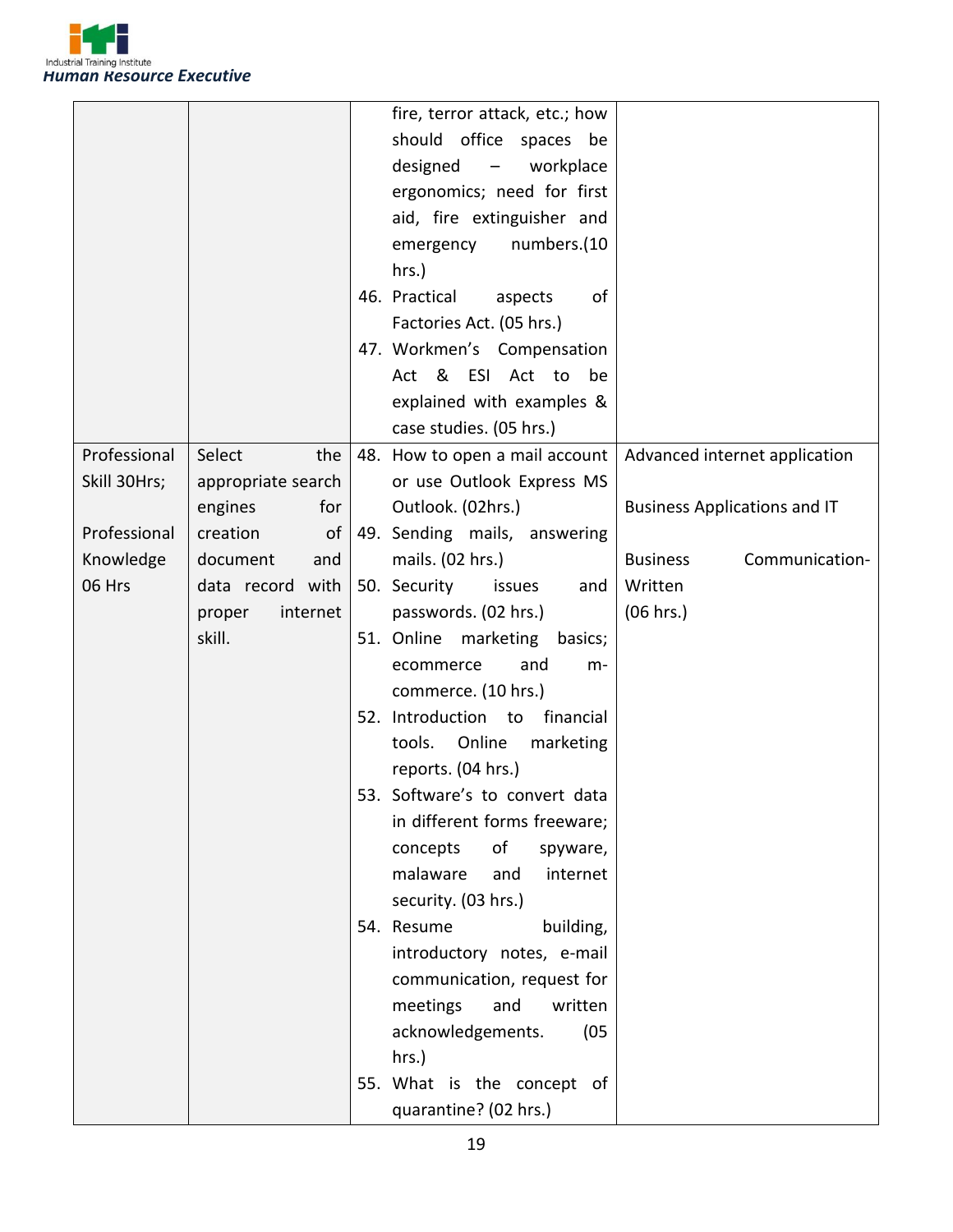

| Professional | Apply the proper   | 56. What are the government         | Occupational<br>Women<br>and  |
|--------------|--------------------|-------------------------------------|-------------------------------|
| Skill 30Hrs; | corporate          | and corporate guidelines for        | Safety; Managing<br>work and  |
|              | guidelines for     | women at work? (05 hrs.)            | family                        |
| Professional | women at work      | 57. What is meant by social or      |                               |
| Knowledge    | place.             | physical abuse of a woman?          | <b>Online Social Media</b>    |
| 06 Hrs       |                    | (05 hrs.)                           | (06 hrs.)                     |
|              |                    | 58. What are the legal defense      |                               |
|              |                    | sought by a woman in her            |                               |
|              |                    | working environment. (05            |                               |
|              |                    | hrs.)                               |                               |
|              |                    | 59. How to manage work life         |                               |
|              |                    | balance $-$ the need for it.        |                               |
|              |                    | (10 hrs.)                           |                               |
|              |                    | 60. What is the concept of          |                               |
|              |                    | social media; uses of social        |                               |
|              |                    | media - networking, making          |                               |
|              |                    | friends, business prospects.        |                               |
|              |                    | (05 hrs.)                           |                               |
| Professional | Display            | 61. How to greet, wish, bid         | Social / Formal etiquettes    |
| Skill 30Hrs; | competence in      | goodbye; how to exchange            |                               |
|              | oral, written, and | business cards. (02 hrs.)           | Introduction<br>quality<br>to |
| Professional | visual             | 62. How to speak with seniors       | consciousness                 |
| Knowledge    | communication.     | and<br>juniors,<br>how<br>to        | (06 hrs.)                     |
| 06Hrs        |                    | maintain<br>corporate               |                               |
|              |                    | decorum. (02 hrs.)                  |                               |
|              | Identify the       |                                     |                               |
|              |                    | 63. How<br>to<br>eat/drink<br>in.   |                               |
|              | conceptual skills  | social/corporate<br>get-            |                               |
|              | and quantitative   | togethers. (02 hrs.)                |                               |
|              | skills in an       | 64. How to thank people. (01        |                               |
|              | economic context   | hr)                                 |                               |
|              | as per Indian      | 65. History of Indian civilization. |                               |
|              | scenario.          | (02 hrs.)                           |                               |
|              |                    | 66. How the Indian economic         |                               |
|              |                    | state in its current form           |                               |
|              |                    | came into being; barter             |                               |
|              |                    | system and the silk route,          |                               |
|              |                    | spice trade. (02 hrs.)              |                               |
|              |                    | 67. Colonization - different        |                               |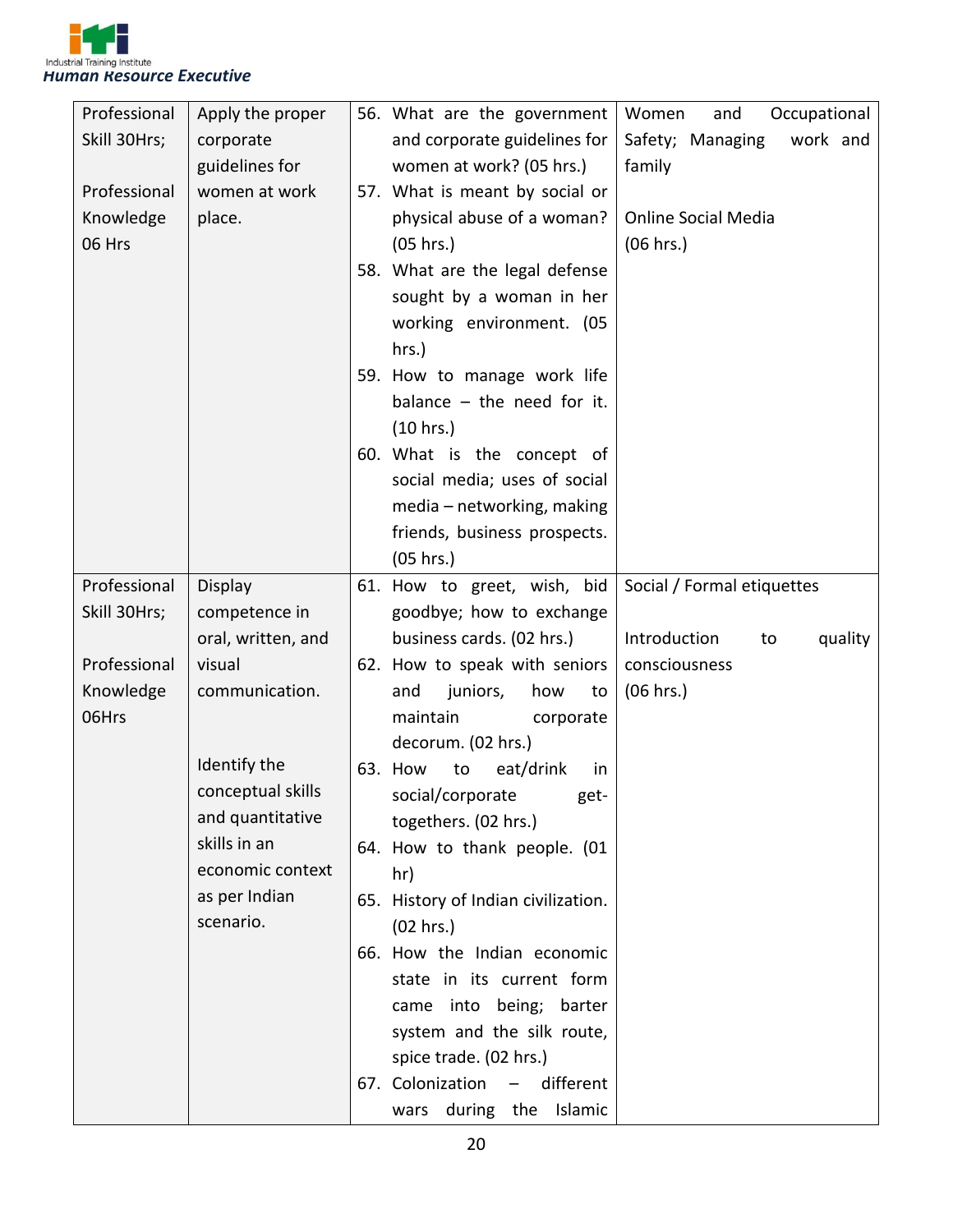

|                |                   | period and later the British    |                                   |
|----------------|-------------------|---------------------------------|-----------------------------------|
|                |                   | East India Company; Indian      |                                   |
|                |                   | independence<br>the<br>and      |                                   |
|                |                   | economic changes. (05hrs.)      |                                   |
|                |                   | 68. How our present stage is    |                                   |
|                |                   | related to our past and how     |                                   |
|                |                   | our future is related to the    |                                   |
|                |                   | present economic situation.     |                                   |
|                |                   | (02 hrs.)                       |                                   |
|                |                   | 69. Why the Indian growth was   |                                   |
|                |                   | called Hindu Growth rate.       |                                   |
|                |                   | (02 hrs.)                       |                                   |
|                |                   | 70. How did the growth rate     |                                   |
|                |                   | change to near double digit;    |                                   |
|                |                   | understanding<br>basic<br>of    |                                   |
|                |                   | liberalization and opening      |                                   |
|                |                   | of Indian economy. (03 hrs.)    |                                   |
|                |                   | 71. Linking with the concept of |                                   |
|                |                   | more choice and expanding       |                                   |
|                |                   | market. (02 hrs.)               |                                   |
|                |                   | 72. Why do we need a quality    |                                   |
|                |                   | process? (01 hr)                |                                   |
|                |                   | 73. How does quality help an    |                                   |
|                |                   | organization? (02 hrs.)         |                                   |
|                |                   | 74. How is an organization's    |                                   |
|                |                   | vision linked to its quality    |                                   |
|                |                   | consciousness? (02 hrs.)        |                                   |
| Professional   | Identify the      | 75. Why<br>do<br>need<br>we     | Basics of Economics<br>an         |
| Skill 120 Hrs; | conceptual skills | economics? (02 hrs.)            | overview of micro and macro       |
|                | and quantitative  | 76. Economics and its impact    | economics, theory of demand       |
| Professional   | skills in an      | on our life. (02 hrs.)          | production,<br>and<br>supply,     |
| Knowledge      | economic context  | 77. Economics and choice -      | markets, GDP, inflation, wage     |
| 24 Hrs         | as per Indian     | studies<br>with<br>case<br>and  | market,<br>basic<br>concept<br>of |
|                | scenario.         | examples of everyday life.      | employment.                       |
|                |                   | (02 hrs.)                       |                                   |
|                |                   | 78. Economic concepts used in   | Introduction to Indian economy    |
|                |                   | business - understanding        |                                   |
|                |                   | demand,<br>supply,              | Concepts of National Economic     |
|                |                   | production. (04hrs.)            | Planning                          |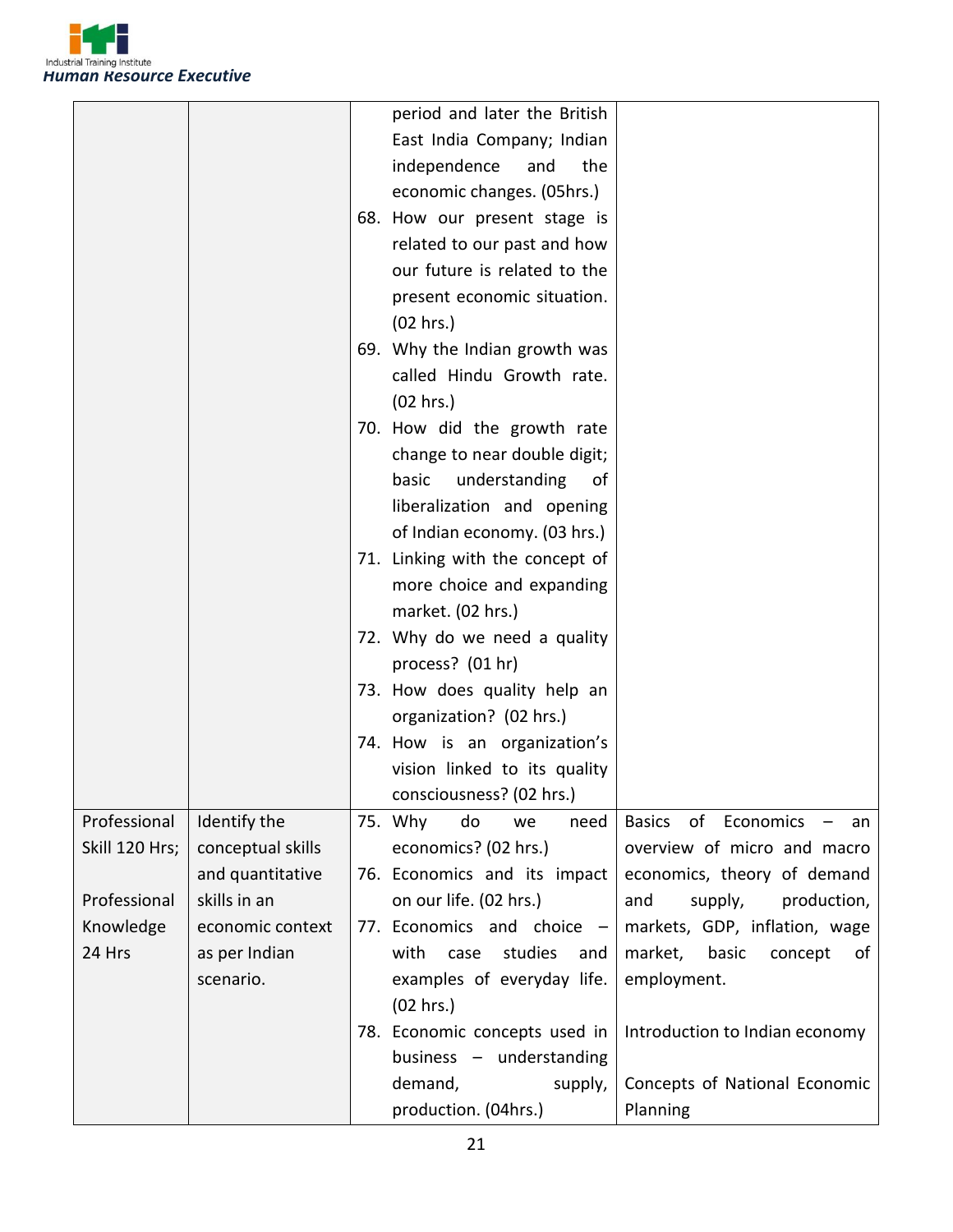

|  | 79. Economic decisions to enter                 |           | Quality concepts and Quality |  |
|--|-------------------------------------------------|-----------|------------------------------|--|
|  | a market based on type of                       | Tools.    |                              |  |
|  | market<br>monopoly,<br>$\overline{\phantom{m}}$ | (12 hrs.) |                              |  |
|  | oligopoly, duopoly, perfect                     |           |                              |  |
|  | competition. (06 hrs.)                          |           |                              |  |
|  | 80. Basic concept of why prices                 |           |                              |  |
|  | rise $-$ inflation. (02 hrs.)                   |           |                              |  |
|  | 81. How price rise affects our                  |           |                              |  |
|  | life $-$ money supply and                       |           |                              |  |
|  | theory of wage. (02 hrs.)                       |           |                              |  |
|  | 82. How does one contribute to                  |           |                              |  |
|  | the country's growth $-$                        |           |                              |  |
|  | concepts of GDP and GNP?                        |           |                              |  |
|  | (04 hrs.)                                       |           |                              |  |
|  | 83. Why do people<br>remain                     |           |                              |  |
|  | unemployed and the role of                      |           |                              |  |
|  | government<br>in reducing                       |           |                              |  |
|  | unemployment? (06 hrs.)                         |           |                              |  |
|  | 84. What is meant by a planned                  |           |                              |  |
|  | economy? (02 hrs.)                              |           |                              |  |
|  | 85. Where did the concept of                    |           |                              |  |
|  | planning evolve from? (02                       |           |                              |  |
|  | hrs.)                                           |           |                              |  |
|  | 86. What is the difference in                   |           |                              |  |
|  | the economic development                        |           |                              |  |
|  | the<br>of<br>western<br>world                   |           |                              |  |
|  | Capitalist and the Soviet                       |           |                              |  |
|  | Bloc Communist-Socialist?                       |           |                              |  |
|  | (04 hrs.)                                       |           |                              |  |
|  | 87. How the growths of Chinese                  |           |                              |  |
|  | and Indian economy differ?                      |           |                              |  |
|  | (06 hrs.)                                       |           |                              |  |
|  | 88. How the knowledge<br>of                     |           |                              |  |
|  | economic growth help you                        |           |                              |  |
|  | as an entrepreneur? (02                         |           |                              |  |
|  | hrs.)                                           |           |                              |  |
|  | 89. Quality<br>in<br>customer-                  |           |                              |  |
|  | supplier relations, designing                   |           |                              |  |
|  | organizations for quality 8                     |           |                              |  |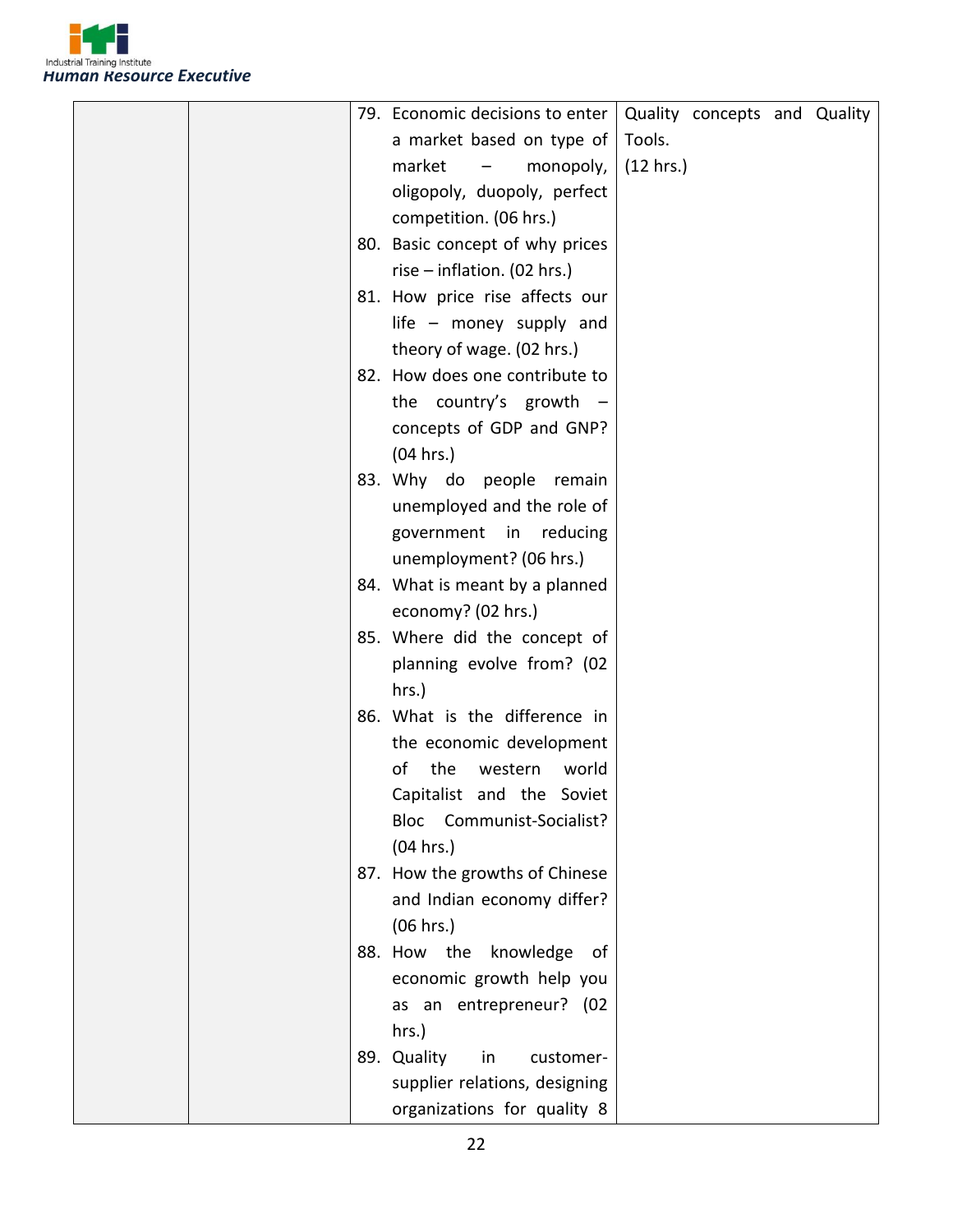

| Tools and techniques used                           |                                                                  |
|-----------------------------------------------------|------------------------------------------------------------------|
| to achieve quality. (06 hrs.)                       |                                                                  |
| 90. Role plays and skits to                         |                                                                  |
| how<br>explain<br>quality                           |                                                                  |
| adherence builds long term                          |                                                                  |
| credibility<br>and                                  |                                                                  |
| organizational growth. (02                          |                                                                  |
| hrs.)                                               |                                                                  |
| 91. Individual's contributions to                   |                                                                  |
| enhancing<br>organizational                         |                                                                  |
|                                                     |                                                                  |
| quality.(06 hrs.)<br>92. What are the contributions |                                                                  |
|                                                     | Concepts of Happy Capitalism,                                    |
| of an entrepreneur that will                        | Trickle up Theory, Increasing                                    |
| make the society better,                            | Marginal Utility, Survival of the<br>Weakest. Advanced Executive |
| people around happier and                           | Communication.                                                   |
| economic system stronger?                           |                                                                  |
| (02 hrs.)                                           |                                                                  |
| 93. How can capitalism the                          | Concepts in TQM and ISO                                          |
| concept of rich getting                             |                                                                  |
| richer and poor<br>getting                          | Detailed quality specifications                                  |
| poorer make a<br>society                            | of an entrepreneur $-$ business                                  |
| happier? (02 hrs.)                                  | leader, analytical mind Market                                   |
| 94. In an era of cut throat                         | Feedbacks<br>business<br>and                                     |
| competition, Where it is the                        | decisions; market intelligence,                                  |
| law of the jungle and the                           | <b>Business</b><br>environment<br>and                            |
| fittest only survive. (02 hrs.)                     | entrepreneurship.                                                |
| 95. How can modern economic                         | (12 hrs.)                                                        |
| thought involving National                          |                                                                  |
| Economic Planning ensure                            |                                                                  |
| the survival of the weakest?                        |                                                                  |
| (04 hrs.)                                           |                                                                  |
|                                                     |                                                                  |
| <b>Group Discussion</b>                             |                                                                  |
| 96. Initiate<br>discussion,<br>a                    |                                                                  |
| participate in a discussion,                        |                                                                  |
| drawing<br>conclusion.<br>(08)                      |                                                                  |
| hrs.)                                               |                                                                  |
| <b>Interviewing techniques</b>                      |                                                                  |
|                                                     |                                                                  |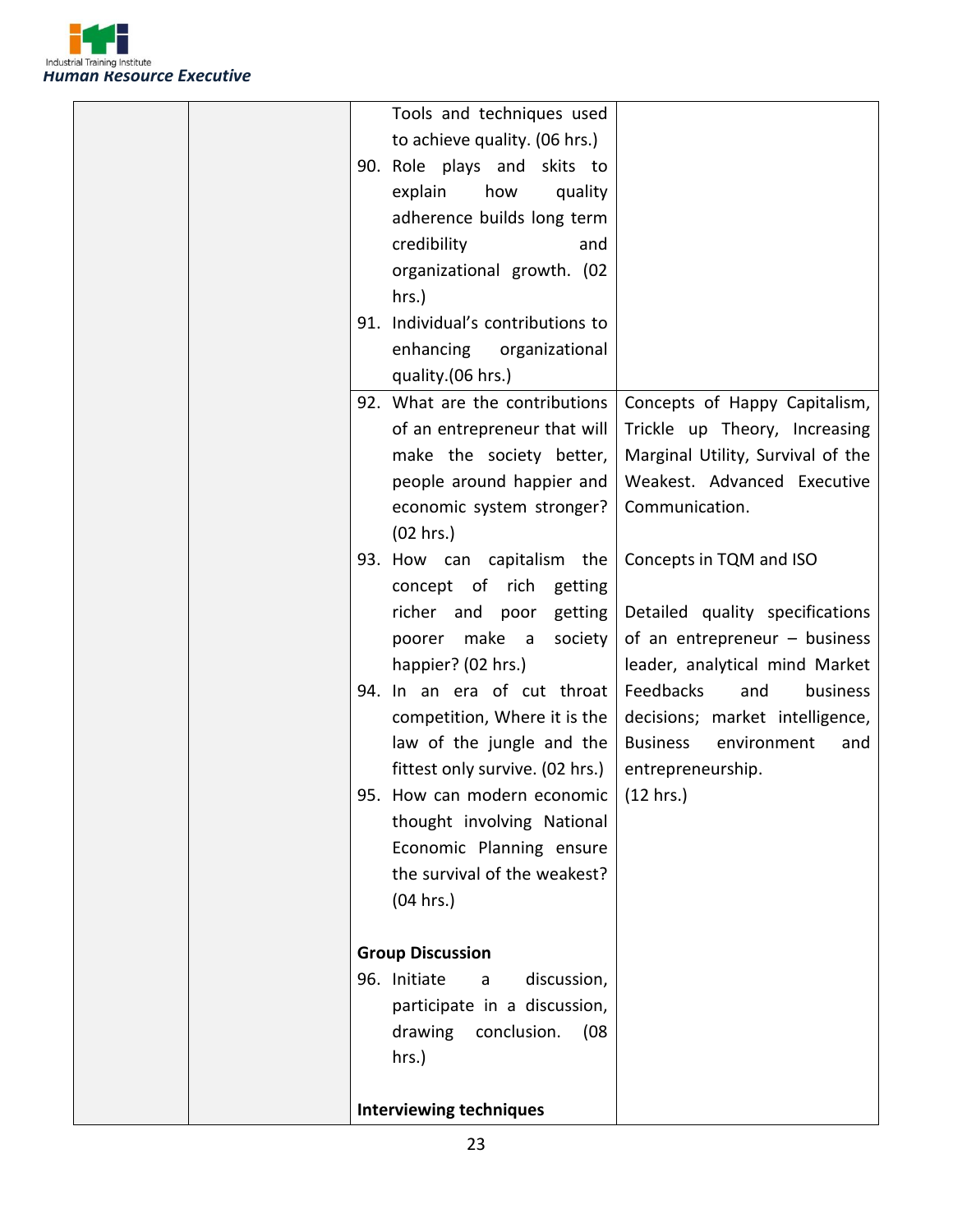

|  | 97. what and how to answer,       |  |
|--|-----------------------------------|--|
|  | what not to answer, Salary        |  |
|  | negotiations ; Listening          |  |
|  | skills - span of attention,       |  |
|  | skimming information;             |  |
|  | Barriers to listening - noise     |  |
|  | (useless information ). (06       |  |
|  | hrs.)                             |  |
|  | 98. Quality<br>Management         |  |
|  | System in organizations, in       |  |
|  | processes, in delivery. (04       |  |
|  | hrs.)                             |  |
|  | 99. Matching organizational       |  |
|  | goals<br>with<br>quality          |  |
|  | management ; Quality and          |  |
|  | environment, quality and          |  |
|  | employees<br><b>ISO</b><br>$\sim$ |  |
|  | certifications and different      |  |
|  | quality<br>standards<br>for       |  |
|  | different industries - CE, ISI,   |  |
|  | Hallmark, BIS, Wool mark,         |  |
|  | etc. (02 hrs.)                    |  |
|  | 100. Can<br>all<br>entrepreneurs  |  |
|  | become good leaders? (02          |  |
|  | hrs.)                             |  |
|  | 101. Can all leaders become       |  |
|  | good entrepreneurs? (02           |  |
|  | hrs.)                             |  |
|  | 102. Analytical qualities of an   |  |
|  | entrepreneur. (02 hrs.)           |  |
|  | 103. Basic<br>understanding<br>of |  |
|  | finance, HR and marketing;        |  |
|  | People management and             |  |
|  | entrepreneurship. (02 hrs.)       |  |
|  | 104. How to test your business    |  |
|  | ideas? (02 hrs.)                  |  |
|  | 105. How to know whether the      |  |
|  | business idea is justified?       |  |
|  | (02 hrs.)                         |  |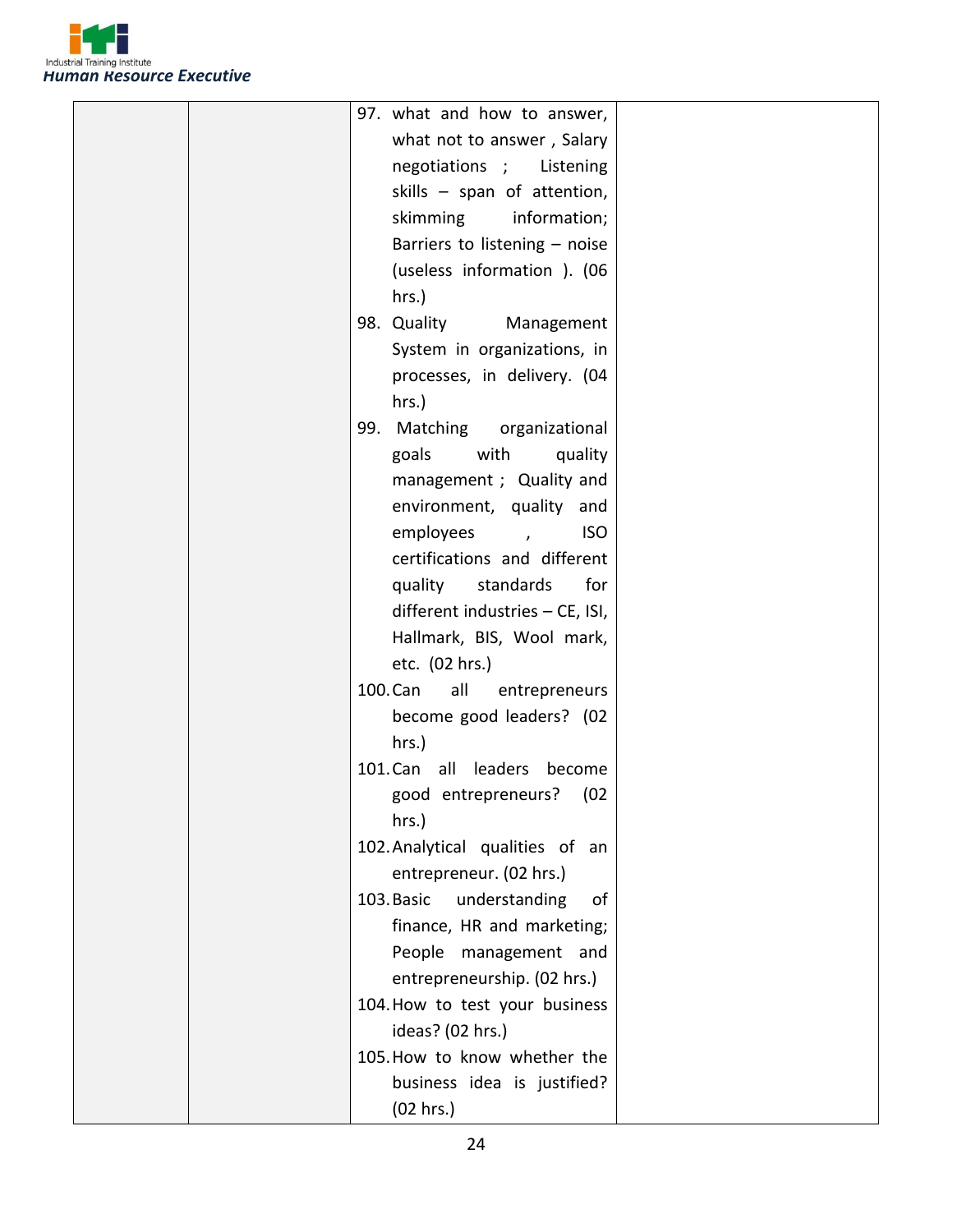

|              |                    | 106. How to identify the right     |                                     |
|--------------|--------------------|------------------------------------|-------------------------------------|
|              |                    | time, opportunity, market?         |                                     |
|              |                    | (02 hrs.)                          |                                     |
|              |                    | 107.SWOT of self as<br>an          |                                     |
|              |                    | individual and<br>of your          |                                     |
|              |                    | business proposition. (06          |                                     |
|              |                    | hrs.)                              |                                     |
|              |                    | 108. Government's<br>role<br>in    |                                     |
|              |                    | promoting                          |                                     |
|              |                    | entrepreneurship,                  |                                     |
|              |                    | economic system and an             |                                     |
|              |                    | entrepreneur's role in it,         |                                     |
|              |                    | financial and legal support,       |                                     |
|              |                    | seeking loan or funding VC,        |                                     |
|              |                    | PE, banks. (06 hrs.)               |                                     |
|              |                    | 109. Tax implications for your     |                                     |
|              |                    | business - octroi, different       |                                     |
|              |                    | schemes<br>and<br>support          |                                     |
|              |                    | organizations<br>οf                |                                     |
|              |                    | government - DIC, SIDA,            |                                     |
|              |                    | SISI, NSIC, SIDO, National         |                                     |
|              |                    | Scheduled Tribes Finance           |                                     |
|              |                    | Corporation<br>and<br>Dev          |                                     |
|              |                    | NCTFDC, etc. (04 hrs.)             |                                     |
| Professional | Perform a range of | 110. Value of time for a business, | Time Management.                    |
| Skill 60Hrs; | recognized<br>time | how to respect other's time,       | Introduction<br>to                  |
|              | management         | how is time management,            | Entrepreneurship, who<br>can        |
| Professional | techniques         | punctuality and regularity         | become an entrepreneur, how         |
| Knowledge    |                    | leads to positive attitude         | entrepreneur<br>his<br>start<br>can |
| 12Hrs        |                    | towards work. (03 hrs.)            | venture.                            |
|              |                    | 111. How to schedule your day      | National Economic Planning and      |
|              |                    | and prioritize your work,          | how India may grow faster?          |
|              |                    | how to plan your goals,            | detailing<br>Critical<br>of<br>the  |
|              |                    | brief about project planning       | economic development vis a vis      |
|              |                    | processes. (03 hrs.)               | the most optimal development        |
|              |                    | 112. What is entrepreneurship -    | strategy.                           |
|              |                    | basic concepts. (03 hrs.)          |                                     |
|              |                    | 113. Difference<br>between         | Introduction<br>Quality<br>to       |
|              |                    | entrepreneurship and self-         | parameters.                         |
|              |                    |                                    |                                     |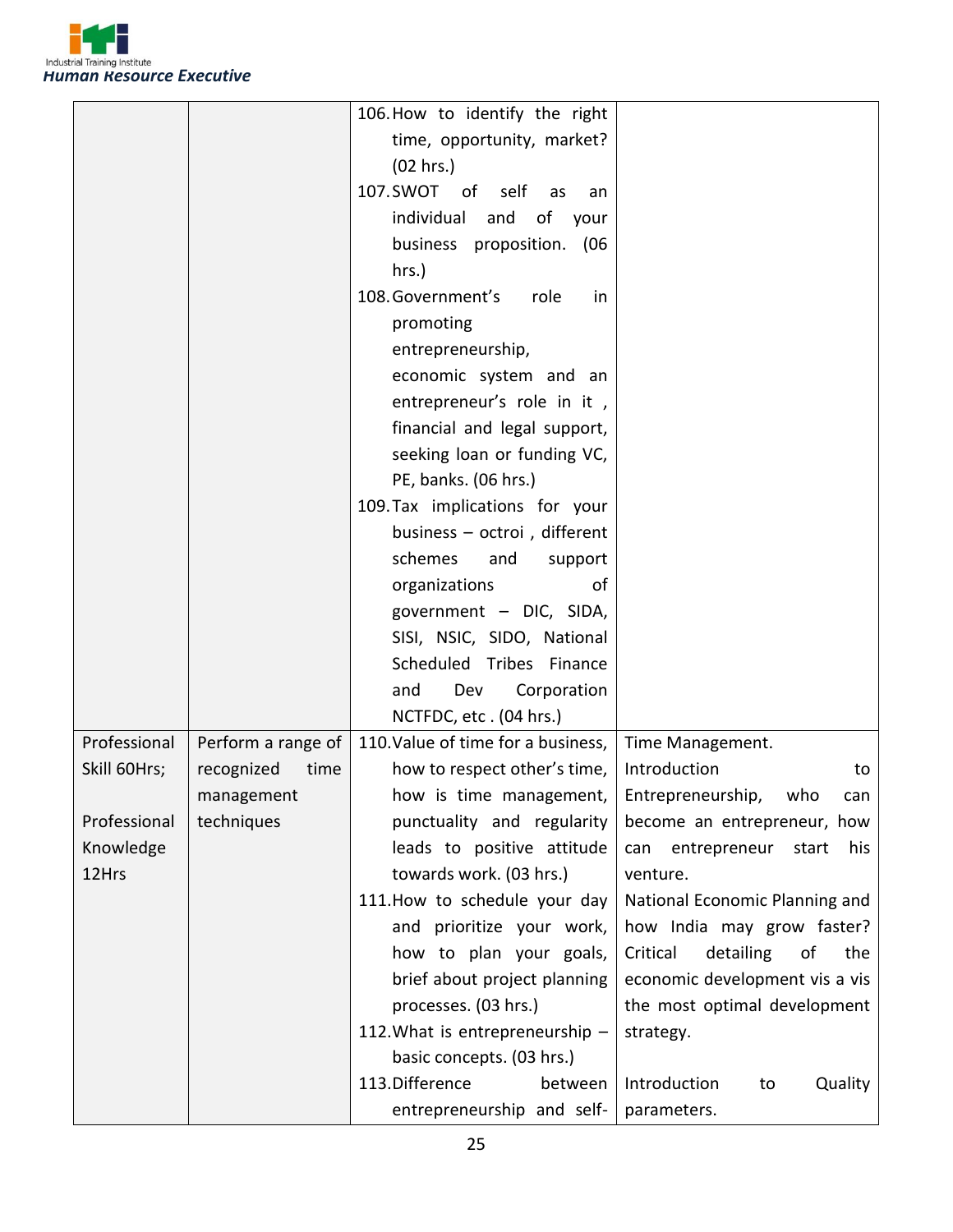

|  | employment. (03 hrs.)                 | (12 hrs.) |
|--|---------------------------------------|-----------|
|  | <b>114. How</b><br>an<br>entrepreneur |           |
|  | contributes<br>to economic            |           |
|  | growth and prosperity of a            |           |
|  | country. (03 hrs.)                    |           |
|  | 115. Entrepreneurial<br>qualities,    |           |
|  | makes<br>what<br>an                   |           |
|  | entrepreneur different from           |           |
|  | business<br>manager,<br>a             |           |
|  | Ethics,<br>entrepreneurs,             |           |
|  | attitudes, values<br>and              |           |
|  | motives. (03 hrs.)                    |           |
|  | 116.Competencies required to          |           |
|  | successful<br>be<br>a                 |           |
|  | entrepreneur, Case studies            |           |
|  | on successful entrepreneurs           |           |
|  | Creativity<br>and                     |           |
|  | entrepreneurship; how to              |           |
|  | think<br>creatively<br>and            |           |
|  | innovatively. (08 hrs.)               |           |
|  | 117. How does a successful            |           |
|  | entrepreneur see<br>same              |           |
|  | thing differently with a              |           |
|  | business<br>acumen,                   |           |
|  | Entrepreneurship<br>and               |           |
|  | calculated risk. (03 hrs.)            |           |
|  | 118. Current economic situation,      |           |
|  | Concepts of the economic              |           |
|  | crisis in 2008-10. (09 hrs.)          |           |
|  | 119. What are the factors that        |           |
|  | stabilize a country from              |           |
|  | economic crisis. (03 hrs.)            |           |
|  | 120. What can be your role in         |           |
|  | bringing about a change in            |           |
|  | consciousness<br>towards              |           |
|  | current<br>economic                   |           |
|  | development process. (03              |           |
|  | hrs.)                                 |           |
|  | 121. What is the concept of           |           |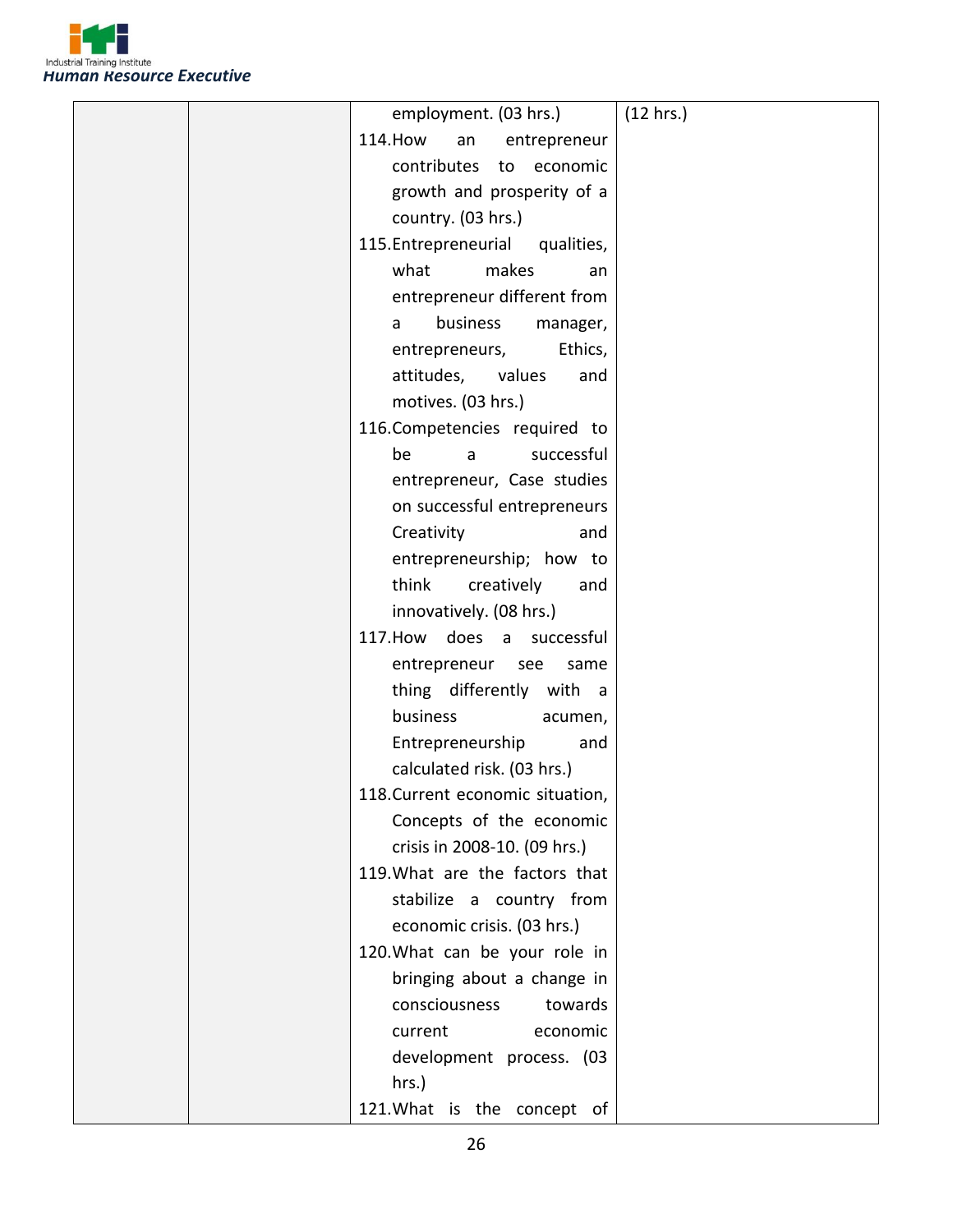

|              |                     | wealth at the bottom of the        |                                |
|--------------|---------------------|------------------------------------|--------------------------------|
|              |                     | pyramid'? (03 hrs.)                |                                |
|              |                     | 122. How can there be a growth     |                                |
|              |                     | in employment, betterment          |                                |
|              |                     | of healthcare and education        |                                |
|              |                     | facilities. (03 hrs.)              |                                |
|              |                     | 123.A brief understanding of       |                                |
|              |                     | political economics.<br>(03)       |                                |
|              |                     | hrs.)                              |                                |
|              |                     | 124. How<br>business<br>your<br>or |                                |
|              |                     | operation<br>may<br>increase       |                                |
|              |                     | fold<br>if<br>National<br>multi    |                                |
|              |                     | Planning<br>Economic<br>is         |                                |
|              |                     | implemented in the real            |                                |
|              |                     | sense. (03 hrs.)                   |                                |
|              |                     | 125. How<br>when<br>and<br>to      |                                |
|              |                     | implement the 5S Concept,          |                                |
|              |                     | Kaizen, TPM, SGA, Quality          |                                |
|              |                     | Circle, Just in Time, 6            |                                |
|              |                     | Sigma; lectures by industry        |                                |
|              |                     | experts. (04 hrs.)                 |                                |
| Professional | Identify and select | 126. Basic HR and Personnel        | Course expectations.           |
| Skill 60Hrs; | key terms,          | Concepts in the real life $-$      | Content introduction and class |
|              | theories/concepts   | what is so important about         | resources.                     |
| Professional | and practices       | human resources. (06 hrs.)         |                                |
| Knowledge    | within the field of | 127. Understanding<br>whether      | Pedagogy of the curriculum-    |
| 12 Hrs       | HRM.                | there is shift of labour           | · Introduction to various      |
|              |                     | intensive<br>technology<br>or      | forms<br>of<br>teaching        |
|              |                     | intensive                          | mechanism which will           |
|              |                     | industrialization.(06 hrs.)        | include role-plays, case       |
|              |                     | 128. An Introductory concept of    | studies<br>specific<br>to      |
|              |                     | case study based teaching.         | subject.                       |
|              |                     | (06 hrs.)                          | How to read a case and         |
|              |                     | 129. How to read a case study.     | draft out the solutions.       |
|              |                     | (06 hrs.)                          | (06 hrs.)                      |
|              |                     | 130. How to analyze, what kind     |                                |
|              |                     | of answers to look for, do         |                                |
|              |                     | cases have any right or            |                                |
|              |                     | wrong answers.(06 hrs.)            |                                |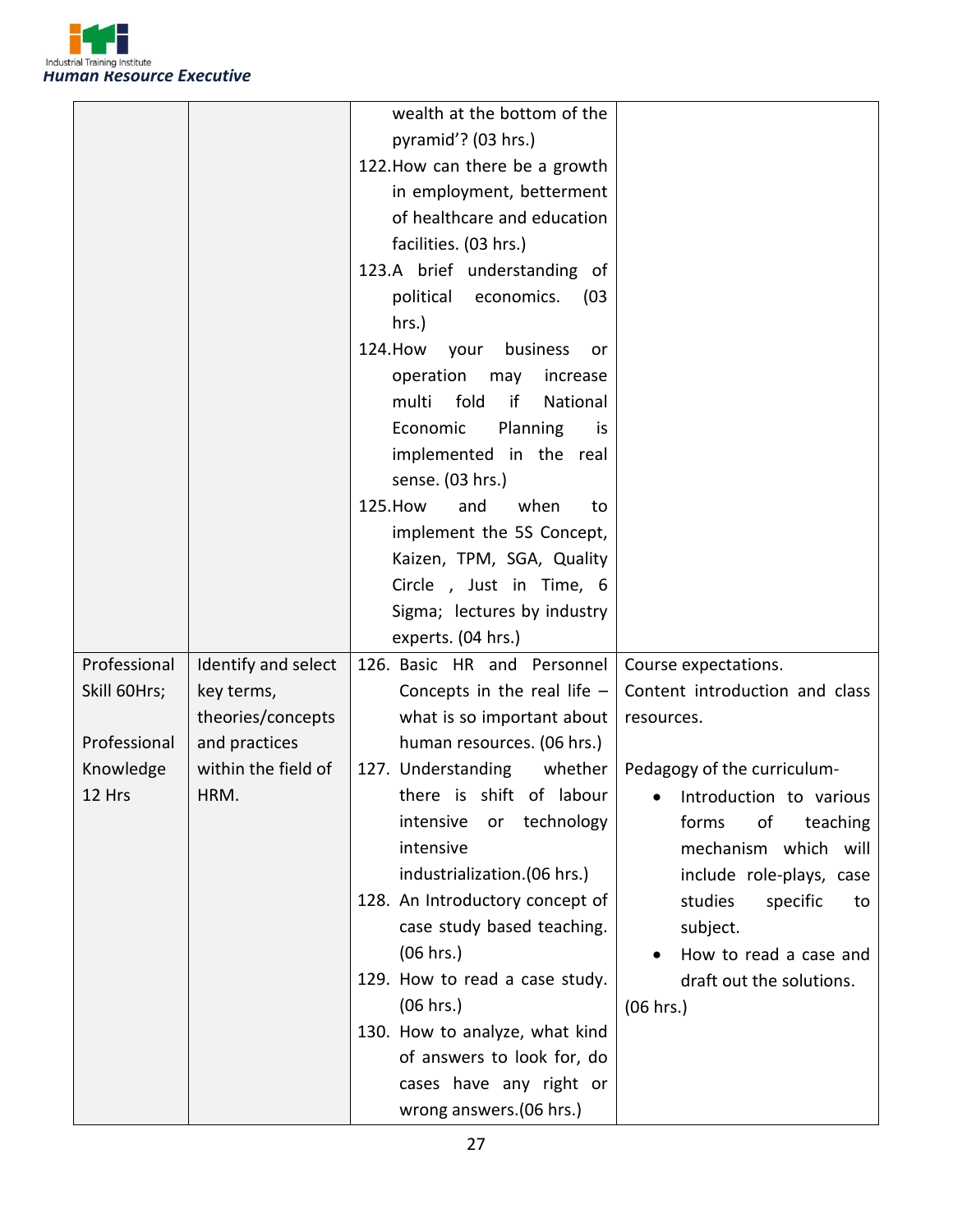

|              |                     | 131. Where will be the fit of the<br>What<br>Human<br>is<br>$\bullet$ |
|--------------|---------------------|-----------------------------------------------------------------------|
|              |                     | candidate<br>the<br>in<br>Resource management.                        |
|              |                     | organization as a Jr.HR<br>HR jobs in India at the                    |
|              |                     | Executive; Case studies on<br>entry level.                            |
|              |                     | different<br>Organizational<br>Hierarchy of<br>HR<br>an               |
|              |                     | hierarchies-steep,<br>Flat,<br>department<br>in<br>an                 |
|              |                     | Transparent,<br>Non-<br>organisation.                                 |
|              |                     | transparent. (30 hrs.)<br>(06 hrs.)                                   |
| Professional | Analyze the         | Need<br>of<br>the<br>132. Concepts on recruitment<br>and<br>demand    |
| Skill 60Hrs; | demand and need     | and Selection. (06 hrs.)<br>fortrained/skilled<br>market              |
|              | of the market for   | 133. Differentiation of the two<br>personnel and how to meet the      |
| Professional | the trained /       | terms, who recruits, who<br>demand through recruitment                |
| Knowledge    | skilled personnel.  | and selection.<br>to recruit, when to recruit,                        |
| 12 Hrs       |                     | (12 hrs.)<br>recruit<br>(most<br>how<br>to                            |
|              |                     | discussions would be role                                             |
|              |                     | play based). (08 hrs.)                                                |
|              |                     | 134. Understanding theprocess                                         |
|              |                     | of<br>job<br>analysis,<br>Job                                         |
|              |                     | description,<br>Job                                                   |
|              |                     | specification. (10 hrs.)                                              |
|              |                     | 135. How to manage database                                           |
|              |                     | of<br>organizational                                                  |
|              |                     | requirements. (15 hrs.)                                               |
|              |                     | 136. Segregation of CVs as per                                        |
|              |                     | functional area, Filing and                                           |
|              |                     | coding the CVs. (08 hrs.)                                             |
|              |                     | 137. How organizations work                                           |
|              |                     | their<br>towards<br>meeting                                           |
|              |                     | internal demands. (06 hrs.)                                           |
|              |                     | 138. What happens when the                                            |
|              |                     | demand is greater than                                                |
|              |                     | supply of manpower or                                                 |
|              |                     | vice versa.(07 hrs.)                                                  |
| Professional | Recognize           | 139. Job<br>Evaluation-What<br>Wage, Salary<br>to<br>and              |
| Skill 60Hrs; | different ways of   | pay, who to pay.(09 hrs.)<br>Compensation.                            |
|              | converting<br>job   | 140. What is the market rate,<br>(12 hrs.)                            |
| Professional | evaluation<br>point | why is your rate same/diff                                            |
| Knowledge    | scores to wages.    | from others.(09 hrs.)                                                 |
| 12 Hrs       |                     | framework<br>141. Basic<br>οf                                         |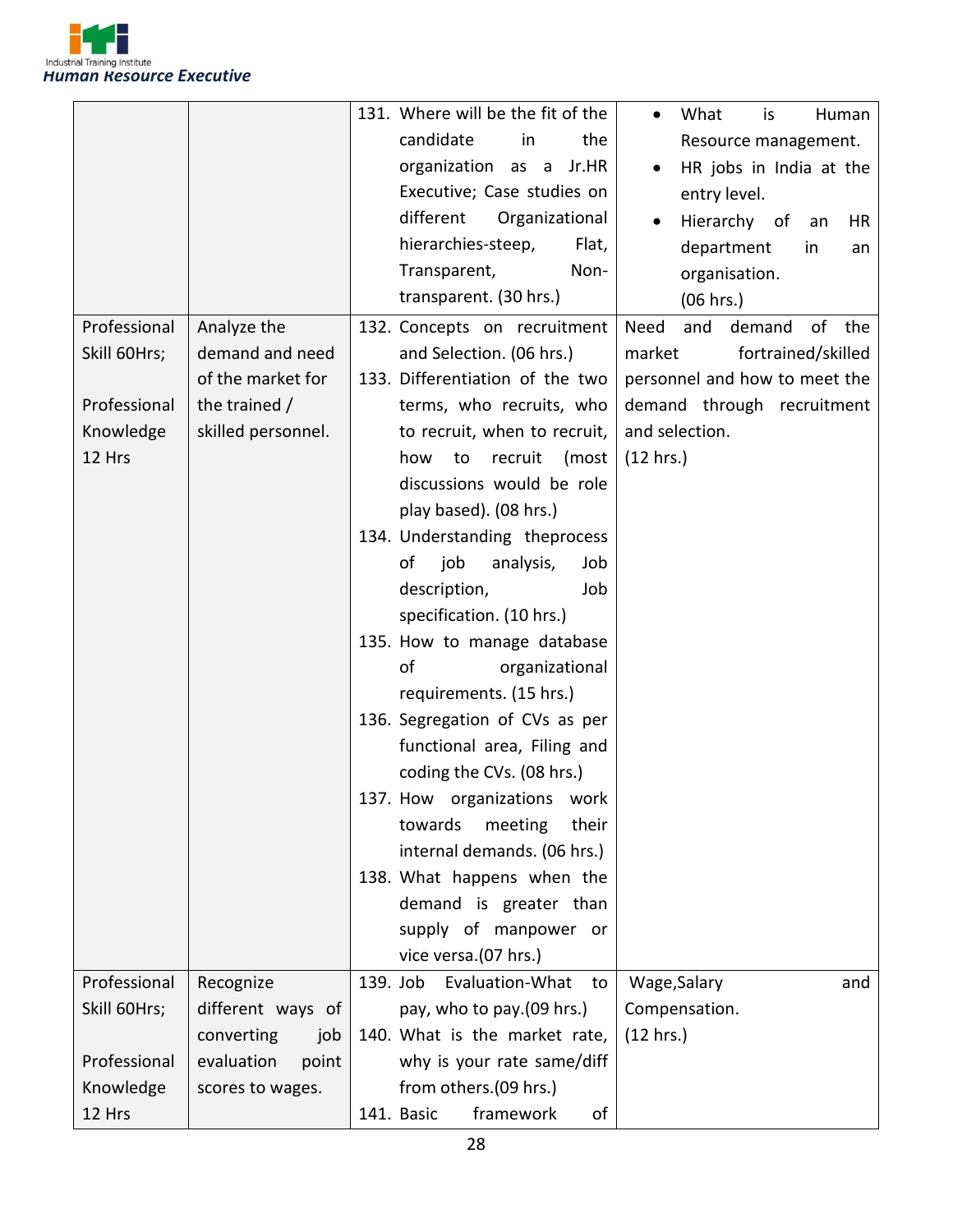

| (09 hrs.)<br>142. How<br>to<br>communicate<br>packages.(07 hrs.)<br>143. What is<br>included<br>in.<br>packages or what is the<br>of<br>Costto<br>concept<br>Difference<br>Company;<br>in<br>salary, Minimum wage rate<br>and government's role. (09<br>$hrs.$ )<br>144. What are the components<br>compensation<br>in.<br>benefits,<br>allowances,<br>bonus, incentives; Who<br>gets eligible. (09 hrs.)<br>145. why, scope of redressal.<br>(08 hrs.)<br>Professional<br>146. Why to appraise? (06hrs.)<br>Appraisal system and Evaluating<br>Compare<br>and<br>the<br>147. How to appraise?(09hrs.)<br>Skill 90Hrs;<br>contrast<br>manpower.<br>different<br>148. Who does the appraisal<br>(18 hrs.)<br>Professional<br>role?<br>techniques<br>involved<br>149. What is the role of Jr. HR<br>Knowledge<br>in<br>the<br>18 Hrs<br>performance<br>Executive in the appraisal<br>function $-$ managing and<br>appraisal process.<br>maintaining data<br>(using<br>HRIS) or manually, Filing<br>appraisal forms.(35 hrs.)<br>150. The<br>need for<br>secrecy;<br>coordinating data of head<br>office with branch offices<br>or vice versa. (30 hrs.)<br>151. Feedback<br>mechanism<br>with<br>the<br>(transparency<br>worker<br>but<br>made<br>not<br>public). (10 hrs.)<br>Professional<br>Develop, analyze<br>152. Job change-Vertical(same<br>Training and Development job<br>Skill 90Hrs;<br>functional area in a higher<br>enrichment and growth<br>and apply training |  | calculating compensation. |
|------------------------------------------------------------------------------------------------------------------------------------------------------------------------------------------------------------------------------------------------------------------------------------------------------------------------------------------------------------------------------------------------------------------------------------------------------------------------------------------------------------------------------------------------------------------------------------------------------------------------------------------------------------------------------------------------------------------------------------------------------------------------------------------------------------------------------------------------------------------------------------------------------------------------------------------------------------------------------------------------------------------------------------------------------------------------------------------------------------------------------------------------------------------------------------------------------------------------------------------------------------------------------------------------------------------------------------------------------------------------------------------------------------------------------------------------------------------------------|--|---------------------------|
|                                                                                                                                                                                                                                                                                                                                                                                                                                                                                                                                                                                                                                                                                                                                                                                                                                                                                                                                                                                                                                                                                                                                                                                                                                                                                                                                                                                                                                                                              |  |                           |
|                                                                                                                                                                                                                                                                                                                                                                                                                                                                                                                                                                                                                                                                                                                                                                                                                                                                                                                                                                                                                                                                                                                                                                                                                                                                                                                                                                                                                                                                              |  |                           |
|                                                                                                                                                                                                                                                                                                                                                                                                                                                                                                                                                                                                                                                                                                                                                                                                                                                                                                                                                                                                                                                                                                                                                                                                                                                                                                                                                                                                                                                                              |  |                           |
|                                                                                                                                                                                                                                                                                                                                                                                                                                                                                                                                                                                                                                                                                                                                                                                                                                                                                                                                                                                                                                                                                                                                                                                                                                                                                                                                                                                                                                                                              |  |                           |
|                                                                                                                                                                                                                                                                                                                                                                                                                                                                                                                                                                                                                                                                                                                                                                                                                                                                                                                                                                                                                                                                                                                                                                                                                                                                                                                                                                                                                                                                              |  |                           |
|                                                                                                                                                                                                                                                                                                                                                                                                                                                                                                                                                                                                                                                                                                                                                                                                                                                                                                                                                                                                                                                                                                                                                                                                                                                                                                                                                                                                                                                                              |  |                           |
|                                                                                                                                                                                                                                                                                                                                                                                                                                                                                                                                                                                                                                                                                                                                                                                                                                                                                                                                                                                                                                                                                                                                                                                                                                                                                                                                                                                                                                                                              |  |                           |
|                                                                                                                                                                                                                                                                                                                                                                                                                                                                                                                                                                                                                                                                                                                                                                                                                                                                                                                                                                                                                                                                                                                                                                                                                                                                                                                                                                                                                                                                              |  |                           |
|                                                                                                                                                                                                                                                                                                                                                                                                                                                                                                                                                                                                                                                                                                                                                                                                                                                                                                                                                                                                                                                                                                                                                                                                                                                                                                                                                                                                                                                                              |  |                           |
|                                                                                                                                                                                                                                                                                                                                                                                                                                                                                                                                                                                                                                                                                                                                                                                                                                                                                                                                                                                                                                                                                                                                                                                                                                                                                                                                                                                                                                                                              |  |                           |
|                                                                                                                                                                                                                                                                                                                                                                                                                                                                                                                                                                                                                                                                                                                                                                                                                                                                                                                                                                                                                                                                                                                                                                                                                                                                                                                                                                                                                                                                              |  |                           |
|                                                                                                                                                                                                                                                                                                                                                                                                                                                                                                                                                                                                                                                                                                                                                                                                                                                                                                                                                                                                                                                                                                                                                                                                                                                                                                                                                                                                                                                                              |  |                           |
|                                                                                                                                                                                                                                                                                                                                                                                                                                                                                                                                                                                                                                                                                                                                                                                                                                                                                                                                                                                                                                                                                                                                                                                                                                                                                                                                                                                                                                                                              |  |                           |
|                                                                                                                                                                                                                                                                                                                                                                                                                                                                                                                                                                                                                                                                                                                                                                                                                                                                                                                                                                                                                                                                                                                                                                                                                                                                                                                                                                                                                                                                              |  |                           |
|                                                                                                                                                                                                                                                                                                                                                                                                                                                                                                                                                                                                                                                                                                                                                                                                                                                                                                                                                                                                                                                                                                                                                                                                                                                                                                                                                                                                                                                                              |  |                           |
|                                                                                                                                                                                                                                                                                                                                                                                                                                                                                                                                                                                                                                                                                                                                                                                                                                                                                                                                                                                                                                                                                                                                                                                                                                                                                                                                                                                                                                                                              |  |                           |
|                                                                                                                                                                                                                                                                                                                                                                                                                                                                                                                                                                                                                                                                                                                                                                                                                                                                                                                                                                                                                                                                                                                                                                                                                                                                                                                                                                                                                                                                              |  |                           |
|                                                                                                                                                                                                                                                                                                                                                                                                                                                                                                                                                                                                                                                                                                                                                                                                                                                                                                                                                                                                                                                                                                                                                                                                                                                                                                                                                                                                                                                                              |  |                           |
|                                                                                                                                                                                                                                                                                                                                                                                                                                                                                                                                                                                                                                                                                                                                                                                                                                                                                                                                                                                                                                                                                                                                                                                                                                                                                                                                                                                                                                                                              |  |                           |
|                                                                                                                                                                                                                                                                                                                                                                                                                                                                                                                                                                                                                                                                                                                                                                                                                                                                                                                                                                                                                                                                                                                                                                                                                                                                                                                                                                                                                                                                              |  |                           |
|                                                                                                                                                                                                                                                                                                                                                                                                                                                                                                                                                                                                                                                                                                                                                                                                                                                                                                                                                                                                                                                                                                                                                                                                                                                                                                                                                                                                                                                                              |  |                           |
|                                                                                                                                                                                                                                                                                                                                                                                                                                                                                                                                                                                                                                                                                                                                                                                                                                                                                                                                                                                                                                                                                                                                                                                                                                                                                                                                                                                                                                                                              |  |                           |
|                                                                                                                                                                                                                                                                                                                                                                                                                                                                                                                                                                                                                                                                                                                                                                                                                                                                                                                                                                                                                                                                                                                                                                                                                                                                                                                                                                                                                                                                              |  |                           |
|                                                                                                                                                                                                                                                                                                                                                                                                                                                                                                                                                                                                                                                                                                                                                                                                                                                                                                                                                                                                                                                                                                                                                                                                                                                                                                                                                                                                                                                                              |  |                           |
|                                                                                                                                                                                                                                                                                                                                                                                                                                                                                                                                                                                                                                                                                                                                                                                                                                                                                                                                                                                                                                                                                                                                                                                                                                                                                                                                                                                                                                                                              |  |                           |
|                                                                                                                                                                                                                                                                                                                                                                                                                                                                                                                                                                                                                                                                                                                                                                                                                                                                                                                                                                                                                                                                                                                                                                                                                                                                                                                                                                                                                                                                              |  |                           |
|                                                                                                                                                                                                                                                                                                                                                                                                                                                                                                                                                                                                                                                                                                                                                                                                                                                                                                                                                                                                                                                                                                                                                                                                                                                                                                                                                                                                                                                                              |  |                           |
|                                                                                                                                                                                                                                                                                                                                                                                                                                                                                                                                                                                                                                                                                                                                                                                                                                                                                                                                                                                                                                                                                                                                                                                                                                                                                                                                                                                                                                                                              |  |                           |
|                                                                                                                                                                                                                                                                                                                                                                                                                                                                                                                                                                                                                                                                                                                                                                                                                                                                                                                                                                                                                                                                                                                                                                                                                                                                                                                                                                                                                                                                              |  |                           |
|                                                                                                                                                                                                                                                                                                                                                                                                                                                                                                                                                                                                                                                                                                                                                                                                                                                                                                                                                                                                                                                                                                                                                                                                                                                                                                                                                                                                                                                                              |  |                           |
|                                                                                                                                                                                                                                                                                                                                                                                                                                                                                                                                                                                                                                                                                                                                                                                                                                                                                                                                                                                                                                                                                                                                                                                                                                                                                                                                                                                                                                                                              |  |                           |
|                                                                                                                                                                                                                                                                                                                                                                                                                                                                                                                                                                                                                                                                                                                                                                                                                                                                                                                                                                                                                                                                                                                                                                                                                                                                                                                                                                                                                                                                              |  |                           |
|                                                                                                                                                                                                                                                                                                                                                                                                                                                                                                                                                                                                                                                                                                                                                                                                                                                                                                                                                                                                                                                                                                                                                                                                                                                                                                                                                                                                                                                                              |  |                           |
|                                                                                                                                                                                                                                                                                                                                                                                                                                                                                                                                                                                                                                                                                                                                                                                                                                                                                                                                                                                                                                                                                                                                                                                                                                                                                                                                                                                                                                                                              |  |                           |
|                                                                                                                                                                                                                                                                                                                                                                                                                                                                                                                                                                                                                                                                                                                                                                                                                                                                                                                                                                                                                                                                                                                                                                                                                                                                                                                                                                                                                                                                              |  |                           |
|                                                                                                                                                                                                                                                                                                                                                                                                                                                                                                                                                                                                                                                                                                                                                                                                                                                                                                                                                                                                                                                                                                                                                                                                                                                                                                                                                                                                                                                                              |  |                           |
|                                                                                                                                                                                                                                                                                                                                                                                                                                                                                                                                                                                                                                                                                                                                                                                                                                                                                                                                                                                                                                                                                                                                                                                                                                                                                                                                                                                                                                                                              |  |                           |
| designation),<br>strategies and<br>Horizontal<br>(18 hrs.)                                                                                                                                                                                                                                                                                                                                                                                                                                                                                                                                                                                                                                                                                                                                                                                                                                                                                                                                                                                                                                                                                                                                                                                                                                                                                                                                                                                                                   |  |                           |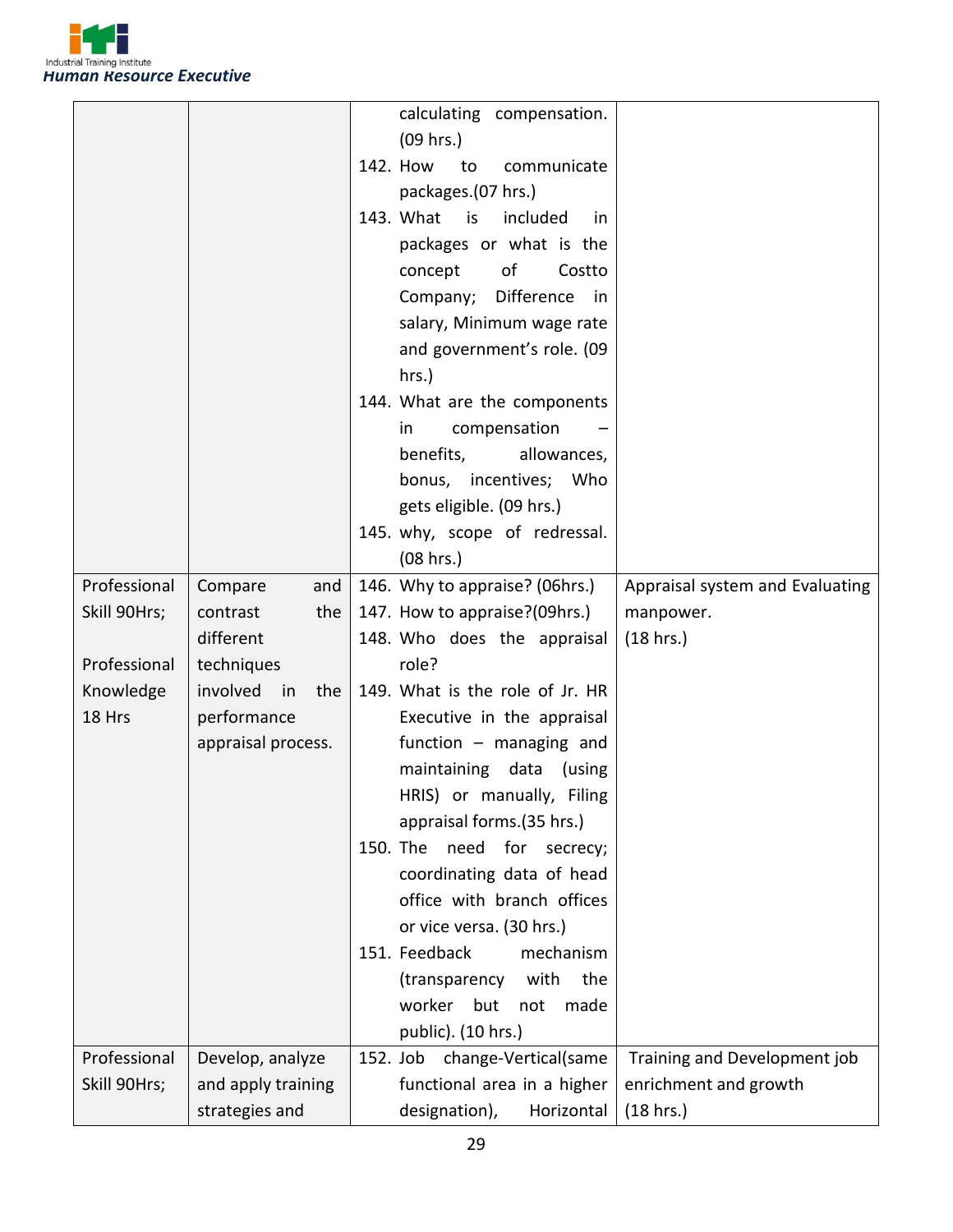

| Professional | specifications for | (different functional area                                             |
|--------------|--------------------|------------------------------------------------------------------------|
| Knowledge    | the delivery of    | the<br>in<br>same                                                      |
| 18 Hrs       | training programs. | designation), Diagonal                                                 |
|              |                    | (different functional area                                             |
|              |                    | in a different designation).                                           |
|              |                    | (09 hrs.)                                                              |
|              |                    | <b>Training need analysis</b>                                          |
|              |                    | 153. Why train, who to train,                                          |
|              |                    | who will train and how will                                            |
|              |                    | the training happen. (20                                               |
|              |                    | hrs.)                                                                  |
|              |                    | 154. How the HR team works                                             |
|              |                    | with<br>the<br>Corporate                                               |
|              |                    | Strategy<br>team<br>to                                                 |
|              |                    | implement<br>training                                                  |
|              |                    | programmes. (10 hrs.)                                                  |
|              |                    | 155. Types of training (indoor vs                                      |
|              |                    | outdoor, functional<br><b>VS</b>                                       |
|              |                    | behavioural, skill based vs                                            |
|              |                    | unskill based). (20 hrs.)                                              |
|              |                    | 156. How to create a training                                          |
|              |                    | manual (basic PowerPoint                                               |
|              |                    | based training for<br>one                                              |
|              |                    | functional<br>and<br>one                                               |
|              |                    | behavioural training). (10                                             |
|              |                    | hrs.)                                                                  |
|              |                    | 157. How the training data is                                          |
|              |                    | accumulated and stuffed in                                             |
|              |                    | HRIS. (11 hrs.)                                                        |
|              |                    | 158. How the training process                                          |
|              |                    | help<br>in<br>career                                                   |
|              |                    | advancement.(10 hrs.)                                                  |
| Professional | Develop best       | 159. What<br>are<br>the<br>various<br>Managing<br>Personnel<br>Issues, |
| Skill 90Hrs; | practice of        | personnel issues?(10 hrs.)<br>negotiations and bargaining.             |
|              | mediation and      | 160. How do these issues erupt<br>(18 hrs.)                            |
| Professional | negotiation        | - is there any trigger? (10                                            |
| Knowledge    | processes and      | hrs.)                                                                  |
| 18 Hrs       | bargaining.        | 161. Who leads the workers/                                            |
|              |                    | employees-Concept<br>0f                                                |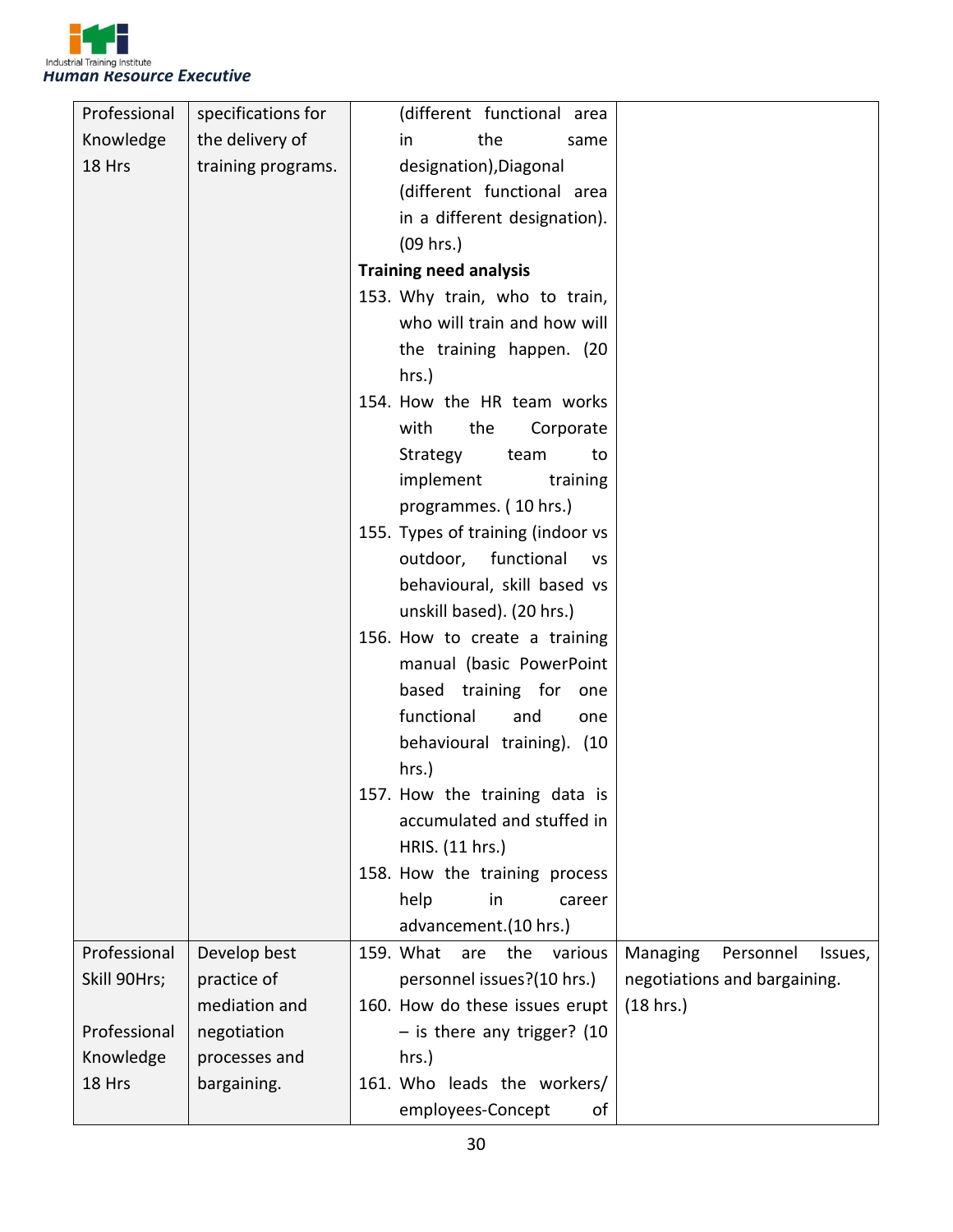

|              |                    | union formation (rights of                                        |
|--------------|--------------------|-------------------------------------------------------------------|
|              |                    | unions). (10 hrs.)                                                |
|              |                    | 162. Different<br>forms<br>of                                     |
|              |                    | negotiations, resolutions,                                        |
|              |                    | bargaining.(10 hrs.)                                              |
|              |                    | 163. SWOT<br>analysis<br>of<br>a                                  |
|              |                    | simulated<br>situation<br>οf                                      |
|              |                    | negotiations; corrective                                          |
|              |                    | actions to be taken, what                                         |
|              |                    | to say. (10 hrs.)                                                 |
|              |                    | 164. What not to<br>say                                           |
|              |                    | highlighting case studies of                                      |
|              |                    | Mill workers. (10 hrs.)                                           |
|              |                    | 165. How<br>government                                            |
|              |                    | interferes, adherence to                                          |
|              |                    | government jurisdiction in                                        |
|              |                    | case of such interference.                                        |
|              |                    | (10 hrs.)                                                         |
|              |                    | 166. How to handle a violent                                      |
|              |                    | situation-basic of crisis                                         |
|              |                    | management in terms of                                            |
|              |                    | communication and action.                                         |
|              |                    | (10 hrs.)                                                         |
|              |                    | 167. How should the candidates                                    |
|              |                    | role differ in case of                                            |
|              |                    | partnering<br>with<br>the                                         |
|              |                    | Supervisor,<br>the<br>Plant                                       |
|              |                    | the<br>Manager<br>and                                             |
|              |                    | (10)<br>Personnel<br>Manager.                                     |
|              |                    | hrs.)                                                             |
| Professional | Develop role of HR | Maintenance and Integration of<br>168. Administration of welfare, |
| Skill 90Hrs; | planning in        | amenities<br>&<br>fringe<br>HR Functions.                         |
|              | functions such as  | benefits, safety & accident                                       |
| Professional | training and       | (18 hrs.)<br>prevention<br>work                                   |
| Knowledge    | development,       | (reorientation<br>of                                              |
| 18Hrs        | health and safety  | Occupational Safety<br>and                                        |
|              | at work.           | Health). (30 hrs.)                                                |
|              |                    | 169. Environment<br>fatigue                                       |
|              |                    | accident<br>safety,                                               |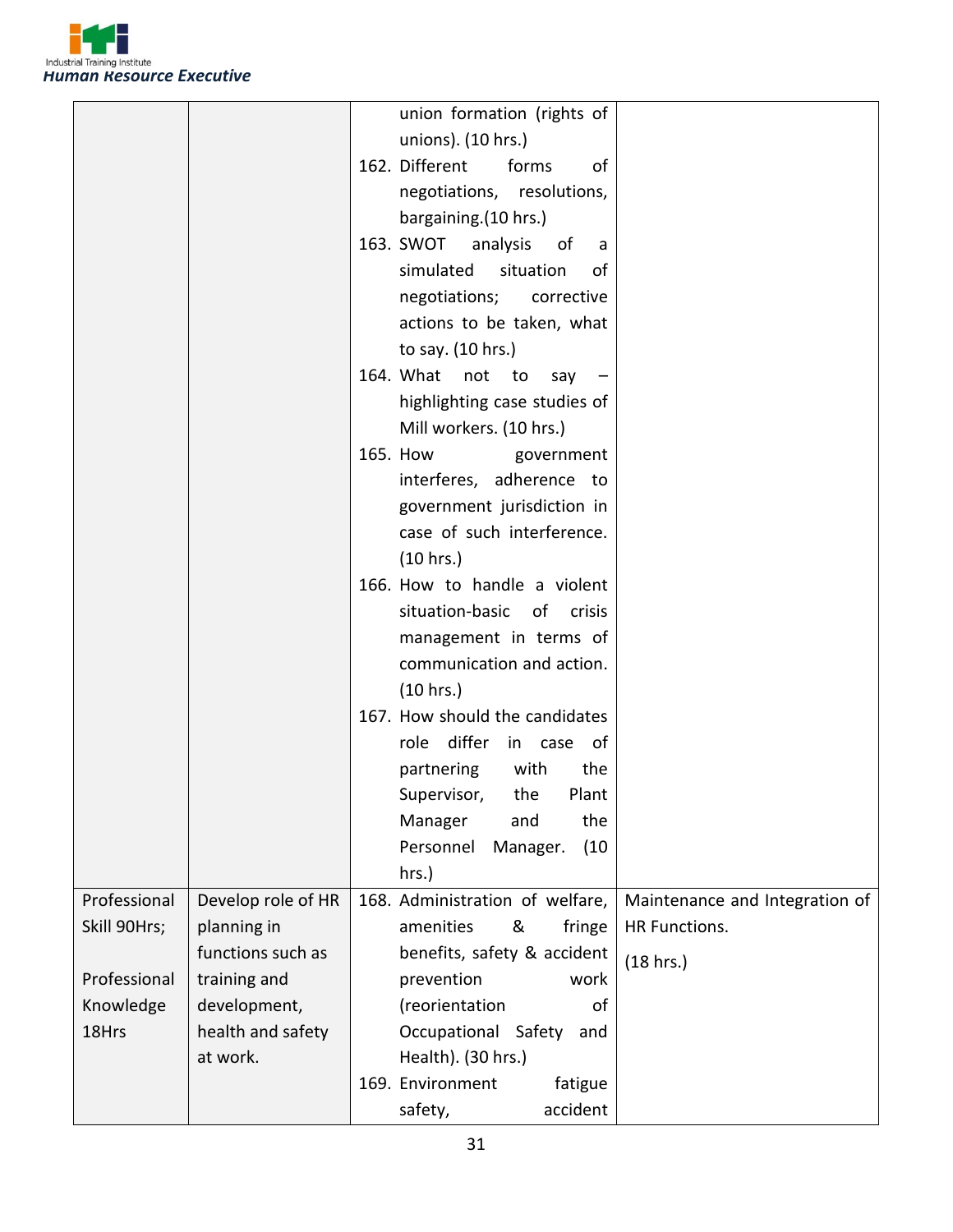

|              |                  |          | prevention;<br>Employee           |                                  |
|--------------|------------------|----------|-----------------------------------|----------------------------------|
|              |                  |          | their<br>grievances<br>and        |                                  |
|              |                  |          | redressal.(30 hrs.)               |                                  |
|              |                  |          | 170. Suggestion<br>schemes,       |                                  |
|              |                  |          | administration<br>of              |                                  |
|              |                  |          | discipline; Attire in work        |                                  |
|              |                  |          | environment (in case of           |                                  |
|              |                  |          | production<br>facility)           |                                  |
|              |                  |          | helmet, gloves, boots, eye        |                                  |
|              |                  |          | guard, ear plugs. (30 hrs.)       |                                  |
| Professional | Identify the     |          | 171. Workers participation in     | Worker's<br>participation<br>and |
| Skill 90Hrs; | Human Resource   |          | corporate governance. (08         | Corporate Governance             |
|              | Management       |          | hrs.)                             | (18 hrs.)                        |
| Professional | effective in     |          | 172. Brief orientation to the     |                                  |
| Knowledge    | workers          |          | European system between           |                                  |
| 18Hrs        | participation in |          | 18th –<br>20th<br>century;        |                                  |
|              | corporate        |          | development of worker's           |                                  |
|              | governance.      |          | participation in India. (15       |                                  |
|              |                  |          | $hrs.$ )                          |                                  |
|              |                  | 173. The | benefits,<br>the                  |                                  |
|              |                  |          | difficulties. (07 hrs.)           |                                  |
|              |                  |          | 174. How is it implemented-       |                                  |
|              |                  |          | studies<br>and<br>role<br>Case    |                                  |
|              |                  |          | plays; Social security in the     |                                  |
|              |                  |          | west and the scenario in          |                                  |
|              |                  |          | India. (10 hrs.)                  |                                  |
|              |                  |          | 175. Orientation to legal role of |                                  |
|              |                  |          | employers<br>worker's<br>in       |                                  |
|              |                  |          | participation<br>in               |                                  |
|              |                  |          | management. (20 hrs.)             |                                  |
|              |                  |          | 176. Why is China successful in   |                                  |
|              |                  |          | boosting its economy $-$ the      |                                  |
|              |                  |          | government<br>norms<br>and        |                                  |
|              |                  |          | regulations.(20 hrs.)             |                                  |
|              |                  |          | India<br>177. How<br>fair         |                                  |
|              |                  |          | comparatively and<br>what         |                                  |
|              |                  |          | needs to be done to meet          |                                  |
|              |                  |          | the requirements. (10 hrs.)       |                                  |
|              |                  |          |                                   |                                  |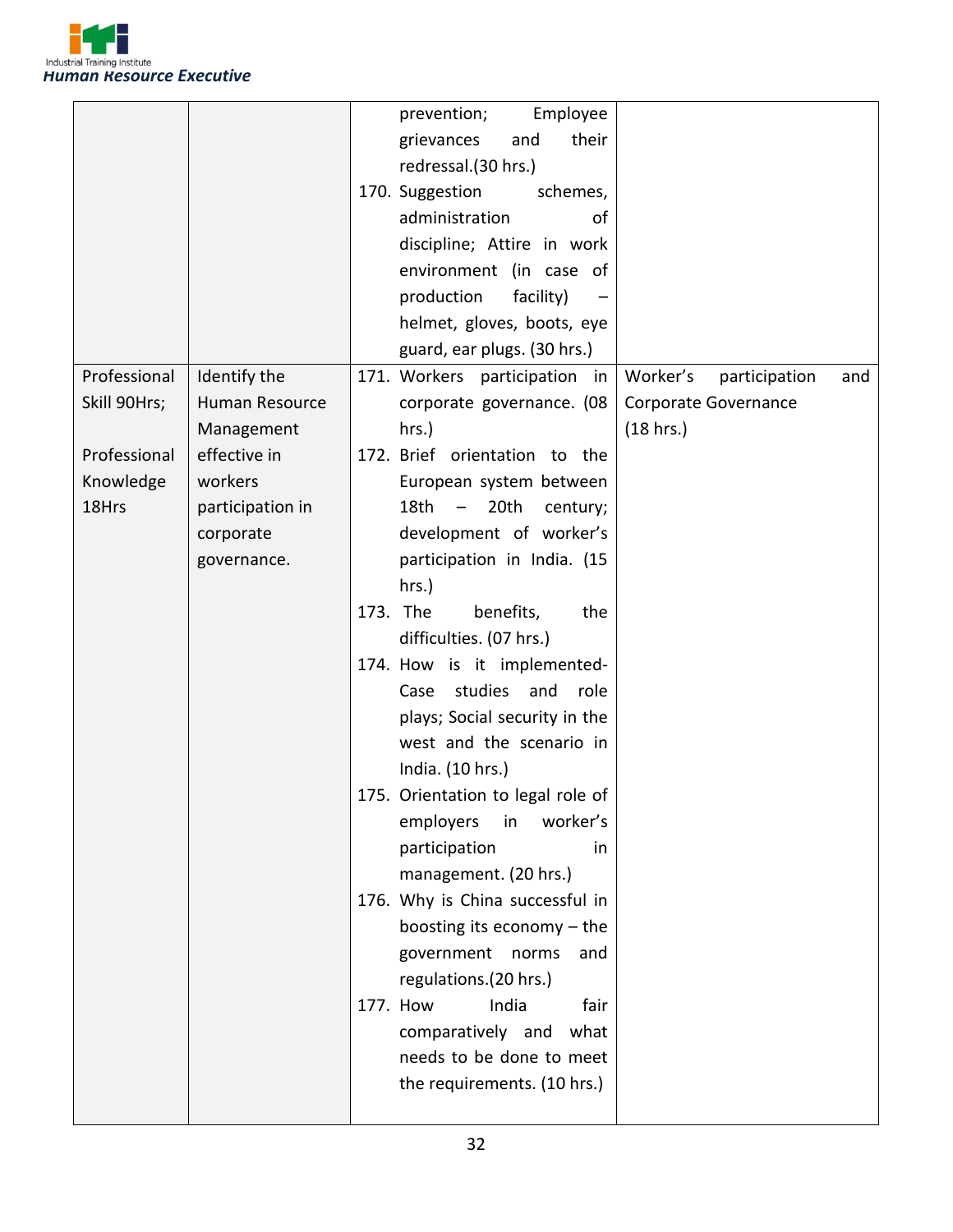

#### **Project work / Industrial Visit**

#### **Broad areas:**

- a) A variety of projects on data management, Training needs assessment, Negotiation system, etc.
- b) The projects can be implemented to help the students access to the real corporate/factory environment Integrate their learning vis a vis the intended learning outcome.

#### **SYLLABUS FOR CORE SKILLS**

1. Employability Skills(Common for all trades) (160Hrs)

*Learning outcomes, assessment criteria, syllabus and Tool List of Core Skills subjects which is common for a group of trades, provided separately in www.bharatskills.gov.in*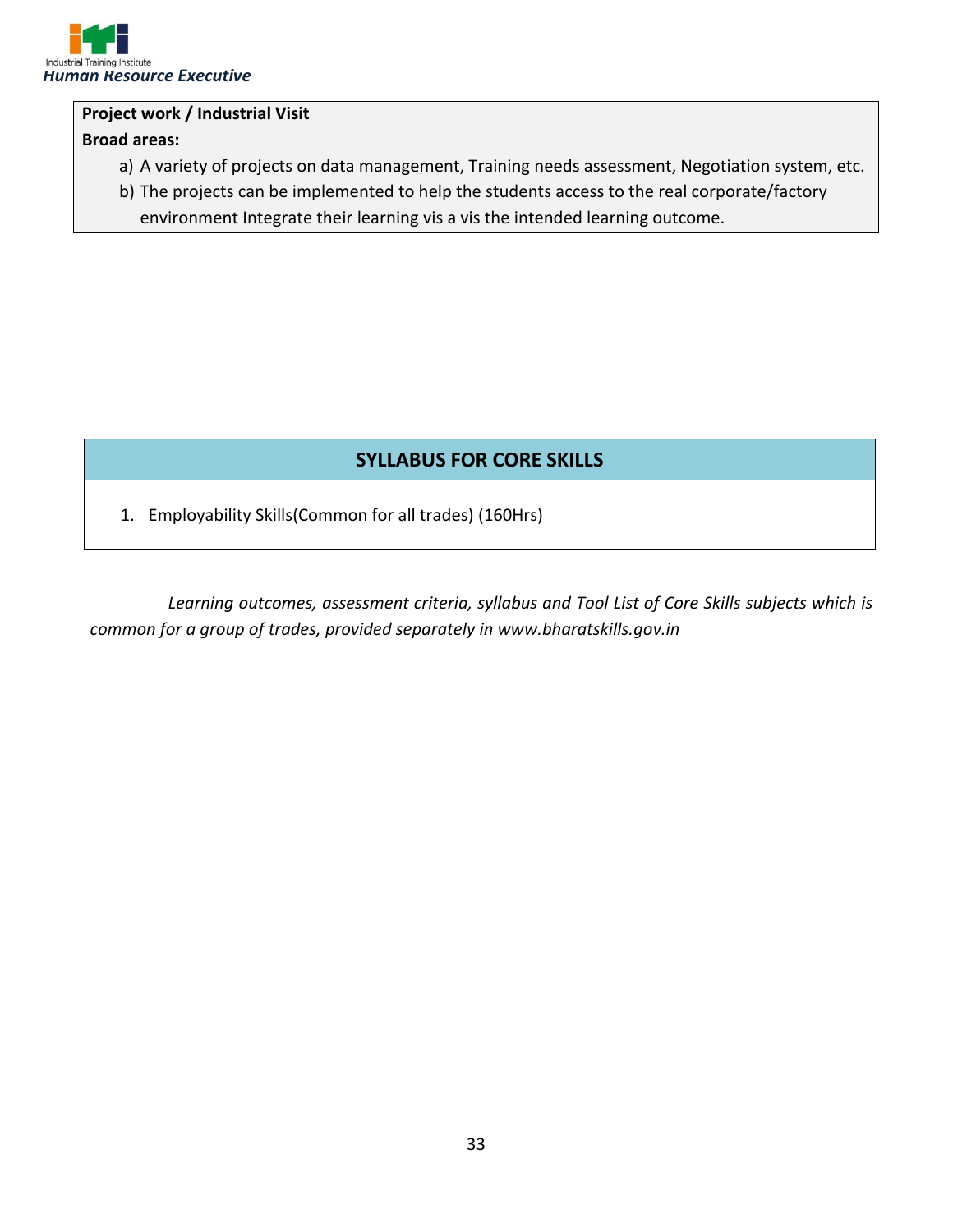

Ē

| <b>List of Tools &amp; Equipment</b> |                                                                                                                                      |                                                                                                                                                                                                                                                                                                                                                                                            |                 |  |  |
|--------------------------------------|--------------------------------------------------------------------------------------------------------------------------------------|--------------------------------------------------------------------------------------------------------------------------------------------------------------------------------------------------------------------------------------------------------------------------------------------------------------------------------------------------------------------------------------------|-----------------|--|--|
|                                      | HUMAN RESOURCE EXECUTIVE (For batch of 24 Candidates)                                                                                |                                                                                                                                                                                                                                                                                                                                                                                            |                 |  |  |
| S No.                                | <b>Name of the Tools and Equipment</b>                                                                                               | <b>Specification</b>                                                                                                                                                                                                                                                                                                                                                                       | <b>Quantity</b> |  |  |
|                                      | A. FURNITURE FOR LANGUAGE LAB/CLASS ROOM                                                                                             |                                                                                                                                                                                                                                                                                                                                                                                            |                 |  |  |
| 1.                                   | Human Skull with cross-sectional view of<br>speech organs graphical representation of<br>the same is also accepted as an alternative |                                                                                                                                                                                                                                                                                                                                                                                            | 1 No.           |  |  |
| 2.                                   | Slide Projectors                                                                                                                     |                                                                                                                                                                                                                                                                                                                                                                                            | 1 No.           |  |  |
| 3.                                   | White Screen                                                                                                                         |                                                                                                                                                                                                                                                                                                                                                                                            | 1 No.           |  |  |
| 4.                                   | Classroom chairs with writing support                                                                                                |                                                                                                                                                                                                                                                                                                                                                                                            | 24 Nos.         |  |  |
| 5.                                   | Instructor's Table                                                                                                                   |                                                                                                                                                                                                                                                                                                                                                                                            | 1 No.           |  |  |
| 6.                                   | Instructor's Chair                                                                                                                   |                                                                                                                                                                                                                                                                                                                                                                                            | 1 No.           |  |  |
| 7.                                   | <b>Storage Cabinet</b>                                                                                                               |                                                                                                                                                                                                                                                                                                                                                                                            | 1 No.           |  |  |
| 8.                                   | <b>Book Shelf</b>                                                                                                                    |                                                                                                                                                                                                                                                                                                                                                                                            | 1 No.           |  |  |
| 9.                                   | Air Conditioner                                                                                                                      |                                                                                                                                                                                                                                                                                                                                                                                            | As required     |  |  |
|                                      | <b>B. EQUIPMENT / FURNITURE FOR IT LAB/WORKSHOP</b>                                                                                  |                                                                                                                                                                                                                                                                                                                                                                                            |                 |  |  |
| 10.                                  | Desktop Computer                                                                                                                     | CPU: 32/64 Bit i3/i5/i7 or<br>latest processor, Speed: 3<br>GHz or Higher. RAM:-4 GB<br>DDR-III or Higher,<br>Wi-Fi<br>Network<br>Enabled.<br>Card:<br>Integrated Gigabit Ethernet,<br>with<br><b>USB</b><br>Mouse,<br><b>USB</b><br>Keyboard<br>and<br>Monitor<br>(Min. 17<br>$lnch.$ )<br>Licensed<br>Operating<br>System<br>and<br>Antivirus compatible with<br>trade related software. | 12 Nos.         |  |  |
| 11.                                  | Printer any basic model and printer table                                                                                            |                                                                                                                                                                                                                                                                                                                                                                                            | 1 No. each      |  |  |
| 12.                                  | Office Packages MS Word, MS<br>PowerPoint, MS Excel, MS Outlook                                                                      |                                                                                                                                                                                                                                                                                                                                                                                            | 12 Nos.         |  |  |
| 13.                                  | Computer table                                                                                                                       |                                                                                                                                                                                                                                                                                                                                                                                            | 12 Nos.         |  |  |
| 14.                                  | LCD projector along with screen                                                                                                      |                                                                                                                                                                                                                                                                                                                                                                                            | 1 No.           |  |  |
| 15.                                  | Flip Chart, Markers                                                                                                                  |                                                                                                                                                                                                                                                                                                                                                                                            | 1 No.           |  |  |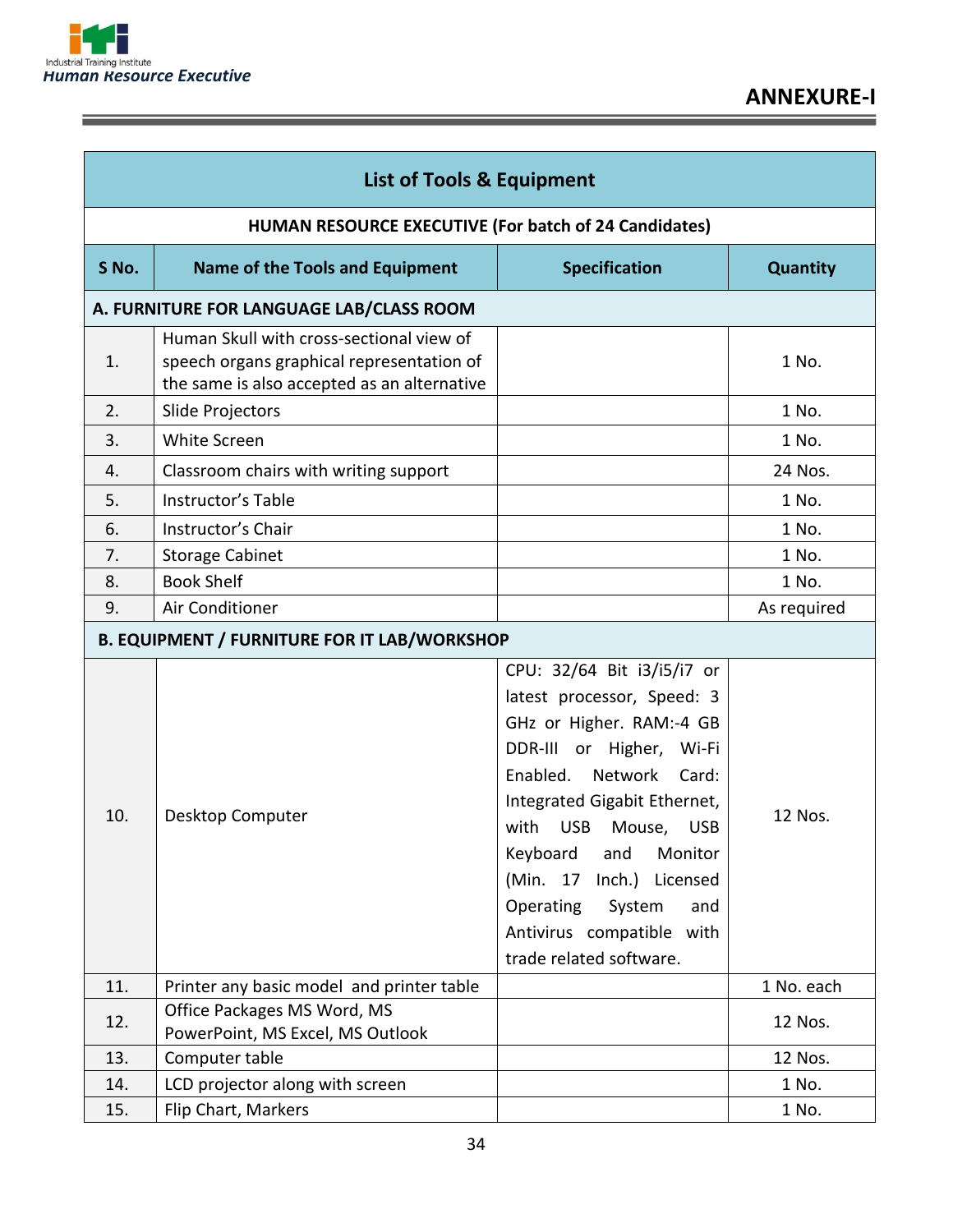

| 16. | Chairs                        |                  | 24 Nos.     |
|-----|-------------------------------|------------------|-------------|
| 17. | Instructor's table and chair  |                  | 1 No. each  |
| 18. | <b>Broadband connectivity</b> | Minimum 512 kbps | 1 No.       |
| 19. | Air Conditioner               |                  | As required |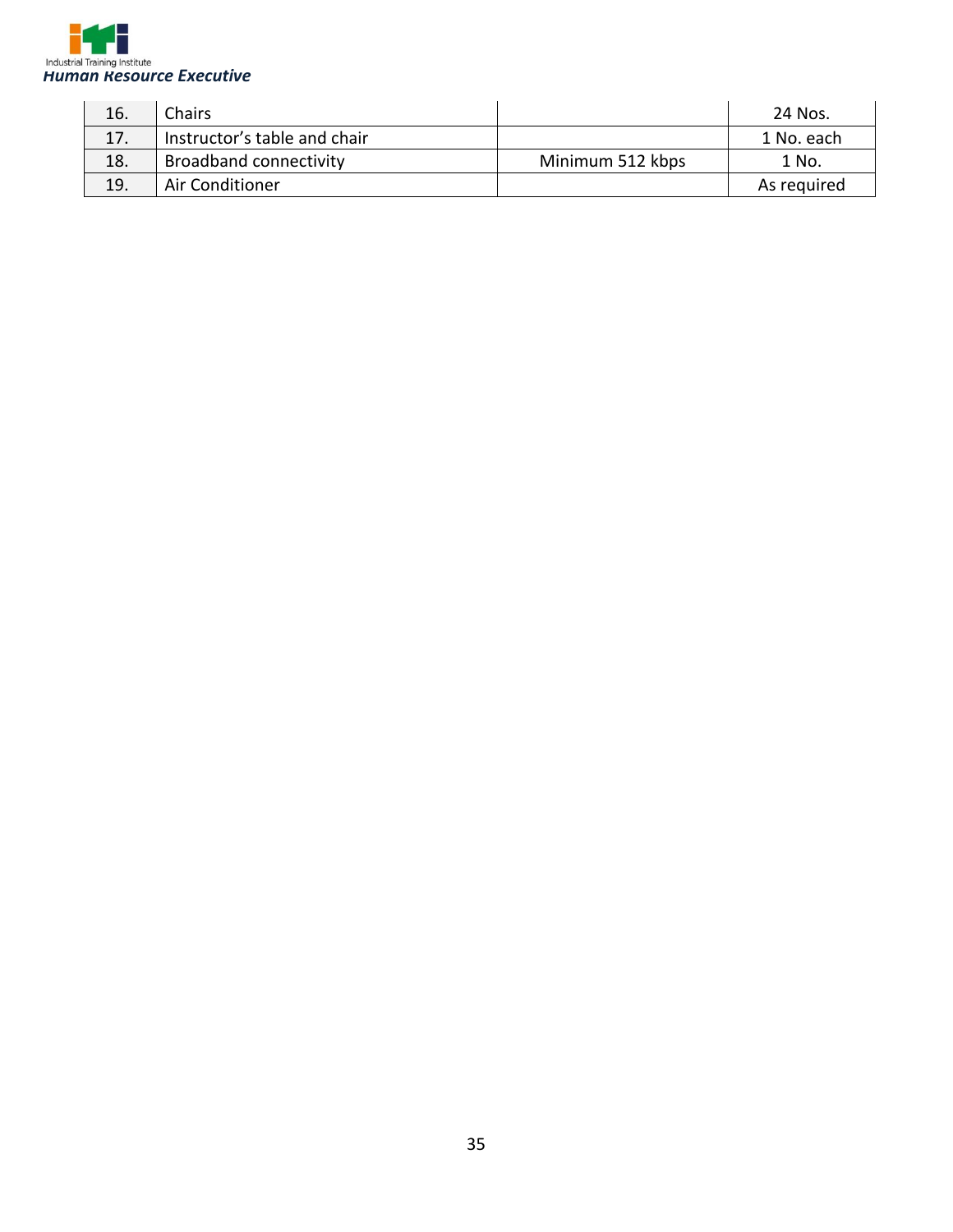

The DGT sincerely acknowledges contributions of the Industries, State Directorates, Trade Experts, Domain Experts and all others who contributed in revising the curriculum.

Special acknowledgement is extended by DGT to the following expert members who had contributed immensely in this curriculum.

#### **List of Expert members participated for finalizing the course curriculum of Human Resource Executive 6 th to 10th May 2013 at CSTARI, Kolkata.**

| S No. | <b>Name &amp; Designation</b><br>Shri/Mr./Ms.                | Organisation                                                                                                                          | <b>Remarks</b> |
|-------|--------------------------------------------------------------|---------------------------------------------------------------------------------------------------------------------------------------|----------------|
| 1.    | L K Mukherjee, DDT                                           | CSTARI, EN-81, Salt Lake,<br>Kolkata-91                                                                                               | Co-ordinator   |
| 2.    | Sandeep Maan, Member                                         | Advisory Board at Institute for<br>Competitiveness, India - IFC;<br><b>Advisor - Projects &amp; Operations</b><br>at Remorphing India | Member         |
| 3.    | Dev Chandra Jha, Head HR                                     | North India at Videocon<br><b>Industries Limited</b>                                                                                  | Member         |
| 4.    | Kumar Gautam, General<br>Manager                             | Human Resources - Asia,<br><b>Whirlpool Corporation</b>                                                                               | Member         |
| 5.    | Alexander Thomas, Area Vice<br>President                     | Securitas India, New Delhi                                                                                                            | Member         |
| 6.    | Vivek Nanda, Head Direct<br>Sales                            | <b>Sharp Business Systems</b>                                                                                                         | Member         |
| 7.    | Devanshu Bhatt, Managing<br>Director & Country Manager       | Reval India, New Delhi                                                                                                                | Member         |
| 8.    | G.K Gupta, Head HR                                           | Diakin India, New Delhi                                                                                                               | Member         |
| 9.    | R C Jain, Professor HR                                       | YMCA, New Delhi                                                                                                                       | Member         |
| 10.   | Satish Kumar, Professor HR                                   | IIPM, New Delhi                                                                                                                       | Member         |
| 11.   | U C Tiwari, Professor of<br><b>Operations Management</b>     | IIPM ex-DGM, SAIL, New Delhi                                                                                                          | Member         |
| 12.   | Pushp Lamba, Professor of<br>Marketing                       | IIPM, New Delhi                                                                                                                       | Member         |
| 13.   | Sanjay Banerjee, Professor of<br>Marketing                   | SCM Business School, New Delhi                                                                                                        | Member         |
| 14.   | Ranjan Paul, Professor of<br>Marketing &<br>Entrepreneurship | <b>Freelance Marketing Consultant</b>                                                                                                 | Member         |
| 15.   | Maninder Singh, Professor of<br>Marketing,                   | Freelance Trainer & Marketing<br>Consultant, New Delhi                                                                                | Member         |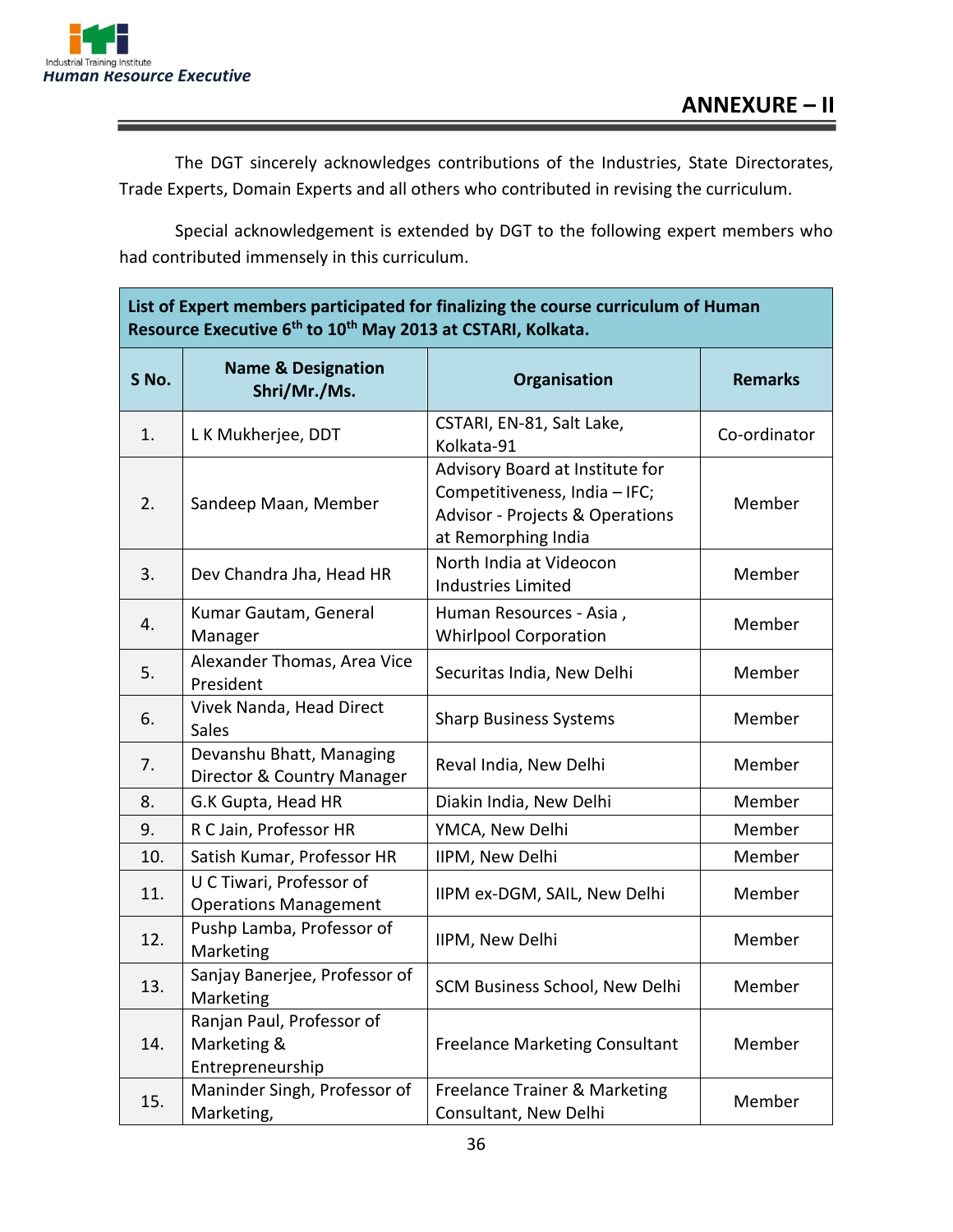

| 16. | Aman Chugh, Professor of<br>Finance | ICAI, New Delhi                  | Member |  |
|-----|-------------------------------------|----------------------------------|--------|--|
| 17. | Ramakar Jha, Professor of           | IIPM, New Delhi                  | Member |  |
|     | Finance                             |                                  |        |  |
| 18. | T Ramaswamy, Professor of           | IIPM, New Delhi                  | Member |  |
|     | Finance                             |                                  |        |  |
| 19. | Pankaj Upadhay, Prof. Of            | Jagan Institute of Mgmt Studies, | Member |  |
|     | Economics                           | Delhi                            |        |  |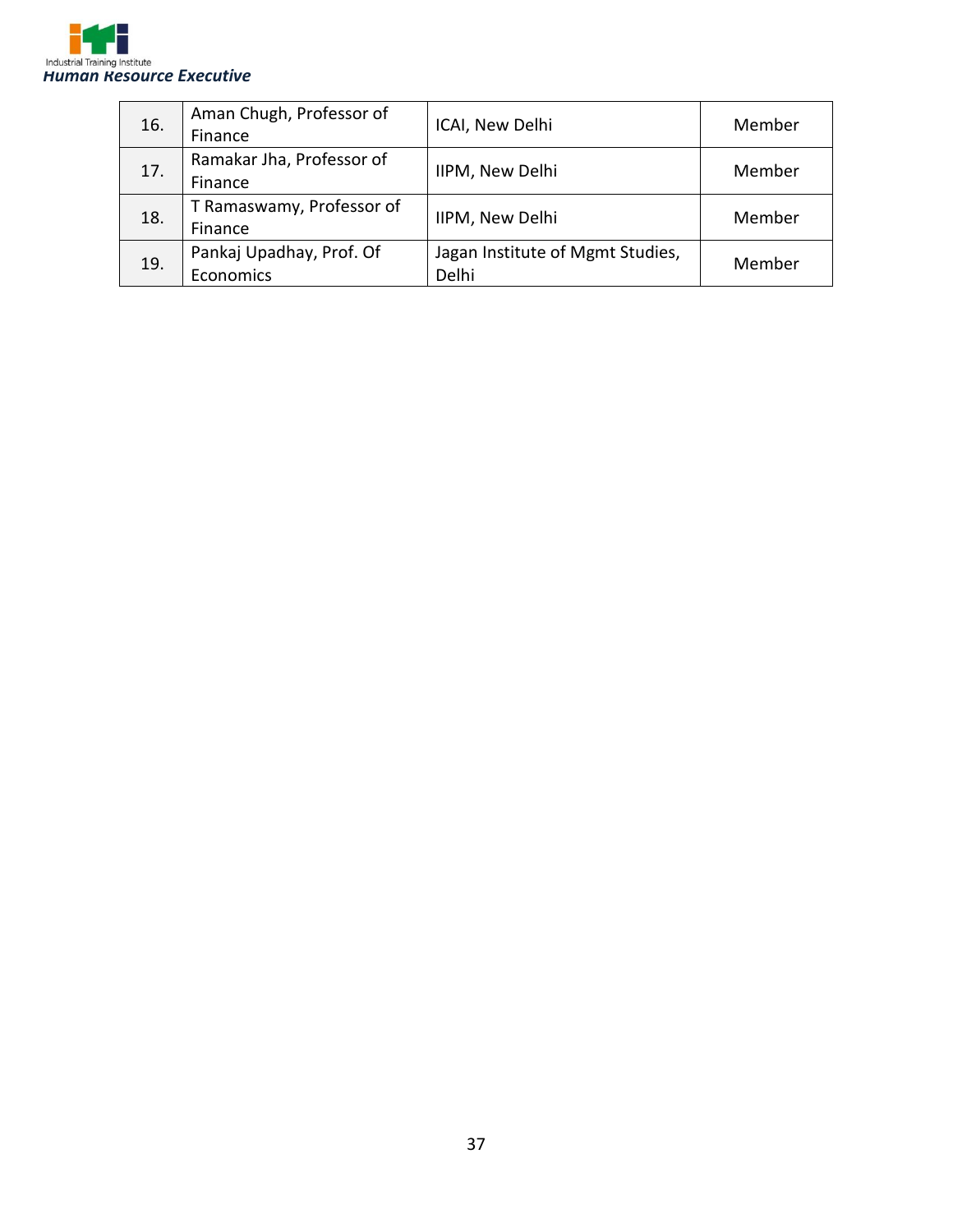

#### **ABBREVIATIONS**

| <b>CTS</b>  | <b>Craftsmen Training Scheme</b>                   |
|-------------|----------------------------------------------------|
| <b>ATS</b>  | <b>Apprenticeship Training Scheme</b>              |
| <b>CITS</b> | <b>Craft Instructor Training Scheme</b>            |
| <b>DGT</b>  | <b>Directorate General of Training</b>             |
| <b>MSDE</b> | Ministry of Skill Development and Entrepreneurship |
| <b>NTC</b>  | <b>National Trade Certificate</b>                  |
| <b>NAC</b>  | National Apprenticeship Certificate                |
| <b>NCIC</b> | National Craft Instructor Certificate              |
| LD          | <b>Locomotor Disability</b>                        |
| <b>CP</b>   | <b>Cerebral Palsy</b>                              |
| <b>MD</b>   | <b>Multiple Disabilities</b>                       |
| LV          | <b>Low Vision</b>                                  |
| <b>HH</b>   | Hard of Hearing                                    |
| ID          | <b>Intellectual Disabilities</b>                   |
| <b>LC</b>   | Leprosy Cured                                      |
| <b>SLD</b>  | <b>Specific Learning Disabilities</b>              |
| <b>DW</b>   | Dwarfism                                           |
| MI          | <b>Mental Illness</b>                              |
| AA          | <b>Acid Attack</b>                                 |
| PwD         | Person with disabilities                           |